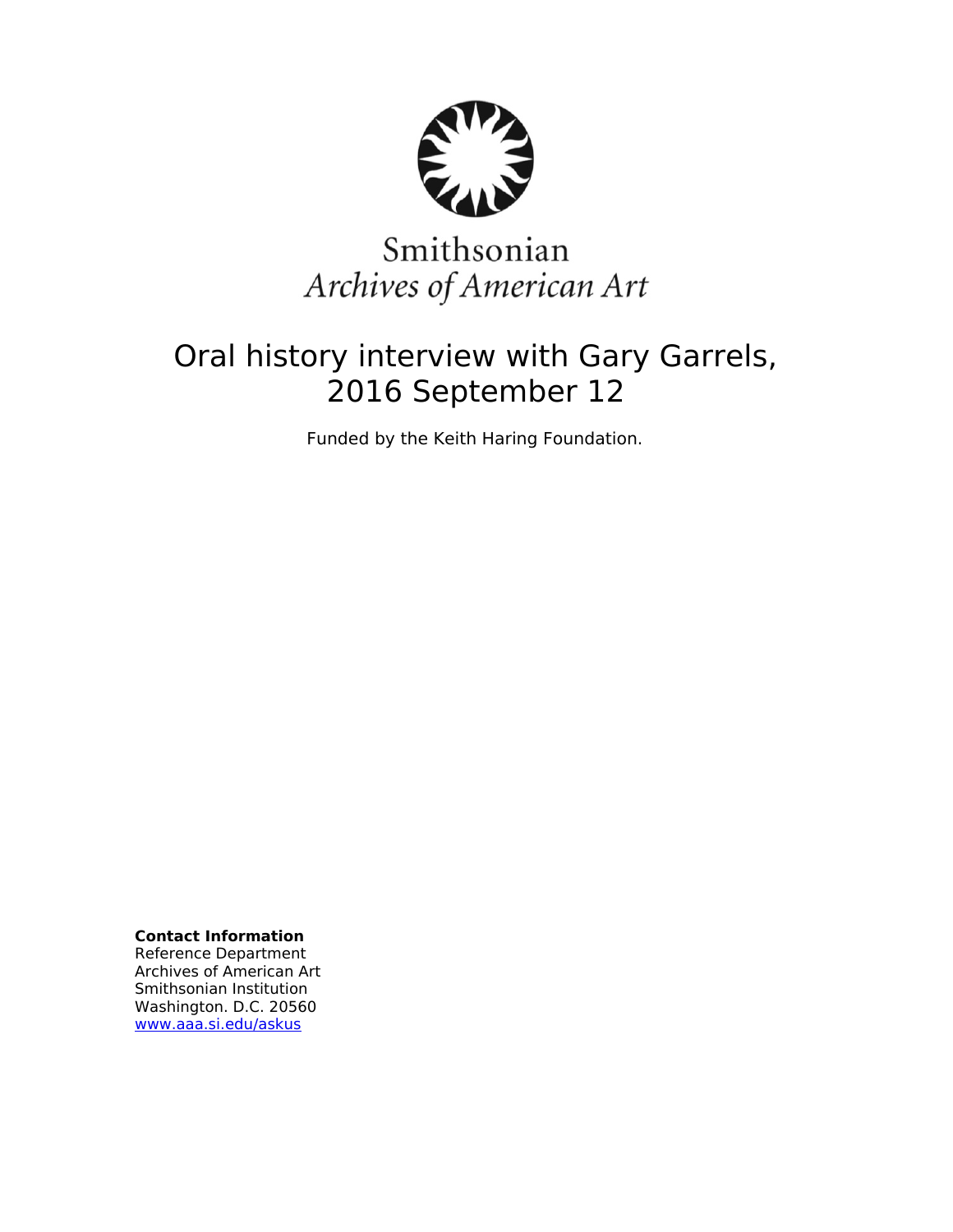### **Transcript**

#### **Preface**

The following oral history transcript is the result of a recorded interview with Gary Garrels on 2016 September 12. The interview took place at the San Francisco Museum of Art in San Francisco, CA, and was conducted by Linda Yablonsky for the Archives of American Art, Smithsonian Institution. This interview is part of the Archives of American Art's Visual Arts and the AIDS Epidemic: An Oral History Project.

Gary Garrels and Linda Yablonsky have reviewed the transcript. Their corrections and emendations appear below in brackets with initials. This transcript has been lightly edited for readability by the Archives of American Art. The reader should bear in mind that they are reading a transcript of spoken, rather than written, prose.

#### **Interview**

LINDA YABLONSKY: This is Linda Yablonsky interviewing Gary Garrels at the San Francisco Museum of Modern Art in San Francisco, California, on September the 12, 2016, for the Archives of American Art Smithsonian Institution card number one. Hello Gary!

GARY GARRELS: Hello Linda!

LINDA YABLONSKY: So your official title here at SFMOMA is what exactly?

GARY GARRELS: I am the Elise S. Haas senior curator of painting and sculpture.

LINDA YABLONSKY: Now this is your second stint at this museum.

GARY GARRELS: Yes, it is.

LINDA YABLONSKY: It's—you're like the couple that breaks up and realizes they were meant for each other after all.

GARY GARRELS: Yes. Yeah.

LINDA YABLONSKY: So how did that happen? I mean—

GARY GARRELS: Well, no, I arrived here initially in the fall, I think it was around November 1, 1993, when the museum was still in the old building on Van Ness Avenue. I came at the invitation of Jack Lane, John R. Lane, the director at the time.

LINDA YABLONSKY: Spelled, L-A-N-E?

GARY GARRELS: John R. Lane, L-A-N-E. Yeah. And I remained curator until May 2000, when I left to become the chief curator for the department of drawings at MoMA New York and curator of painting and sculpture at MoMA, where I was—held that position until the—I think it was again May of 2005 when I became—went to the Hammer Museum in Los Angeles, where I was the deputy director and chief curator, and an invitation was extended to me by Neal Benezra, the current director. Neal, N-E-A-L, Benezra, B-E-N-E-Z-R-A, who approached me in the winter of 2007—or no sorry, winter 2008, about returning to the museum. And I decided to accept that position, and in the fall of 2008, divided my time between the Hammer and SFMOMA and then was fully here by the end of the year of 08.

LINDA YABLONSKY: Just let me go over the dates again.

GARY GARRELS: Yup.

LINDA YABLONSKY: So '90, you started here, it was '93?

GARY GARRELS: Fall of '93, November.

LINDA YABLONSKY: And then you went to MoMA in?

GARY GARRELS: Yes, in May, I believe it was May or June 2000.

LINDA YABLONSKY: And stayed there for five years?

GARY GARRELS: Five years. And then I believe it was summer 2005—I know it was summer, June, went to the Hammer Museum in Los Angeles.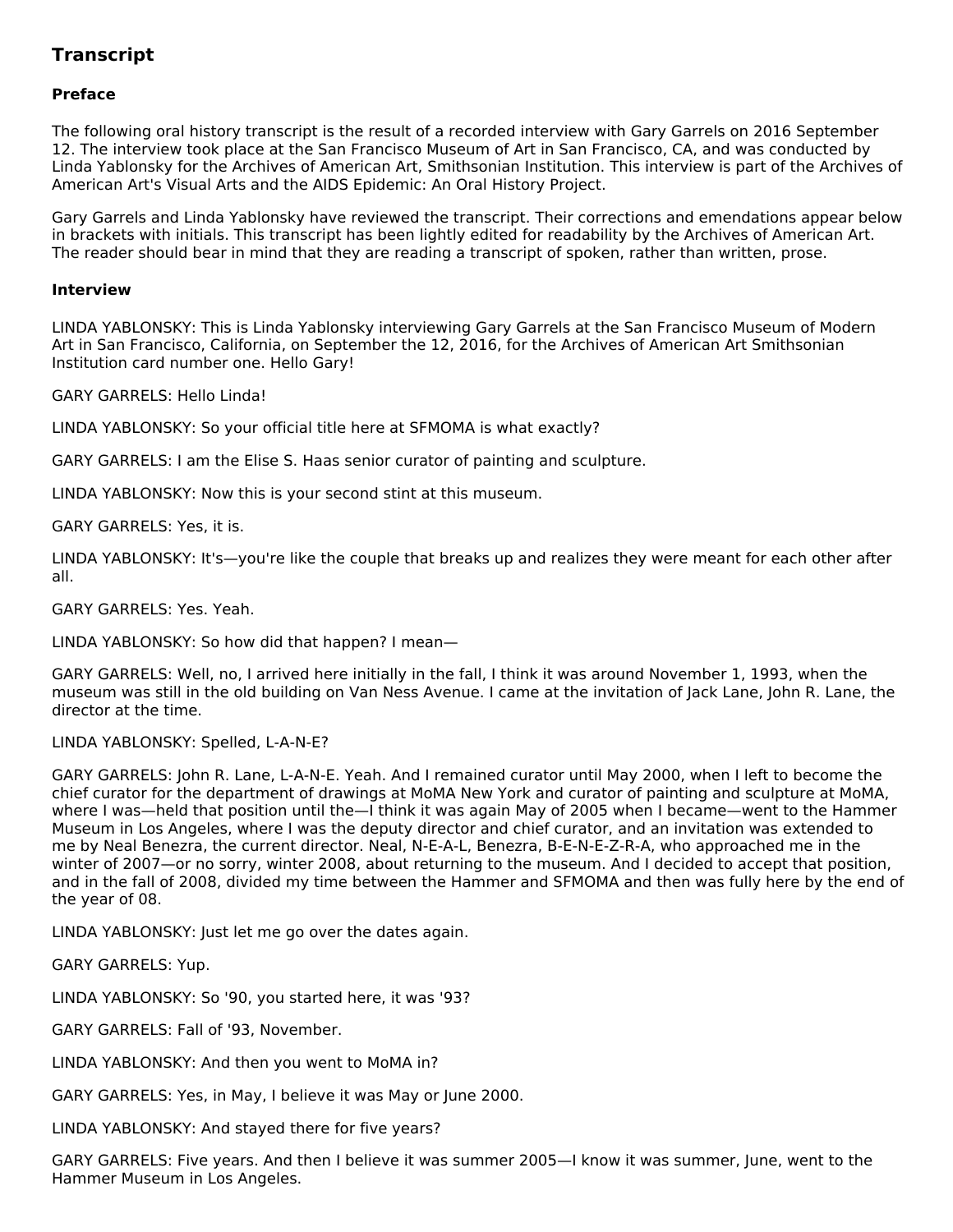LINDA YABLONSKY: Right.

GARY GARRELS: Where—and then again came fully back to SFMOMA in the late fall of '08. Yup.

LINDA YABLONSKY: It would seem to a lot of people, not necessarily myself included, that leaving the Museum of Modern Art, which is at the top of the museum world, to go to a small institution like the Hammer is a strange sideways move—backwards, almost because of—the Hammer's a wonderful museum, don't get me wrong.

GARY GARRELS: Yeah.

LINDA YABLONSKY: So what went into that decision?

GARY GARRELS: I—when I came to MoMA, New York, I had some goals, which I spoke to Glenn Lowry about when I was making that decision, and he had extended the invitation to me to join the curatorial staff. I wanted to bring to New York a retrospective of Dieter Roth, a German-Swiss artist, and we're just—

LINDA YABLONSKY: Please continue, sorry.

GARY GARRELS: Yeah. So I had two exhibitions that I wanted to have presented at MoMA. One was the Dieter Roth retrospective that was being organized in Basel by the Museum für Gegenwartskunst.

LINDA YABLONSKY: Wow. Can you spell that for me, please?

GARY GARRELS: Yeah. G-E-G-E-N-W-A-R-T-S-K-U-N-S-T. Yeah, it means the museum of contemporary art, basically. And I wanted to organize a retrospective of the American artist Brice Marden. And so—and I did do both of those things while I was at MoMA, and I also—my goal was to strengthen the postwar collection of drawings to try to reach the same level of quality and depth as the pre-war collection. The first half of the—so the second half of the twentieth century would be commensurate with the first half of the twentieth century in the collection. And I think I did accomplish that. Made many major acquisitions, and brought some major collections to the museum.

So the things that have been most fundamental to me in going to MoMA, I did. My longtime partner, now husband, Richard Hoblock H-O-B-L-O-C-K, was living and working in Los Angeles, and we'd been commuting for five years between New York and Los Angeles, and I also wanted to just bring our lives a little closer together. And, you know, I would say MoMA, and I think this is not a secret to anyone, is a very difficult place to work in. And I felt that I would have more creative freedom at the Hammer. And I also—I think that I—anyway, I felt like I had achieved what I wanted to achieve at MoMA, and it was the right time to make a break.

LINDA YABLONSKY: How old are you now?

GARY GARRELS: I just turned 65.

LINDA YABLONSKY: So you were how old when you left MoMA?

GARY GARRELS: I would've been, let's see, that was 2005, I would've been, is it 54?

LINDA YABLONSKY: So 15 years ago.

GARY GARRELS: 54, yeah. Yup.

LINDA YABLONSKY: Some people might say you were having a midlife crisis!

[They laugh.]

You had, I think, enormous success at MoMA. I think you're being too modest that saying you just—saying you accomplished your goals is, you know, no small thing. But I saw all those shows and I know what you did.

GARY GARRELS: Yup.

LINDA YABLONSKY: And more than that, it was—you got stellar reviews from everyone, and they were very wellattended shows, and they traveled. Well, did the Dieter Roth travel?

GARY GARRELS: No, the Dieter Roth came from—

LINDA YABLONSKY: The Marden did.

GARY GARRELS: Yeah.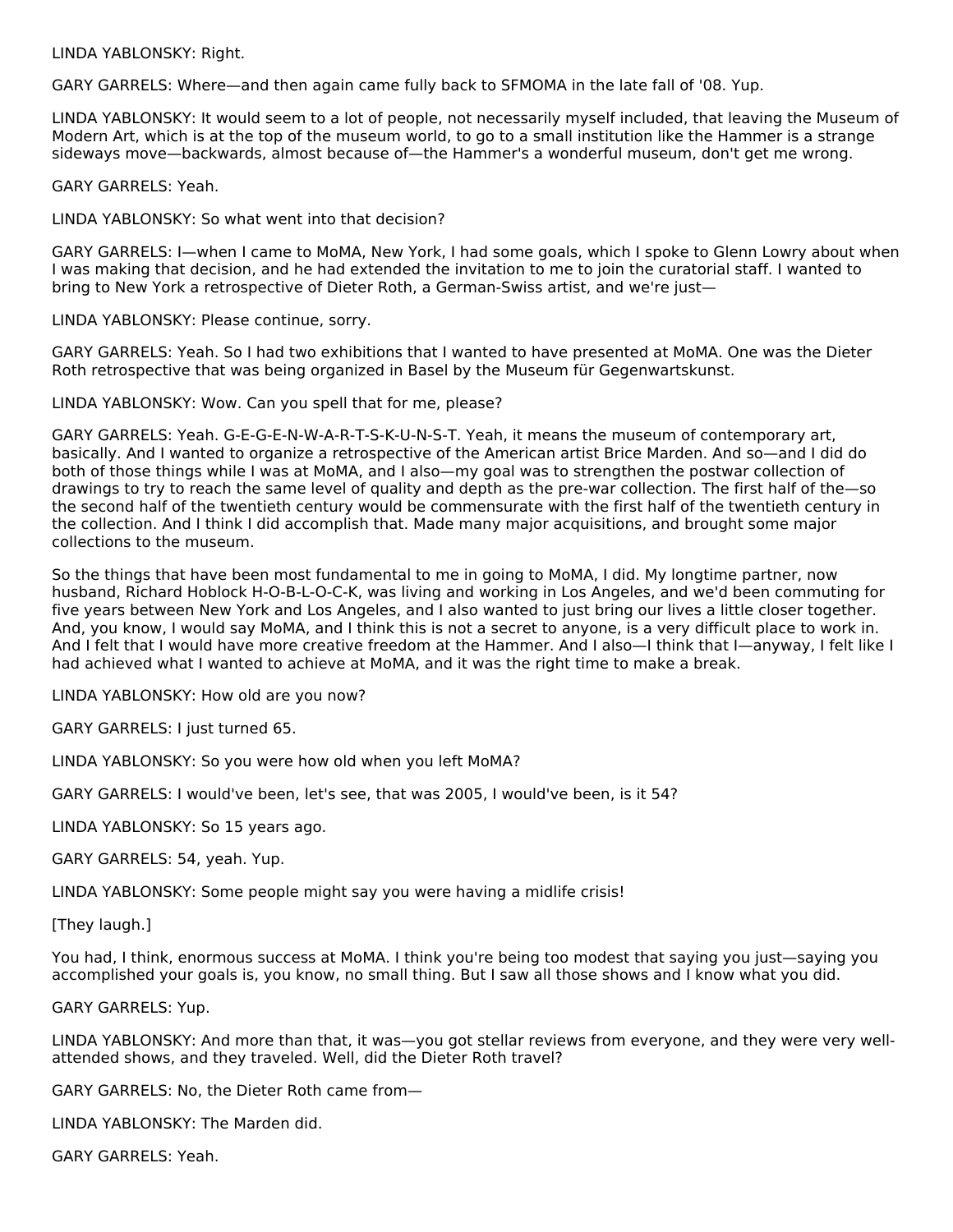LINDA YABLONSKY: Yeah.

GARY GARRELS: Dieter Roth was we brought from Basel. And is in—and the Marden show traveled actually here to SFMOMA and to the—and to Berlin to the Hamburger Bahnhof in Berlin.

LINDA YABLONSKY: How does one—I'm sorry.

GARY GARRELS: Yeah, no, it's the Museum of Contemporary Art in Berlin.

LINDA YABLONSKY: Right.

GARY GARRELS: Yeah.

LINDA YABLONSKY: How does one learn to be a curator?

GARY GARRELS: Well, I learned through experience.

LINDA YABLONSKY: Oh really?

GARY GARRELS: Yeah.

LINDA YABLONSKY: Not through formal education.

GARY GARRELS: No, no, no. I may be one of the last—a dying breed maybe. No, I didn't—had not studied art history, I kind of—as I say stumbled in the back door. I began—I had gone to—started a doctoral program in sociology at Princeton in 1976. I very quickly felt that I was in the wrong place and—anyway, felt I had—I did not know what I wanted to do, but I felt like I wasn't in the right place or heading in the right direction. And a friend told me at the time about these new galleries that were opening in a neighborhood in New York City called SoHo. And—

LINDA YABLONSKY: Let's—I just want to backtrack a little bit.

GARY GARRELS: Yeah, sure. Yup.

LINDA YABLONSKY: That was a doctoral program, so where did you go—what were your undergraduate and graduate studies?

GARY GARRELS: Well, I did my undergraduate degree at a place called New College in Sarasota, Florida.

LINDA YABLONSKY: Did you grow up in Florida?

GARY GARRELS: No, I grew up on a farm in Iowa.

LINDA YABLONSKY: Really? Like milking cows and things like that?

GARY GARRELS: No, we didn't have to milk cows, but I cleaned out a lot of hog houses.

[Laughter.]

LINDA YABLONSKY: Wow. I didn't know you were from—a farm boy from Iowa.

GARY GARRELS: Yeah, no. I still joke if I shake my cuff hard enough a little chaff will fall out.

LINDA YABLONSKY: Well, did you have any art exposure in the middle of Iowa?

GARY GARRELS: My grandmother was a Sunday painter. And she was quite good. She painted still lives and landscapes and—basically, and I've—when I was a kid I would sometimes take my naps on the couch in her sewing room, which was also her painting studio. So anyway, maybe there was a little exposure there that—she was a wonderfully creative person and—so that—having it—there was a painter, a creative person, in my life early on, although she was really a, you know, the old-fashioned homemaker.

LINDA YABLONSKY: But did she live with your family?

GARY GARRELS: No. No, she lived a—she and her husband moved off the farm, and then he passed away and she was living in the town then by herself, yeah.

LINDA YABLONSKY: Did she have books also? Art books?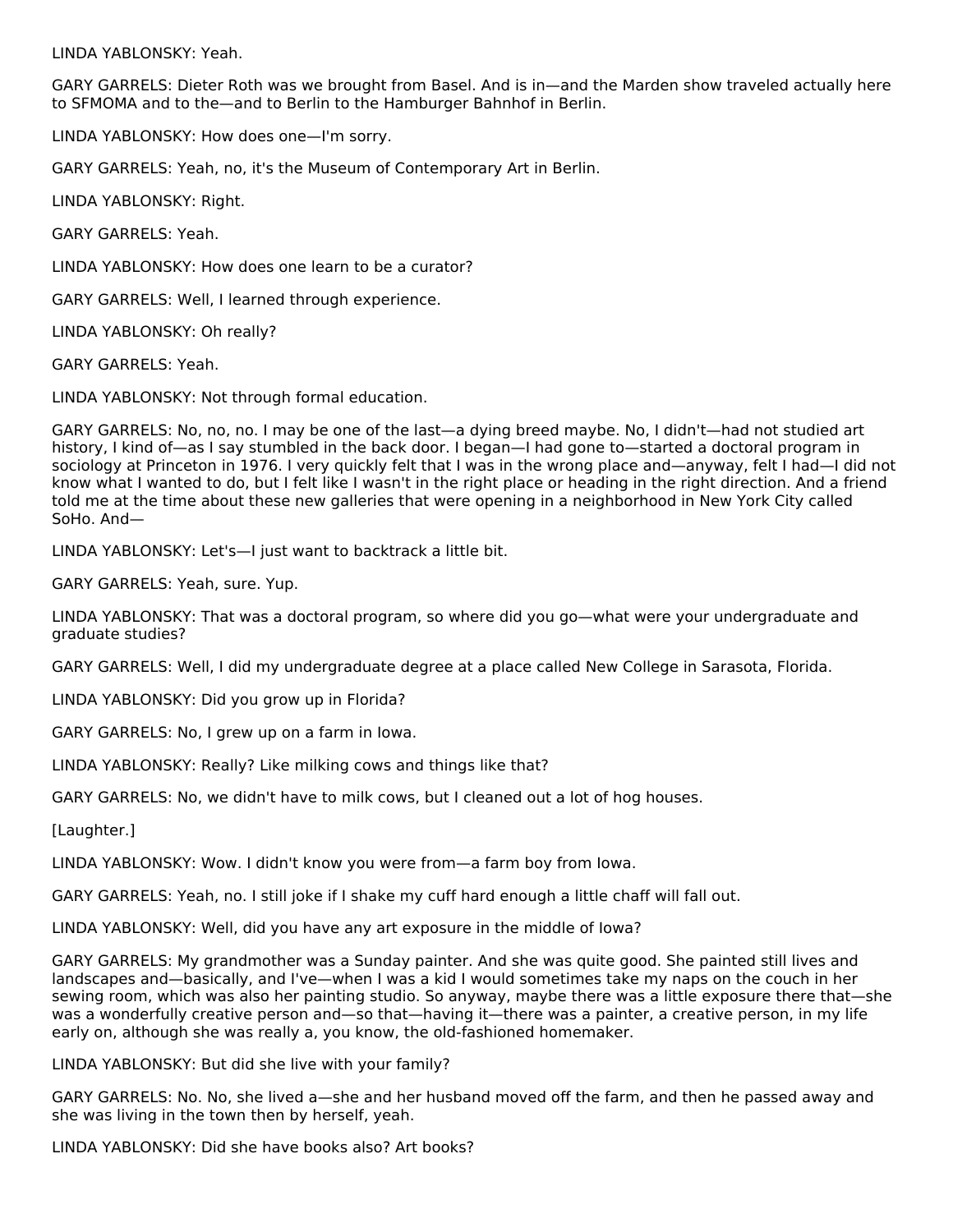GARY GARRELS: No. No.

LINDA YABLONSKY: No, so it was only her own painting that you were exposed to.

GARY GARRELS: Only her own painting, yeah. Which were very modest-sized, and I still have a few of her works.

LINDA YABLONSKY: Really?

GARY GARRELS: Yup.

LINDA YABLONSKY: What did your parents do? Oh, they were farmers!

GARY GARRELS: Nope, my father was a farmer, and—

LINDA YABLONSKY: Thank you.

GARY GARRELS: And he also had what we call a grain and feed business. We lived seven miles out of town.

LINDA YABLONSKY: Which was what town?

GARY GARRELS: The county seat was a little town in southeastern Iowa called Mount Pleasant, Iowa, about 7000 people, and we lived about seven miles out of town. And it was a very traditional Iowa farm of—grew corn and soybeans and raised Angus cattle and Hampshire hogs. And—but it was—you know, I mean I have to say, I had no affinity for farming.

[Laughter.]

And I was always drawn to books. I read voraciously as a kid, and—

#### LINDA YABLONSKY: Public school education?

GARY GARRELS: Public school education and, you know, very decent, solid education at the time. My mother was more sympathetic to my reading. She certainly didn't discourage it. My father I think was frustrated. He hoped I would, you know, take over the farm, which is very clear to me by—certainly before I even went into high school that I was not going to take over the farm. And—

LINDA YABLONSKY: Did you have siblings?

GARY GARRELS: I have two younger sisters. Yeah. Both of—

LINDA YABLONSKY: And did they stay on the farm?

GARY GARRELS: No, they both—they're both still in Iowa. My youngest sister is an organic grower and raises goats and does weaving and dyeing and that kind of thing, and my other sister became a high school English teacher in the suburbs of Des Moines. So.

LINDA YABLONSKY: I see. So what happened to—

GARY GARRELS: Yeah. So anyway, I started—I spent a year at Iowa State and had some idea that maybe I could study architecture, but I really didn't know anything about it. And then I transferred to the University of Iowa and after a semester there felt I had to get out of Iowa. I mean I have to say I'd had very little—I'd been to Chicago a couple times for a brief period—had very little idea of anything out in the world outside of Iowa. So I actually—in those days, you know, we didn't have computers like we do now, so I actually went to the library and started researching colleges at the library and found a few—I decided—I also decided I did not want to study in a college that was focused around, you know, a traditional grading system, because I found when I was at the universities in Iowa basically the other students were just simply working to get a grade. They actually had very little interest in what they were studying.

#### LINDA YABLONSKY: Mm-hmm. [Affirmative.]

GARY GARRELS: And so I thought, well, to solve that, I want to go to a school that doesn't have grades. And there aren't so many of those. Anyway there were—I looked at a few places. Hampshire College had started, UC Santa Cruz was there, there were a couple—St. John's. Anyway, I ended up applying to this college called New College in Sarasota, Florida, and was admitted. So, I transferred there in the fall of '71. And finished my coursework in the spring of '74—I still had to write a thesis—and I moved to Boston. New York was too intimidating and there were some other students from the college had—were from Boston or I knew there, so there were a few people I knew. But I moved there totally cold—literally put everything in the car and just drove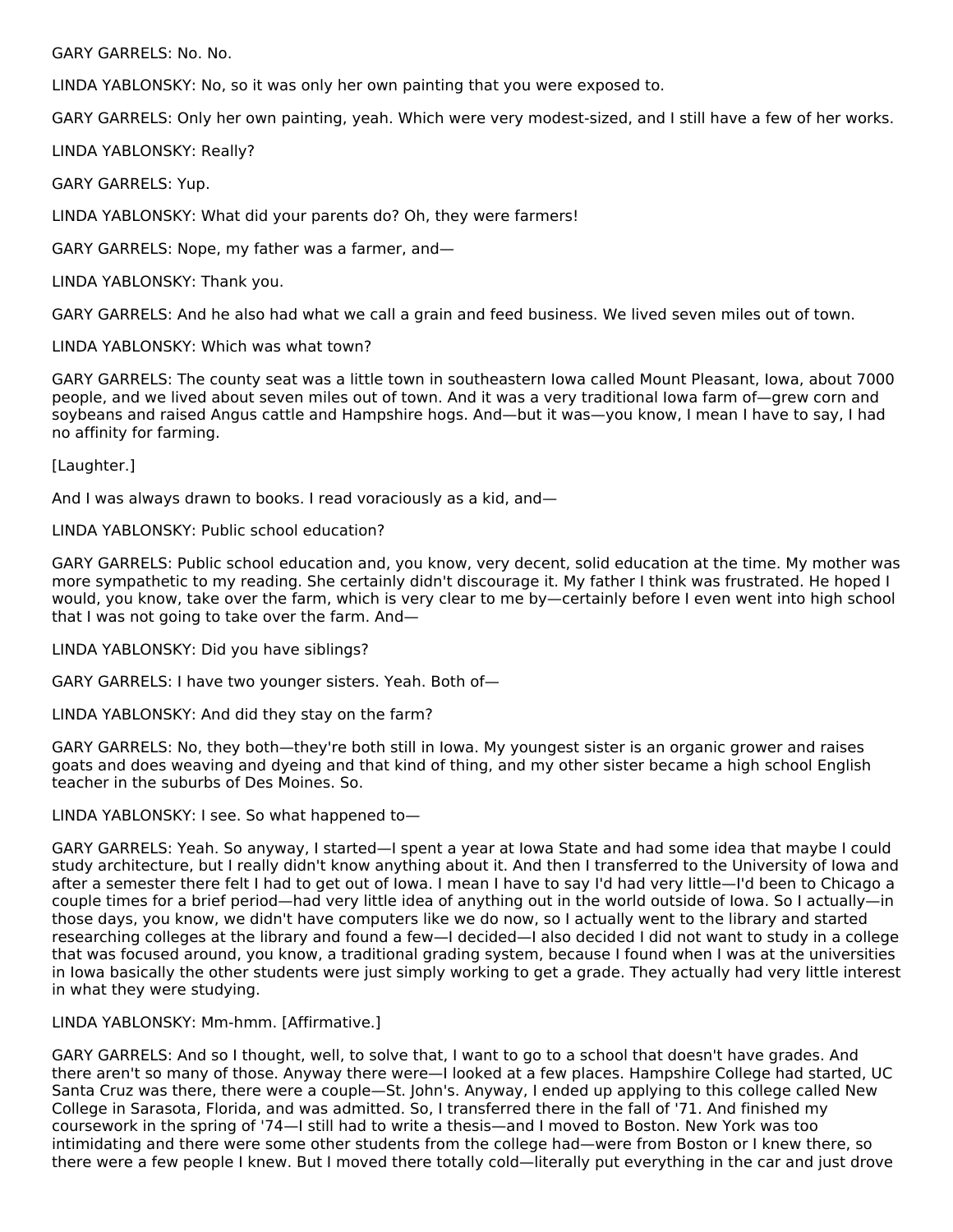up to Boston and found an apartment, and started finding a job.

LINDA YABLONSKY: What was that job?

GARY GARRELS: Oh, I did all kinds of odds and ends, yeah.

LINDA YABLONSKY: Odd jobs. This was 1974?

GARY GARRELS: This was '74, yeah. And so I realized that I really probably what I—my inclinations were academic and I probably should think about going to grad school. So I was interested in that. I started doing course work out of Brandeis in sociology. There was a professor there I was very interested in named Kurt Wolff, who was the American translator of the German sociologist and psychologist Georg Simmel.

LINDA YABLONSKY: Wolff is with one F or two?

GARY GARRELS: Two F's. And Simmel is S-I-M-M-E-L. He's basically the founder of—progenitor of what we call social psychology. Anyway, I became immersed in social sciences, particularly sociology. And I'll just say, frankly, my—maybe this is getting too personal, but I was really struggling, trying to understand the world I was living in, because I'd grown up on this farm very isolated, and when I moved to Sarasota, that was like a city for me. And then moving to Boston was, like, a huge city. And I was—I found through the German, particular the German sociologists, they were describing the transition in Germany from small-town agricultural background to, you know, an industrializing urban society, and I found it very helpful in understanding my own situation and condition.

LINDA YABLONSKY: There was also a gay community in Boston.

GARY GARRELS: There was, but I wasn't out then. But I—

LINDA YABLONSKY: But you weren't out, but you had relationships or not?

GARY GARRELS: No, I actually was living with a woman. We actually had gotten married.

LINDA YABLONSKY: Oh, you were married!

GARY GARRELS: Yeah, for four years.

LINDA YABLONSKY: What was her name?

GARY GARRELS: Her name was Cynthia Martinelli, and she was from Chicago. And then she ended up—we split up, and she ended up kind of digging into her own background, and she had this I think lurking feeling that there were secrets that she didn't know, and she did find out after kind of pummeling her mother with questions that her mother's family—I think were largely killed in the Holocaust and that she was Jewish. And her mother had basically become a Catholic with her father.

LINDA YABLONSKY: There are many stories like that.

GARY GARRELS: Yeah.

LINDA YABLONSKY: Yes, but how long were you married?

GARY GARRELS: Four years. We got married while we were in college, so. Anyway, so it was a transition and I moved to Boston and then I realized I was gay and—

LINDA YABLONSKY: You didn't realize because you'd met somebody?

GARY GARRELS: No, I just was totally attracted to men [laughs]s

LINDA YABLONSKY: No one in particular. [Lauhing.]

GARY GARRELS: Yeah. But it was a very appealing idea! [Laughing.] So, anyway. So at the same time I was going through a process of coming out, and—this is the, you know, early mid-70s, so it's still all pretty new in terms of gay liberation, and so on. And—yeah, it took me a while to figure out that there were gay bars. I mean it was not—it's not like now, where everybody, everything is on the internet, you know. It was a very different time period. And—

LINDA YABLONSKY: Well—

GARY GARRELS: Anyway, I ended up having a boyfriend, and in fact he moved with me to Princeton. Then—so I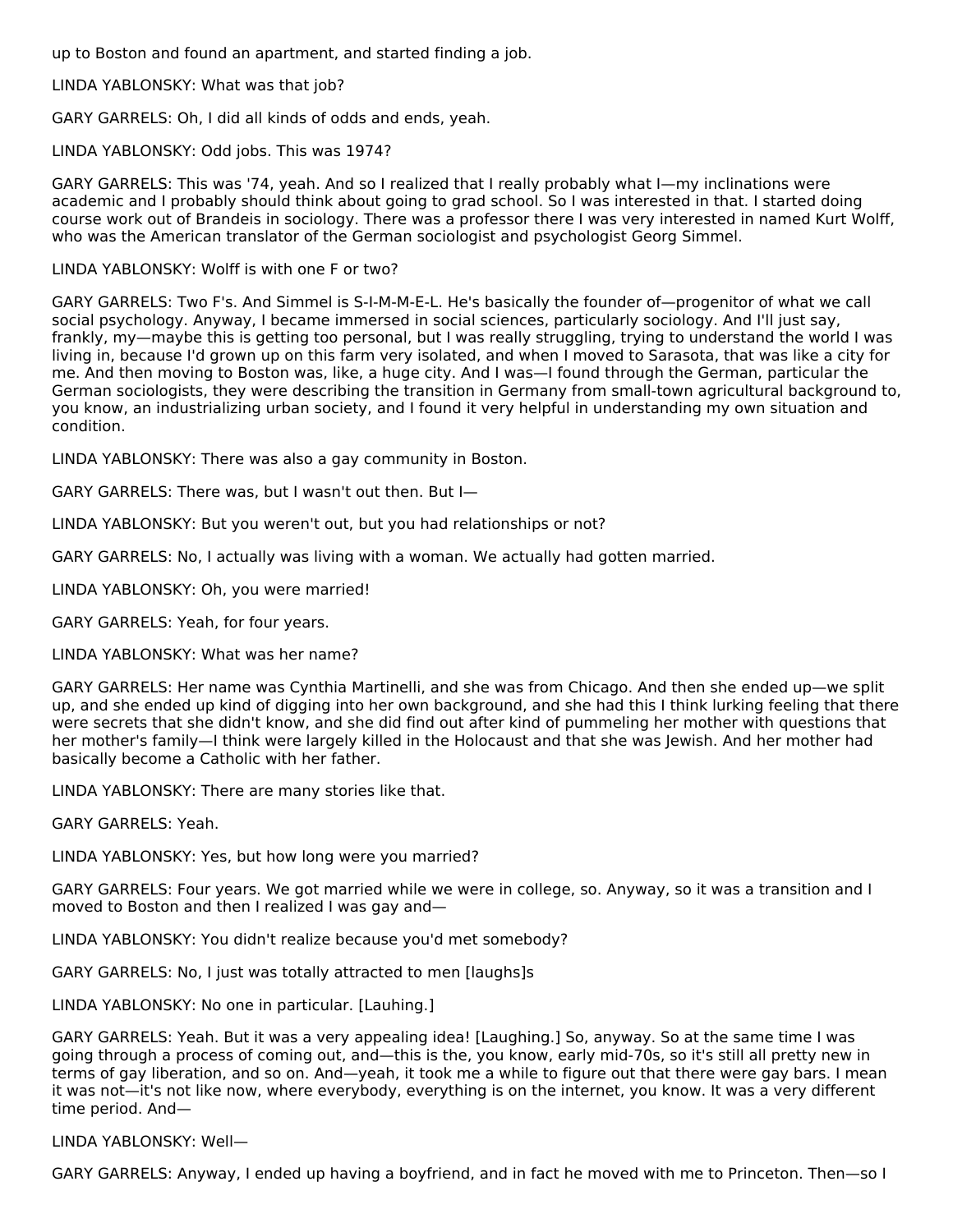anyway decided to go to grad school, and I applied to some different schools. I got into Princeton with a full fellowship, and so in the fall of '76, I moved to Princeton with my boyfriend. And as I said, I did not like Princeton, and I realized if I got through and I did well in the program, I might get a teaching job at the University of Wisconsin, [laughing] or the University of Georgia or, you know, something like that, and I'd be right back where I started from in Iowa, and I just—I did not—that was not appealing. And I did not like Princeton and—anyway, a friend told me about the galleries that were in New York and the museums, and so I started going into New York City and—

LINDA YABLONSKY: But wait a minute.

GARY GARRELS: Yup.

LINDA YABLONSKY: You hadn't studied art.

GARY GARRELS: No.

LINDA YABLONSKY: But the idea of galleries and museums was attractive?

GARY GARRELS: Yeah, it was interesting. But I was not interested—I was interested—I have to say when I moved from Sarasota to Boston, which was the spring of '74, I stopped in Washington, DC and a good friend from college was living there. He was staying at his parents' house, which was near Dupont Circle, and on a Saturday morning he said, "Do you want to go over to see the Phillips Collection?" And I said, sure. I had no idea what the Phillips Collection was. But—and there was a room, relatively small room at the time, that had these four incredible Rothko paintings in them. And I will never forget that experience of seeing those Rothko's. I had no language for it, but there was something absolutely transformative, you know, just about that, and it wasn't something I've dwelled on overly at the time, but it was something that kept coming back to me. And so then when the—this friend of mine told me about galleries and museums in New York, that was pretty interesting. And of course, the—New College is adjacent to the Ringling Museum, so.

LINDA YABLONSKY: Oh I see, yeah.

GARY GARRELS: But I have to say, I didn't spend—I spent very little time at Ringling Museum when I was there because it was primarily figurative work and—and what I got excited about was that with Rothko, these were not pictures of the world. They were something that was an experience unto themselves. They didn't have anything commensurate outside of themselves, and that was really exciting. And so when I started going into SoHo and the museums, I was really fascinated by really contemporary art.

LINDA YABLONSKY: What year was this now?

GARY GARRELS: '76, fall of '76. And so I mean it was just, you know, in New York it was Sonnabend Gallery and Castelli and Heiner Friedrich had the Lone Star Foundation at the time. And—yeah.

LINDA YABLONSKY: Heiner Friedrich, just for the record, was a collector and a dealer at the time.

GARY GARRELS: Yes, yeah. And was seeing these—again, I had no language for it. And I remember the—I went the—that was the year PS1 opened, and I saw the opening show, and that was, again, just—it was like this world opening up that had—was just completely new, and fresh and exciting.

LINDA YABLONSKY: I don't mean to interrupt you—

GARY GARRELS: Yeah.

LINDA YABLONSKY: —but also, for the record, we should say that PS1 was a kind of alternative contemporary art space.

GARY GARRELS: Right.

LINDA YABLONSKY: Now part of the Museum of Modern Art.

GARY GARRELS: Yeah.

LINDA YABLONSKY: And was a very radical move at the time. It wasn't even in Manhattan—

GARY GARRELS: Right.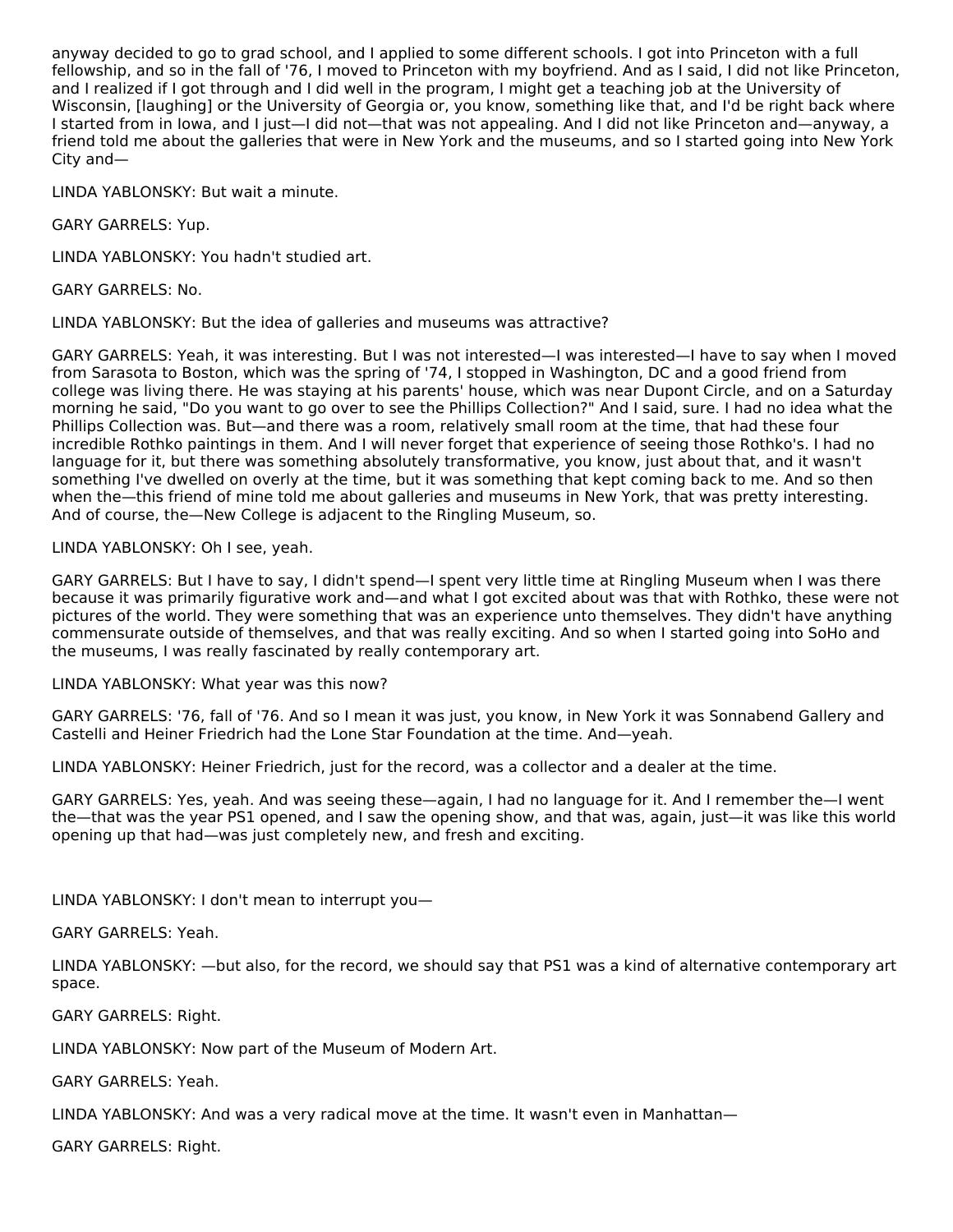LINDA YABLONSKY: —although it had an outpost in Manhattan. And I think just about every contemporary artist born since—in your lifetime, had his or her first show there—from everywhere.

GARY GARRELS: A lot, yeah.

LINDA YABLONSKY: Not just New York, but Europe as well.

GARY GARRELS: Yeah. And MoMA itself was doing its "projects" shows. So I was really attracted to this, you know, I mean it was like seeing Vito Acconci at Sonnabend. I mean it was, you know, it was—I've forgotten the name of the name of the piece, but where had a plank coming out the window onto West Broadway, you know. And it was, you know, I mean it was the—it was a time of a lot of experimentation and new ideas, and it all for me anyway was incredibly fresh and exciting, and opening up a whole different set of experiences that were completely new to me.

So I was very interested and then—so I left Princeton and I moved back to Boston. I was looking for a job and I found—and back then, it wasn't posted, you actually had to go to a job board at, you know. So I would go look at the job boards at Harvard and MIT, and I saw a posting at MIT for a part time clerical support person for the contemporary gallery at MIT, which was the Hayden Gallery, H-A-Y-D-E-N. And I interviewed with the young—she was called special assistant to the director or something like—chairman of the committee on the visual arts. A woman named Kathy Halbreich.

LINDA YABLONSKY: Oh, really?

GARY GARRELS: And Kathy had been there for six months. She has also changed her life course. She'd been working at admissions in various things at Bennington College where she had gone and decided that she needed to leave Bennington and moved to Boston and got this job. And starting her work as a curator—anyway I became her assistant. And, I mean, part of it was I typed 80 words a minute and Kathy didn't type.

LINDA YABLONSKY: So you got the job.

GARY GARRELS: And I got the job.

LINDA YABLONSKY: That was fortuitous, I must say.

GARY GARRELS: Well, we spent about three hours as I recall talking, and we talked about Rothko, but we also, you know, talked about Heidegger and we talked about, you know, politics and, you know, it was literature and all kinds of things, and obviously I was very, very eager and energetic, and typed fast. And anyway, I got the job and I spent a couple years doing that and then the registrar left and I became the registrar, which I was for two years, and then I became an assistant curator.

In the meantime, I went to Europe for the first time. I can't remember what year that must've been—'78 I want to say, something like that. And as I said discovered there was art before Pollock. I really was not interested in figurative work. I found it really dull, uninteresting. You know, I'd rather look at—out a window and see real life rather than looking at a picture of real life. But I—when I went to Italy for the first time it was, again, you know, like the scales dropped off my eyes, you know. I discovered Caravaggio and Bernini and Titian and the Florentine Renaissance, and it was just, again, like this incredible waking up.

LINDA YABLONSKY: But wait. You're working in this gallery.

GARY GARRELS: Yeah.

LINDA YABLONSKY: And you had no inkling that the Renaissance had happened?

GARY GARRELS: Not really. Not really, no. I was—and so—but you know I was—

LINDA YABLONSKY: And one other question before you go on.

GARY GARRELS: Yeah.

LINDA YABLONSKY: So you said you became, after a couple of years in the system as a curator, so what did that mean?

GARY GARRELS: Well no so I worked with Kathy's assistant for a couple years and then I became the registrar.

LINDA YABLONSKY: Yes.

GARY GARRELS: So I took care of the collection.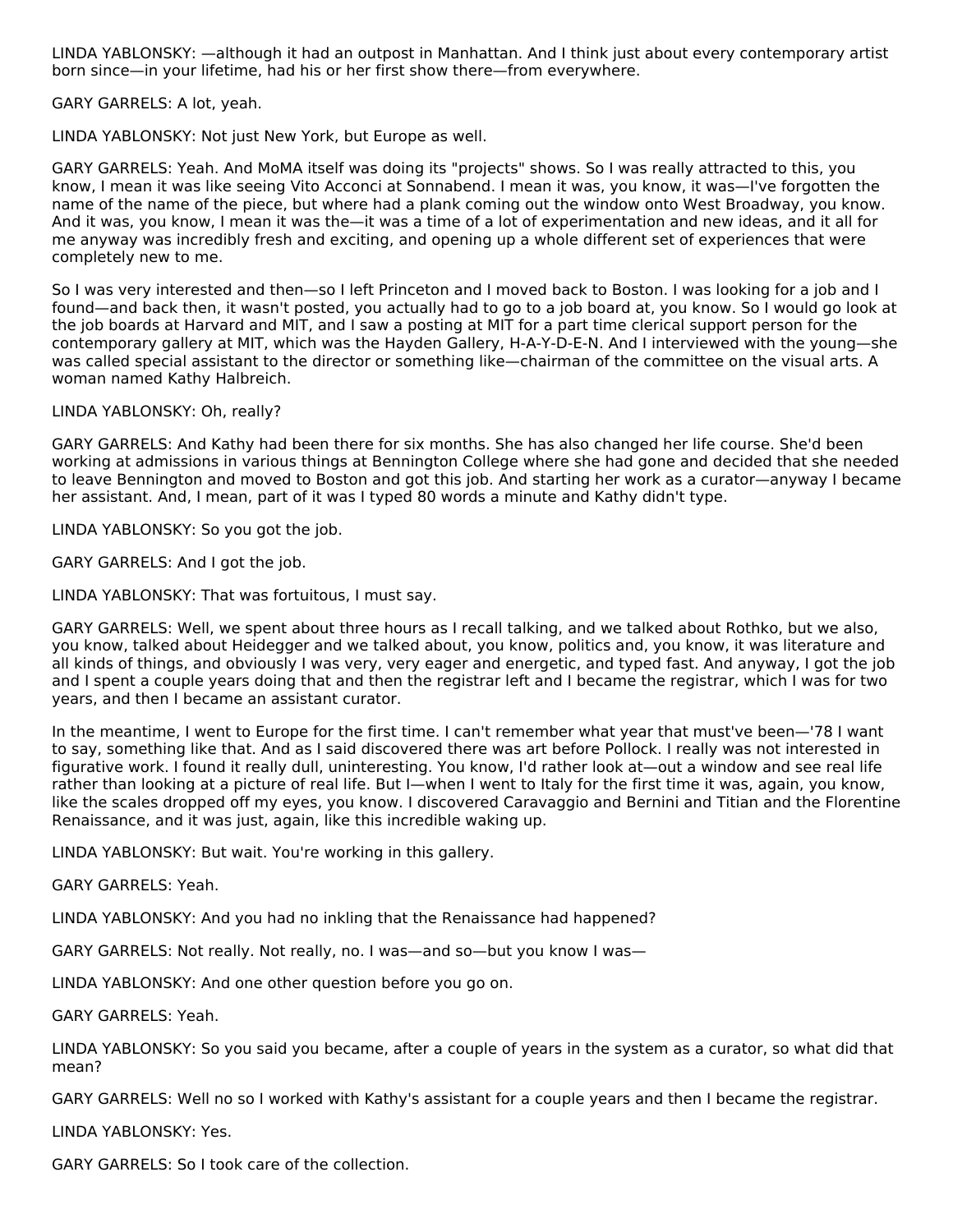#### LINDA YABLONSKY: Right.

GARY GARRELS: MIT had a collection. I would say it was probably about 1000 works. And they by intention did not want to have a museum. The idea was to put the works out on the campus in public areas, so conference rooms, lobbies, libraries, and so on, so that people would be exposed to contemporary art in their daily life. Anyway, and I ran—I did that. And so I became—I had to talk about contemporary art to arrange from everything from, you know, the—an office administrator to department heads to professors and I also ran—there was a program lending prints and posters to students every fall, and I ran that program. So—and I was like an evangelist. I had discovered contemporary art and loved it, and I loved talking about it to other people. And loved this idea of the collection being out, you know, in the—throughout the university.

And—but anyway, I just—and then I went to Italy for the first time and discovered, you know, as I said, art before Pollock. And I came back to the States and decided to sign up for a night class at Boston University, with—in Italian Renaissance. And studied with a wonderful professor named Hellmut Wohl, W-O-H-L, who was a Domenico Veneziano authority/scholar. And I loved it. And the end of the semester, Helmut suggested that I take another class with the head of the—he was head of the—I think the graduate program, and he had suggested taking a class with the head of the whole art history program at Boston University, a man named Fred Kleiner. And he was teaching a class on Roman art.

So that was perfect, you know, having—after Italian Renaissance, then to go back and study Roman. So anyway that—and then at the end of that semester, in the spring, Professor Kleiner invited me to apply to the graduate program—the master's program in art history at Boston University, and they waived the requirements, because I had no art history background. And so I started then—it took me four years of doing seminars or colloquia or whatever courses on the side, and—

#### LINDA YABLONSKY: Mmm. I see.

GARY GARRELS: And MIT had a wonderful tuition assistance program for helping you improve your knowledge and background for your, you know, position. And meanwhile I was—I had a very, very good friend from New College who was living in New York in the East Village. And he had also come out—he was gay. And I had keys to his apartment, and I could stay at his apartment either on the couch, or often he'd be staying with his boyfriend, and so I'd have the whole apartment to myself. And I started going down to New York every few weeks.

LINDA YABLONSKY: While you—were you still working for Kathy?

GARY GARRELS: Yeah, yeah.

LINDA YABLONSKY: While you were taking all these courses?

GARY GARRELS: Yeah, so I was studying very—Boston University had a very traditional art history program, emphasizing looking at works of art. It was not a theoretical-driven program. It was a very old fashioned looking at art objects. And they had some very good professors. And anyway, I was working very full time. I always stayed late and, you know, I did a—I mean I was completely dedicated to the job at MIT, and anyway in the midst of studying art history had—I—there were a couple, you know, like I want to say gaps in the schedule or some show would fall through, and I ended up organizing on the side a couple little exhibitions at MIT, and—while I was the registrar, and then I should've looked this up on my CV, I don't remember, but I ended up organizing my first sort of—the gallery was only 2,000 square feet, by the way. You know, it was not a big space. But it was right in the library, right across from the entrance to the library. It was hoping to encourage students to come in, but I have to say very few students ever visited the gallery [laughs]. But anyway, I organized an exhibition of an artist in New York named Agnes Denes.

#### LINDA YABLONSKY: Mm-hmm [Affirmative.]

Garr Garrels: D-E-N-E-S. And I had just discovered her drawings in a group gallery show in New York, and became very interested in what she was doing. And anyway there was a gap in the schedule, and I asked Kathy if I could organize the show, and she said yes. So I organized a show of Agnes. And I did a little show of contemporary self-portraiture and photography, but very unorthodox ideas of self-portraiture included Cindy Sherman, very early. Cindy actually was very leery about being in the show, because she didn't consider her work self-portraits.

LINDA YABLONSKY: That's right.

GARY GARRELS: But they've—

LINDA YABLONSKY: Yeah.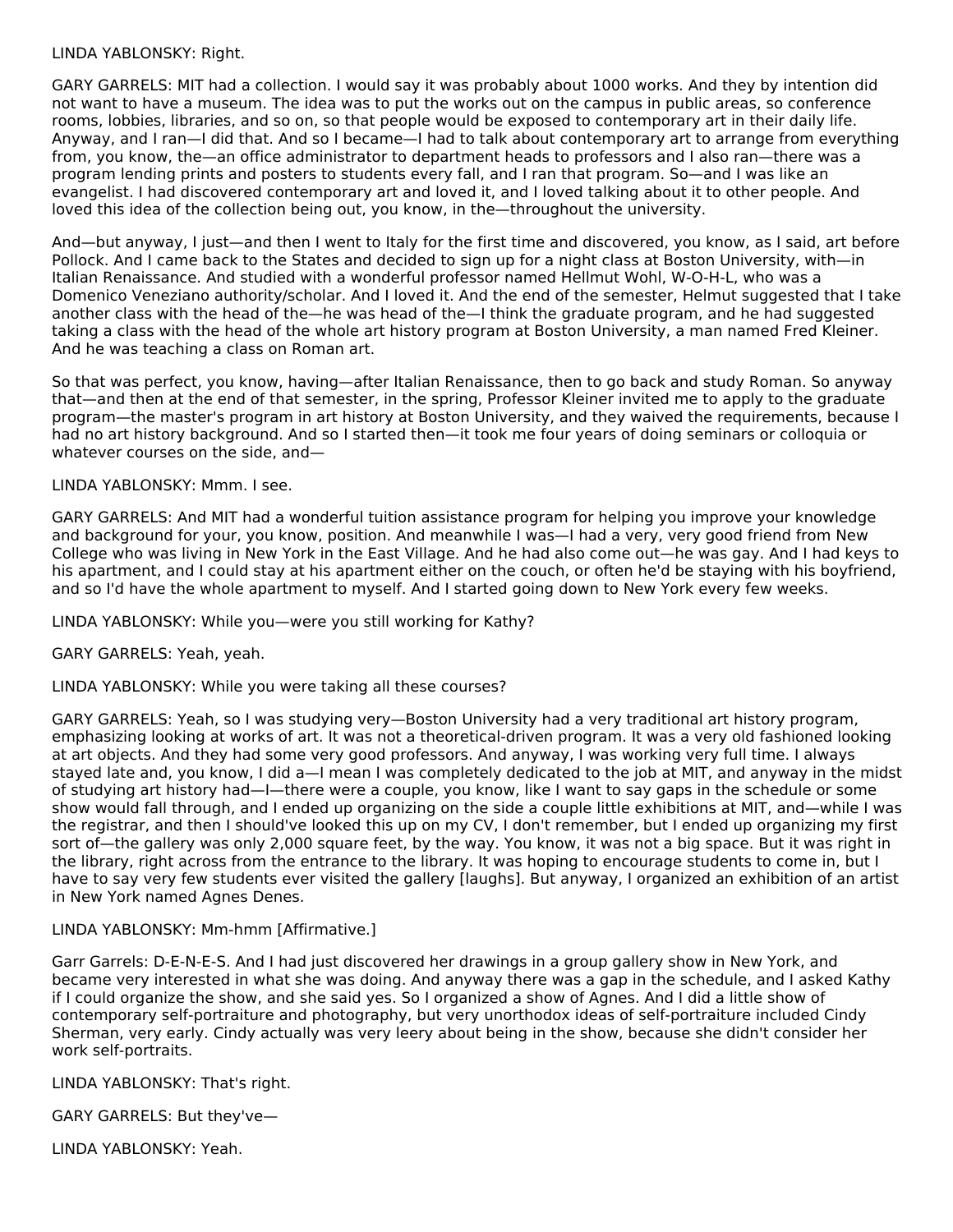GARY GARRELS: But I spoke to Helene Winer and she finally agreed that she would let me include the work in the show. And I did a little show of underground Boston artists too. Anyway—and then—anyway, so the assistant curator left, and I then became assistant curator.

LINDA YABLONSKY: So—

GARY GARRELS: And I was finishing up my master's degree at Boston University and working. It was crazy, I was work—I was—I had almost no social life at that point, I was just—

LINDA YABLONSKY: I was about to ask you about that.

GARY GARRELS: I was just studying and working. My one diversion was every Sunday afternoon I would go to the tea dance at Chaps, which was a bar. Not really, it wasn't a leather bar or anything, it was just a, you know, a kind of—a standard gay dance bar right behind Boston Public Library. There's a big shopping center there now. Anyway, it was kind of the cool bar in Boston. There were a few. But I would go to tea dance every Sunday afternoon. And that's where I met my now-husband.

LINDA YABLONSKY: Richard.

GARY GARRELS: Richard. And that was in the winter of 1982. And so we ended up living—the next year moved in with each other. And then in 19—I graduated in the spring of 1984 from Boston University. I got my MA, and I'd had a couple years as curator. And I got a job offer in New York to work at a gallery at 420 West Broadway, which was a new partnership formed by a couple women. Irena Hochman—that's I-R-E-N-A Hochman H-O-C-H-M-A-N. And Laura Carpenter. And I knew both of them. I had known both of them independently. I—for—I did a show at MIT called Visions of Paradise. And I invited Vito Acconci, David Ireland from San Francisco, and James Surls from Texas to do new work for this exhibition.

LINDA YABLONSKY: Surls is?

GARY GARRELS: S-U-R-L-S. And—

LINDA YABLONSKY: Vito Acconci?

GARY GARRELS: V-I-T-O—

LINDA YABLONSKY: No, I know how to—

GARY GARRELS: Yeah. And James Surls and David Ireland, who was from—

LINDA YABLONSKY: Oh David Ireland, yes.

GARY GARRELS: From San Francisco. And I'd become aware of David's work through Kathy, and came to San Francisco and met David and invited him to make a [. . . –GG] work. Anyway, it was my first sort of large major show. Anyway, through that I'd met Laura Carpenter and when Laura and Irena decided to open a gallery together in downtown Manhattan, they asked me if I would come and be quote the "director" of the gallery.

LINDA YABLONSKY: This is what year?

GARY GARRELS: This is—this was in the summer of '84. The gallery opened in the fall of '84.

LINDA YABLONSKY: So—and you met Richard—

GARY GARRELS: In the winter of '82.

LINDA YABLONSKY: Okay.

GARY GARRELS: Yeah.

LINDA YABLONSKY: By the spring of '82, AIDS was a fact of life already.

GARY GARRELS: Yeah, well so.

LINDA YABLONSKY: And particularly gay life.

GARY GARRELS: Yes, absolutely. And I will say—MIT had a very robust program for public art on the campus, and whenever a new building was built, one percent of the budget had to go for either the purchase or commissioning of a work for that building. And sometimes, we would buy works and place them in the building, but in 1981, there was a new animal research laboratory that was built, and Kathy invited a young New York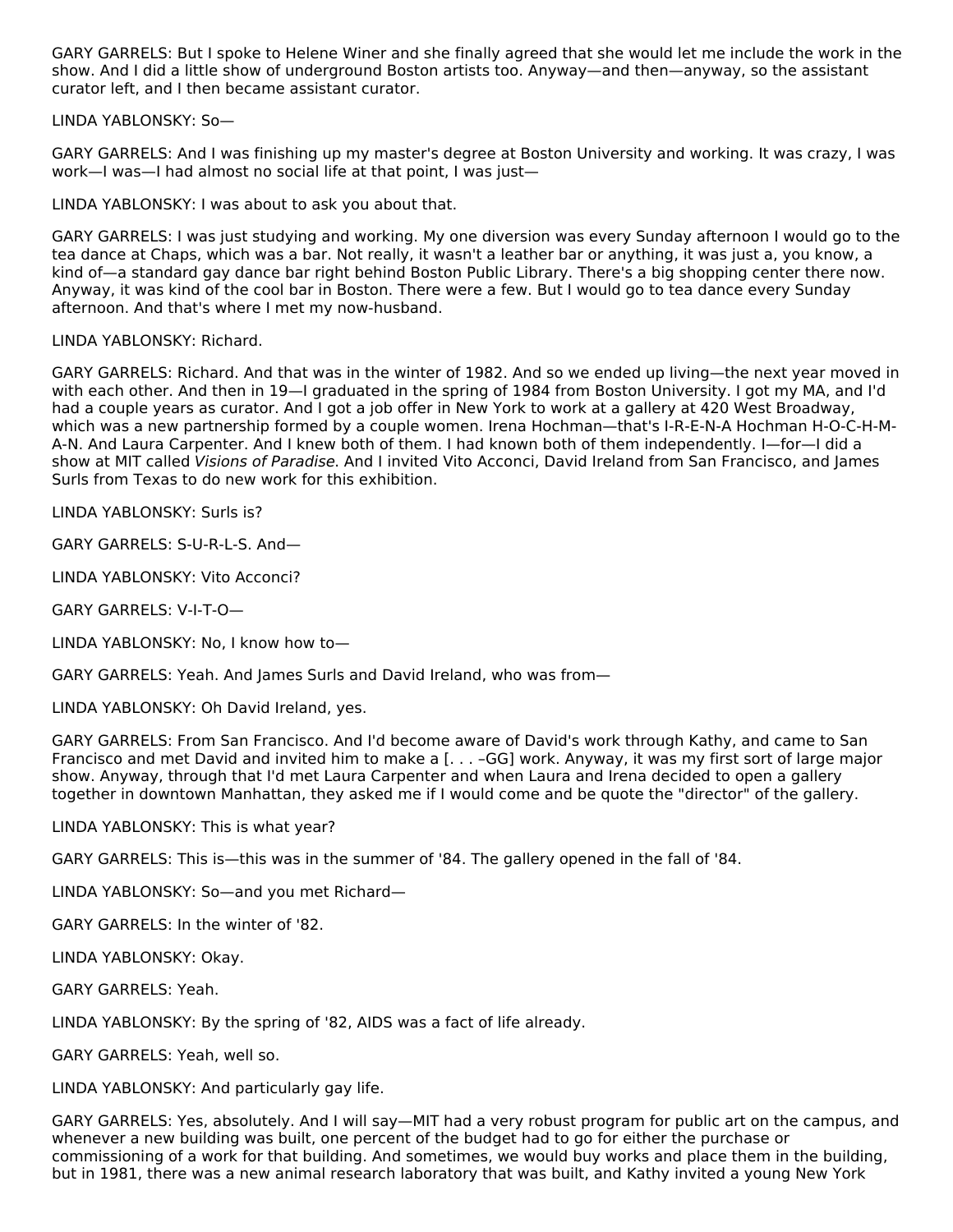sculptor named Gary Wiley to develop a proposal for that building. And Gary was gay, and he came up with this proposal for these crazy reliefs of butterflies that had alighted on the building, this animal research laboratory. And Gary I think was one of the first people to develop Kaposi's Sarcoma. And this was in 1981.

LINDA YABLONSKY: Oh. Yeah.

GARY GARRELS: And the piece was installed in 1981, and as I recall, Gary was very, very sick at the time that it was installed. And I think he passed away very quickly.

LINDA YABLONSKY: As people did then.

GARY GARRELS: Yeah.

LINDA YABLONSKY: But what did you think he had?

GARY GARRELS: Well, you know, nobody knew. And then—but there was, you know, the little articles started coming out right then that, you know, there was something wrong. And I frankly don't remember when, you know, it was identified as AIDS and, you know. But my—Richard, who I met, had had a young friend at MIT who had died very abruptly of an—of some unknown cause. And it was a little, you know, suspicious about that. And my good friend from college that I always stayed with in New York, I believe he developed AIDS symptoms in '83.

LINDA YABLONSKY: So he was gay when you were in Florida before.

GARY GARRELS: No, we both came out later.

LINDA YABLONSKY: Oh.

GARY GARRELS: We both had girlfriends when we were in college.

LINDA YABLONSKY: Oh, I see. Okay.

GARY GARRELS: Yeah, yeah. But he lived in the—he moved to New York. He was the fellow that I had stayed with in Washington to go to—but we were not boyfriends, we were just friends, and he had a girlfriend and I had a girl.

LINDA YABLONSKY: And what was his name?

GARY GARRELS: His name was Larry Gurel, G-U-R-E-L. And his father was some kind of—I believe worked in government and was a professional—anyway, Larry moved to New York and, you know, lived on the Lower East —lived in the East Village on East 13th Street between Second and Third. And as I said I would go down and visit Larry and stay with him often, and I had this—I had a boyfriend then in '77, and we would go down often together, and he had a friend, another gay guy, who lived on Second Avenue between Third and Fourth or Fourth and Fifth. And I am sure that was the building where Hélio Oiticica was living at the time.

LINDA YABLONSKY: Really?

GARY GARRELS: Yeah. But I didn't know it then. I didn't—I was not aware of Hélio at that point.

LINDA YABLONSKY: No.

GARY GARRELS: But I'm sure it was that building. And anyway, I was, you know, we'd—I was going to New York a lot, and became very aware of AIDS very quickly. And then Gary Wiley, he died, and then there was another artist, a guy named James Ford.

LINDA YABLONSKY: Ford.

GARY GARRELS: Ford. Who had participated in a show that Kathy had done at the gallery in 1979, and I don't remember, James also developed AIDS symptoms pretty early on.

LINDA YABLONSKY: But did this curtail your—I mean you were in a monogamous relationship.

GARY GARRELS: Yeah.

LINDA YABLONSKY: But gay men in monogamous relationships weren't always monogamous in that—at that period.

GARY GARRELS: Yeah, well you know, I have to say, I, you know, I grew up on a farm and I—in growing up I was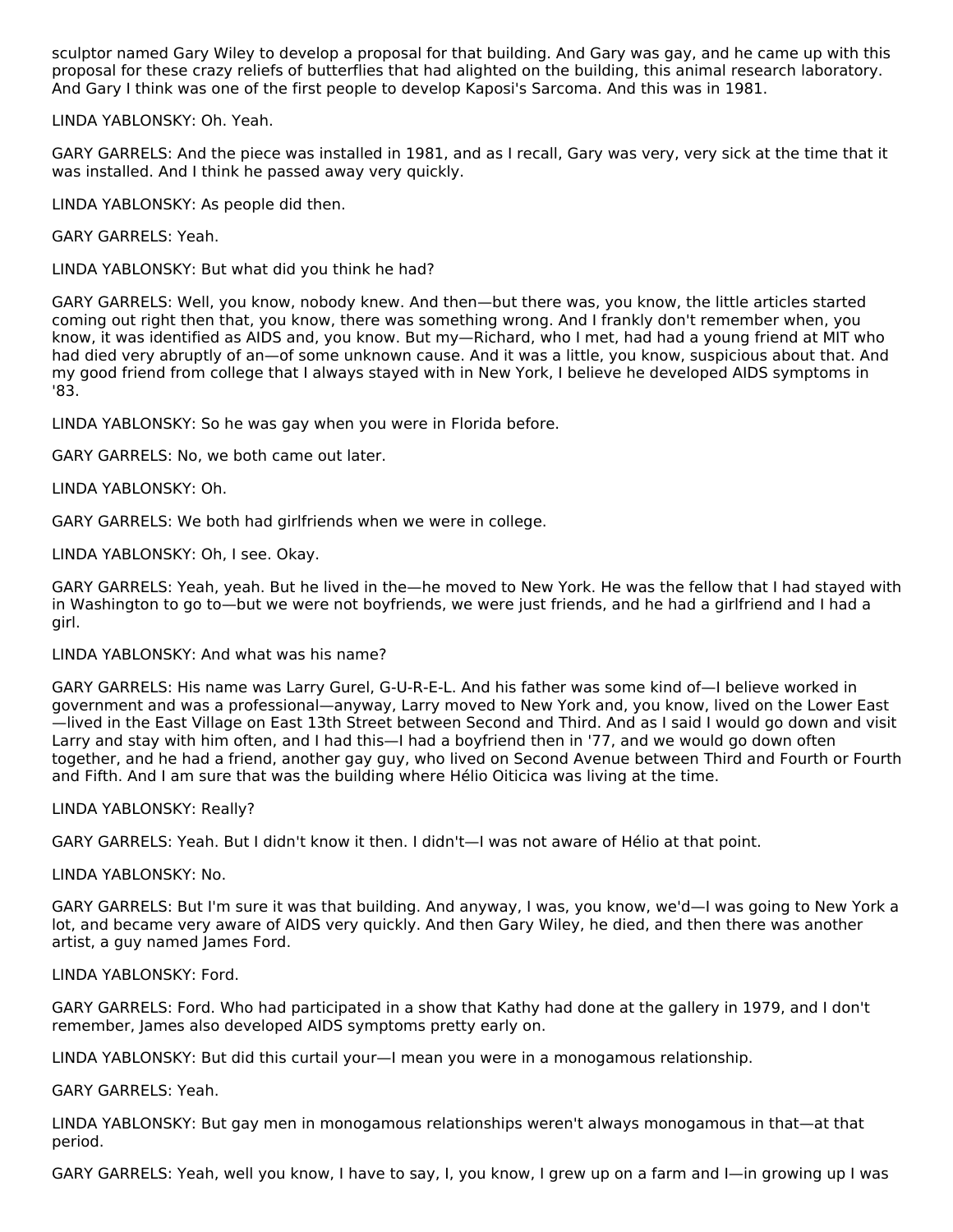alone a lot. I didn't have friends; we were—it was too isolated. And I wasn't—I'm just—I've never been a kind of really social person. Anyway, I mean I, you know, had a number of little affairs or whatever, but I had a longest long term relationship for three or four years, and then—soon after coming out, and then broke up and had some little affairs and this and that, and then I met Richard, and that was in early '82, and I've—we've pretty much maintained a monogamous relationship for 34 years. And—

LINDA YABLONSKY: When did you get married?

GARY GARRELS: Three years ago, after the Supreme Court ruling, when it became, you know, really it was a national recognition of the rights of gay people to marry. And so that we decided then we really would get married. We'd been domestic partners before.

LINDA YABLONSKY: What did it actually mean for you to come out at that time? That—come out to your friends, to your work—coworkers, your superiors? What did it mean?

GARY GARRELS: Yeah, well I—yeah, I came out to my coworkers. I mean we were a little office in the middle of MIT, we were all very—it was a very close office, and a very, you know, sympathetic one. So it wasn't a big deal. Again, I didn't have a lot of friends, actually. A few, but not a lot.

#### LINDA YABLONSKY: What about your family?

GARY GARRELS: And the thing was to my family, yeah, that was—and I'm trying to remember when I came out to my family. The thing about—I was planning to come out to my family, and I was scheduled to go back and see them, it was May, and three weeks before I was supposed to go back and see them, my father died suddenly of a heart attack.

LINDA YABLONSKY: Oh, I'm sorry, yeah.

GARY GARRELS: Yeah. And I knew it was going to be hardest to tell my father. So—and it was going to very hard to tell my mother, so I think I waited then a little bit before I told her. But I have to say I—you know, I really—the —the spirit of gay liberation in the '70s I was very much part of, in Boston, you know, I always—I'd go to gay rallies, I'd go always be in the gay parade, I had—you know, my—the people I knew who were there were very out. Also, I was working so much and studying so much that I had—I didn't really have free time. I—you know, as I said, my indulgence was going to tea dance on Sunday afternoon generally.

LINDA YABLONSKY: Right. But you did participate in these rallies and—

GARY GARRELS: Yeah, absolutely. Oh yeah. No, absolutely. From after I came out, I mean I really—you know, I also—like New College was a very, very liberal, very progressive school. I mean I was attracted to things that broke with tradition. And—

LINDA YABLONSKY: That's important.

GARY GARRELS: You know, falling in love with contemporary art and not traditional—I didn't come at art through representation or historical art. I've got—fell in love with art because of contemporary art, because it completely opened up in different new experiences that earlier art just didn't do. And—

LINDA YABLONSKY: But you also—I mean you were on this farm in Iowa.

GARY GARRELS: Yup.

LINDA YABLONSKY: Or in Florida at a—in the 60s.

GARY GARRELS: Well, I graduated from high school in '69. And you know I—and again, I went to—started at Iowa State and then left after the first year, and then transferred to Iowa, so—and then I went to New College in the fall of '71.

LINDA YABLONSKY: But I mean in the culture in general, that was a kind of birth of radicalism in almost every area of culture of people who didn't do things the way they always had been done.

GARY GARRELS: Yeah.

LINDA YABLONSKY: And the beginning of feminism and the gay liberation movement.

GARY GARRELS: Yeah. Well—

LINDA YABLONSKY: And the anti-Vietnam War.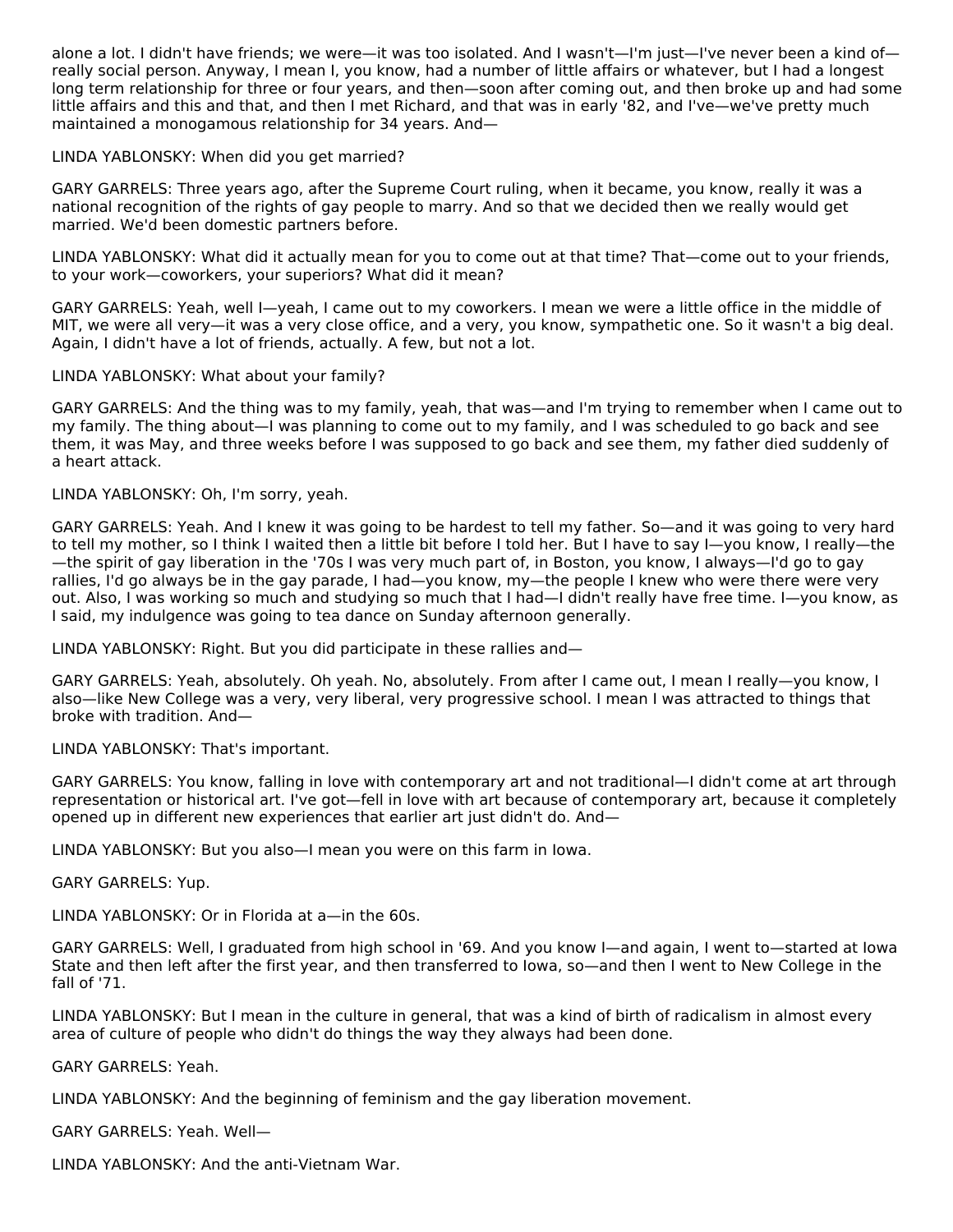GARY GARRELS: Right. Well, I was very active in—when I was at Iowa State, that was, you know, the year of Kent State, the spring of '70, and was very involved in, you know, protests and peace rallies and so on. And you know, the Vietnam War was something that, you know, I think—we're all found just, you know, a horrendous—and it was, you know, it was the anti-war movement, but also the music at the time. You know, we were getting the, you know, the new rock, you know, was—San Francisco particularly, you know, and Janis Joplin and Sly and the Family Stone. And that stuff was—I was instantly in love with all of that. I think that's typical, you know, young people fall in—the music is really important as a, you know, embodying certain values.

And anyway, and leaving Iowa, the decision to leave Iowa was—that was a huge thing. You know, my parents were very—my mother was very upset that I—because I actually had dropped out of Iowa, the University of Iowa. I just said, "I've got to get out of here, I don't know what I'm going to do, but I've gotta get out of here." And so that was like the first big, transgressive break. And I have to say, when I got to New College, I basically hid in my dorm room for the first year, because it was just all so completely new and foreign and alien, and I didn't understand anything about—most of the kids who went there came from very sophisticated, very liberal, well-todo families from suburbs from Boston, New York, Washington, Philadelphia, you know. It was a very radical, privileged group of young people. And I had absolutely no frame of reference to know how to relate to these people at all.

LINDA YABLONSKY: But you did eventually?

GARY GARRELS: Kind of, but yeah. I had - again, I didn't have a lot of friends. I had a few friends. And—

LINDA YABLONSKY: But you've always—so you've always had this political consciousness.

GARY GARRELS: Yes, going back to Vietnam, absolutely. And I have to say, the other thing is my family were progressive Democrats. They were Methodists. So, I have a lot of empathy for Hillary Clinton.

#### LINDA YABLONSKY: Yes.

GARY GARRELS: They believed in social good. Every summer when I was in high school, they would have a young black kid from Chicago come and stay on the farm for a week. We had a very liberal, progressive minister. He actually, when I was in high school, he took a group of us to Chicago for four or five days.

#### LINDA YABLONSKY: Really?

GARY GARRELS: It was the first time I'd, you know, seen black people.

#### LINDA YABLONSKY: Really.

GARY GARRELS: Yeah. We had—the janitor in our high school was the only black person I had ever seen. And anyway, but it was like—but we always had a kid from the ghettos in Chicago come and stay on the farm for a few days in the summer with us. No, they were very—they were progressive Democrats, and Methodists, and believed in social good and that people who were—and I mean, I have to say, we were very poor when I grew up. We had—it was—it was a struggle. We lived in a very old farmhouse. My sisters and I would literally have snowball fights in our bedrooms, because there was so much snow coming in under the windows.

#### LINDA YABLONSKY: Oh my God. Wow.

GARY GARRELS: Anyway, but then—and then my father started—he started a little—what we call a grain and feed business, and was doing better by the time I was in high school. And so—but anyway, they believed that it was important to help people who somehow didn't have the—whatever our good fortune was.

LINDA YABLONSKY: So interesting. I mean, that they—I mean you were in a kind of isolated place, and they had a very kind of sophisticated and well-reasoned outlook on life.

GARY GARRELS: Well it's—I mean it's a—they're—I mean the Midwest is very divided. You see it now in Iowa.

#### LINDA YABLONSKY: Yeah.

GARY GARRELS: Where the state is really split almost down the middle, and the eastern half of the state, which is where I'm from, has always been the more liberal side.

#### LINDA YABLONSKY: I see.

GARY GARRELS: And again, it's—this kind of Midwestern progressive liberalism, you know, Democratic thing. You know, coming out of, you know, really out of the New Deal was very important. And then—and believing in the importance of education. That was very, very important. And I remember when I was in college, I read Thomas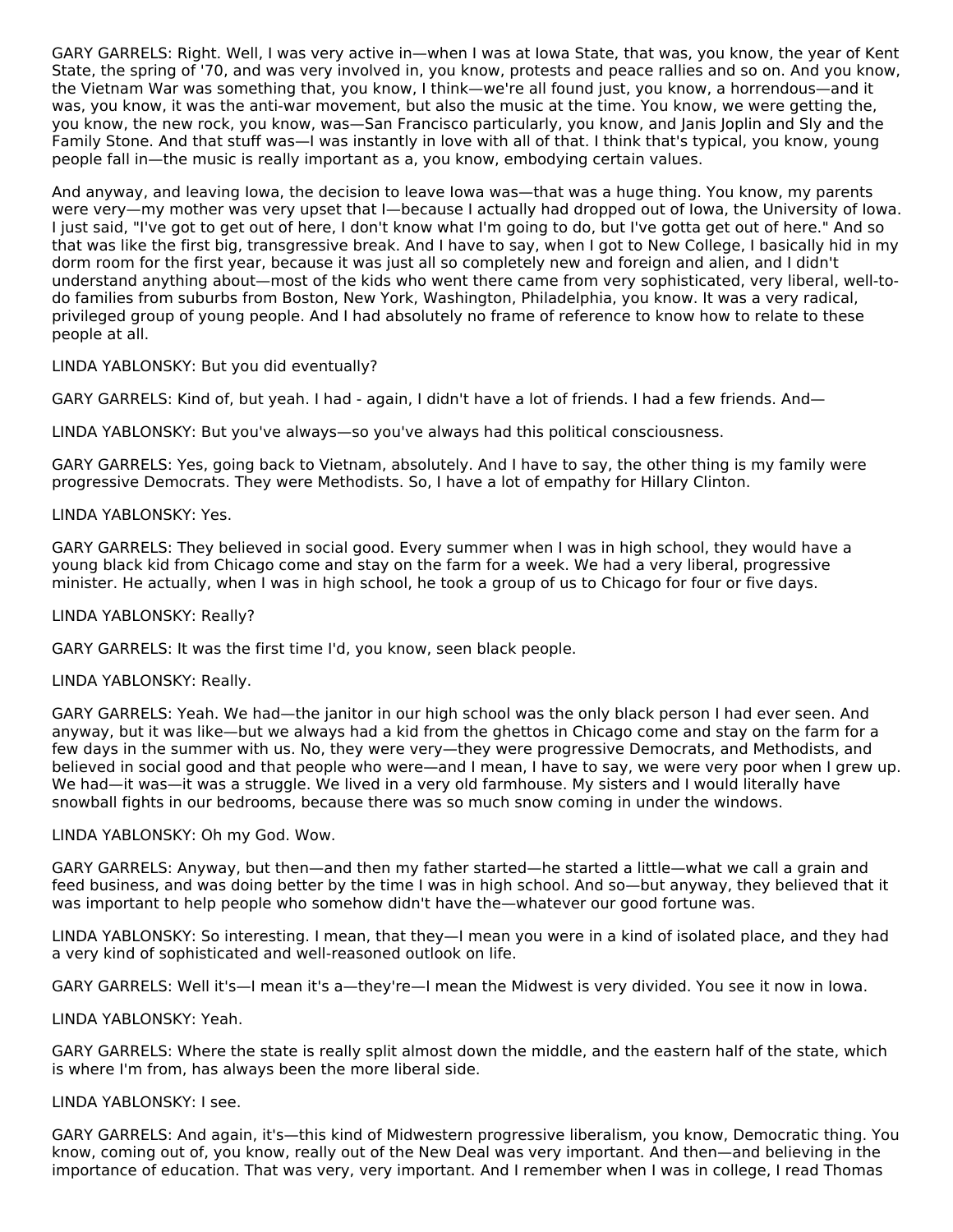Jefferson's writings, and Iowa was really founded and developed in the—around the time—Jefferson died in 1826, and his writings in the '20s were about the ideal agrarian community, and the organization of an ideal society. And Iowa was really—the whole state was founded and developed around Jeffersonian ideas about what the ideal state would be.

LINDA YABLONSKY: And do you think any of that still has an influence on your thinking, or has always, perhaps? I mean, you haven't exactly rebelled against it.

GARY GARRELS: No, no, no, I mean I basically, yes—those beliefs are my bedrock. But then I left Iowa and I, you know, I found, you know, it was just, you know, it was too constrictive and, you know, and so it was this process of discovery both at New College, when I was there, and then moving to Boston and discovering life in the city, you know. And I had a boyfriend for a while in Boston who—well, my first serious boyfriend was from outside of Boston and had graduated from Brandeis, and he was—I mean, part of the reason, I'm sure, I was attracted to him was he was very urbane and, you know, knew music and literature and he was a real leftist radical from Brandeis.

#### LINDA YABLONSKY: Was he Jewish?

GARY GARRELS: No, Italian working-class. And you know and developed—began to develop, you know, a more and was very interested in art and, you know, and then I had a boyfriend who was a guard at the Museum of Fine Arts in Boston, so every Sunday morning I would go to the Museum of Fine Arts and just wander around in the galleries. And I was across the Fenway from the Gardner Museum, and I'd go to the Gardner Museum on Tuesday nights, because they had free concerts, and you know.

LINDA YABLONSKY: You've been—you've had really good boyfriends. Fortuitous.

[Laughter.]

GARY GARRELS: Yeah. So anyway, it's—it was a gradual process. And then—and working with Kathy was very important. I feel very, very, very lucky—

#### LINDA YABLONSKY: Yes.

GARY GARRELS: —that I stumbled into this situation where I had an incredible mentor. You know, I mean, there are—not everybody in the contemporary art world, you know, I mean—Kathy has exceptional social values and a belief in the integrity of the artist's imagination and vision and you know, as a curator you're there to be a supporter, a conduit for the artist, to make—help them make those—make dreams come true, to realize things, to show things, to educate, to—that there's a kind of moral purpose under art.

LINDA YABLONSKY: Well, I mean, you're speaking—as far as honoring the integrity of the artist, are you speaking —you're speaking of living artists—

GARY GARRELS: Yeah.

LINDA YABLONSKY: —which, you know, you chose a field—

GARY GARRELS: Right.

LINDA YABLONSKY: —where you work with living artists for the most part.

GARY GARRELS: Right. Yes, no, and so was that exciting to me, you know, not just looking at the object, although I'm very—I became very interested in art also by just looking at objects. And thinking about, you know, the meaning of those objects, and where they came from, and their significance, and their history and, you know. And how they're put together and so on. But I was also very interested meeting artists who were making these things. And the MIT program was very much, with Kathy, about having artists come there and, you know, oversee the installation of their work or make new work or, you know. Artists were very involved and—

LINDA YABLONSKY: So you kind of learned from them as well?

GARY GARRELS: Yeah, yeah. And—but I would say Kathy was definitely the most important influence. Yeah.

LINDA YABLONSKY: Let me just interject, also for the record, that Kathy Halbreich is now the—

GARY GARRELS: —assistant director—

LINDA YABLONSKY: —assistant director of the Museum of Modern Art, and came from the Walker Arts Center, where you also spent some time.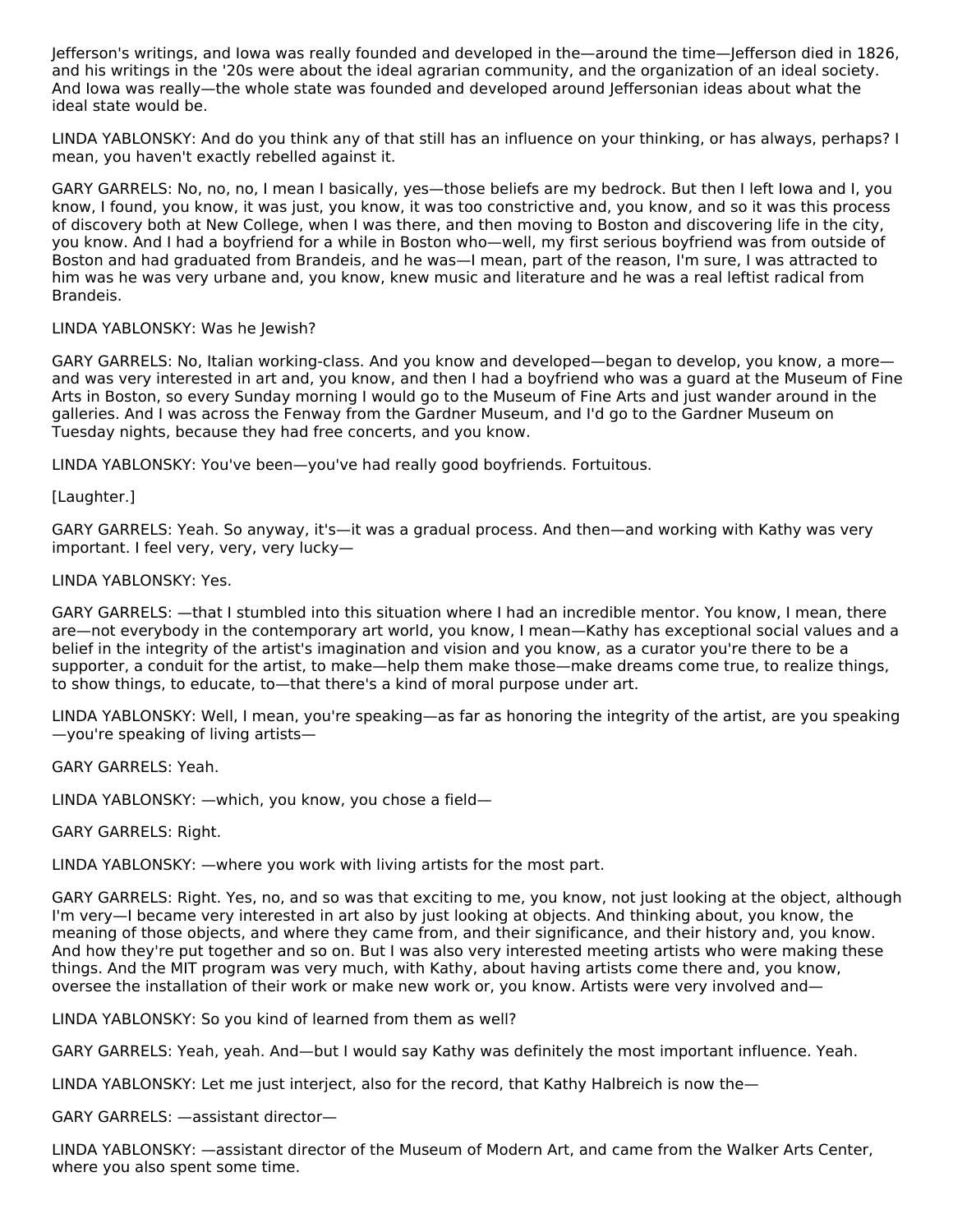GARY GARRELS: Well, yeah so it—

LINDA YABLONSKY: And so—

GARY GARRELS: Yeah, no we connected at different points.

LINDA YABLONSKY: Yeah.

GARY GARRELS: And so I left Boston in the fall of '84 to work for this gallery—

LINDA YABLONSKY: —in New York.

GARY GARRELS: In New York.

LINDA YABLONSKY: So what else did you see in New York? '84 was kind of the East Village time.

GARY GARRELS: Yeah.

LINDA YABLONSKY: More than SoHo at that moment.

GARY GARRELS: Well I—no, I mean—well it was, you know. Mary Boone had opened and—

LINDA YABLONSKY: The same building where your—

GARY GARRELS: Well, no, across the street.

LINDA YABLONSKY: Oh, she'd moved from—

GARY GARRELS: No, she started at 417 [West Broadway]. That was her first gallery.

LINDA YABLONSKY: Yes, but she did have a gallery in 420 also.

GARY GARRELS: Right. So after—so I stayed with Carpenter Hochman [Gallery] for about nine months, and I have to say my great accomplishment there was I—as I said, I had commissioned Vito Acconci to do a project when I was at MIT. And I loved Vito. I thought he was just an amazing artist and person. And he had kind of dropped out of the gallery system at that point. He had been working with Sonnabend, who wasn't working with him any longer, and he was making all this new work I was seeing in the studio, and I—Laura and—Laura and Irena, I asked if I could do a show of Vito at the gallery, and they agreed and let me do that show.

#### LINDA YABLONSKY: Oh.

GARY GARRELS: And that was kind of reintroducing Vito to the—in his new phase, making these interactive objects. And so I did that. And I also, for the summer, got them to let me do a show with this performance artist named Stuart Sherman.

LINDA YABLONSKY: Oh, I remember Stuart.

GARY GARRELS: Yeah. So Stuart was making sets for these funny performances, and he did these little like standup performances out of a suitcase, and—

LINDA YABLONSKY: Yeah.

GARY GARRELS: So anyway, he did a show of small objects and a set for a Chekhov play, The Cherry Orchard.

LINDA YABLONSKY: I loved him.

GARY GARRELS: He was wonderful.

LINDA YABLONSKY:

Because the—I mean he was like a traveling salesman with his suitcase, you know, going to be a pitchman on a street corner. Wonderful.

GARY GARRELS: Yeah. So I got to do a couple things in the gallery, but I realized I—it wasn't a good fit for me, and—but no. So I came to New York in fall of—

LINDA YABLONSKY: Wait, may I ask?

GARY GARRELS: Yup.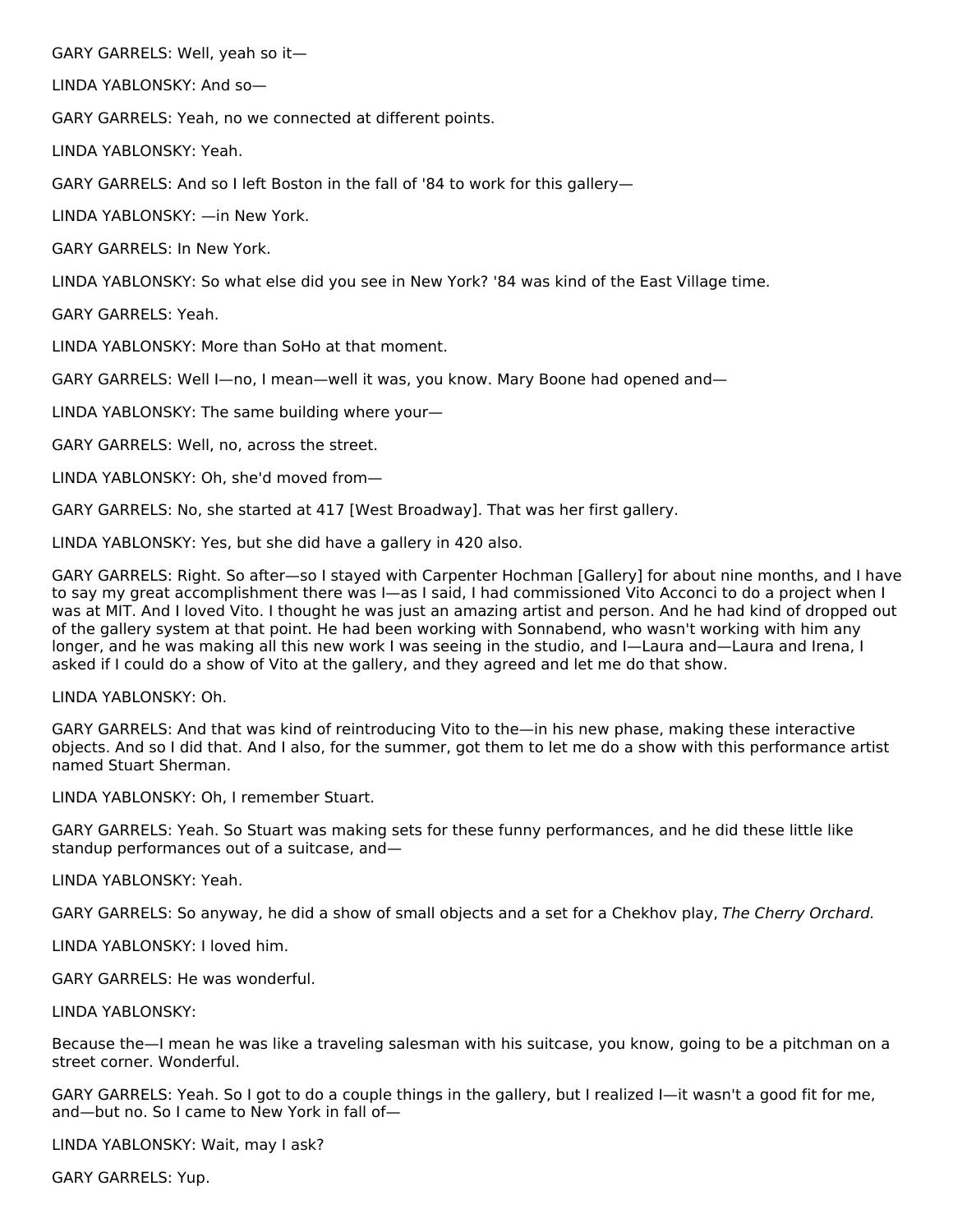LINDA YABLONSKY: Were you required to try to sell art while you were in this gallery? This was a commercial gallery.

GARY GARRELS: Yeah, but you know, I didn't have any experience in that, and so I really wasn't—didn't have the background to go into that. Basically, what I did was kind of keep the whole—like, the administrative part of the gallery coordinated. And basically what I did was sit at the front desk, and whenever anybody of note in the art world came, to make sure that Laura or Irena knew that that person was in the gallery. And so I actually met everybody in the New York art world sitting there at that desk.

LINDA YABLONSKY: Oh, I see.

GARY GARRELS: And—

LINDA YABLONSKY: Well you mean artists and collectors and critics, everybody.

GARY GARRELS: Artists and collectors and critics and curators and—

LINDA YABLONSKY: Yeah.

GARY GARRELS: All kinds of people. And I talked to everybody, and I met incredible number of people sitting there at that desk. And—

LINDA YABLONSKY: Well, you were also at the hot building, you know—

GARY GARRELS: It was, no, it was—

LINDA YABLONSKY: Because everyone went to every gallery in that building, no matter what was the show.

GARY GARRELS: Yeah, no it was—yeah. But so yeah. So anyway that was kind of my immersion. I mean with Kathy and being at MIT, I had gotten to know quite a few people in the New York art world. So when I moved to New York I had some kind of a little bit of a base, but then very quickly I, you know, met an enormous number of people.

LINDA YABLONSKY: And did you form professional or personal relationships with anybody you met that continued?

GARY GARRELS: Well, yeah. I hope—I don't think he'll mind, but Jerry Saltz was—

LINDA YABLONSKY: And he was a critic, yes.

GARY GARRELS: —was the driver for Laura Carpenter. So whenever Laura would—

LINDA YABLONSKY: Right, that's true. The—he trucked all the art.

GARY GARRELS: Whenever Laura would show up from Texas, it was Jerry's job to get the Mercedes out of the garage and cleaned up, and then to chauffeur Laura around New York. And—anyway, and Jerry and I would actually sit together at that front desk quite often.

LINDA YABLONSKY: So he met everybody in the art world then too.

GARY GARRELS: Well, he knew everybody or everybody anyway, a lot of people. Anyway, yeah, I mean I've—I don't know, I feel like I know—I have good relationships with lots of people in the art world, and some of it certainly goes back to those days, and—

LINDA YABLONSKY: And did you go to the East Village galleries at the time?

GARY GARRELS: All the time. All the time.

LINDA YABLONSKY: Yeah.

GARY GARRELS: Constantly.

LINDA YABLONSKY: So you could leave the gallery and—

GARY GARRELS: No, no. I went on Saturday.

LINDA YABLONSKY: Oh.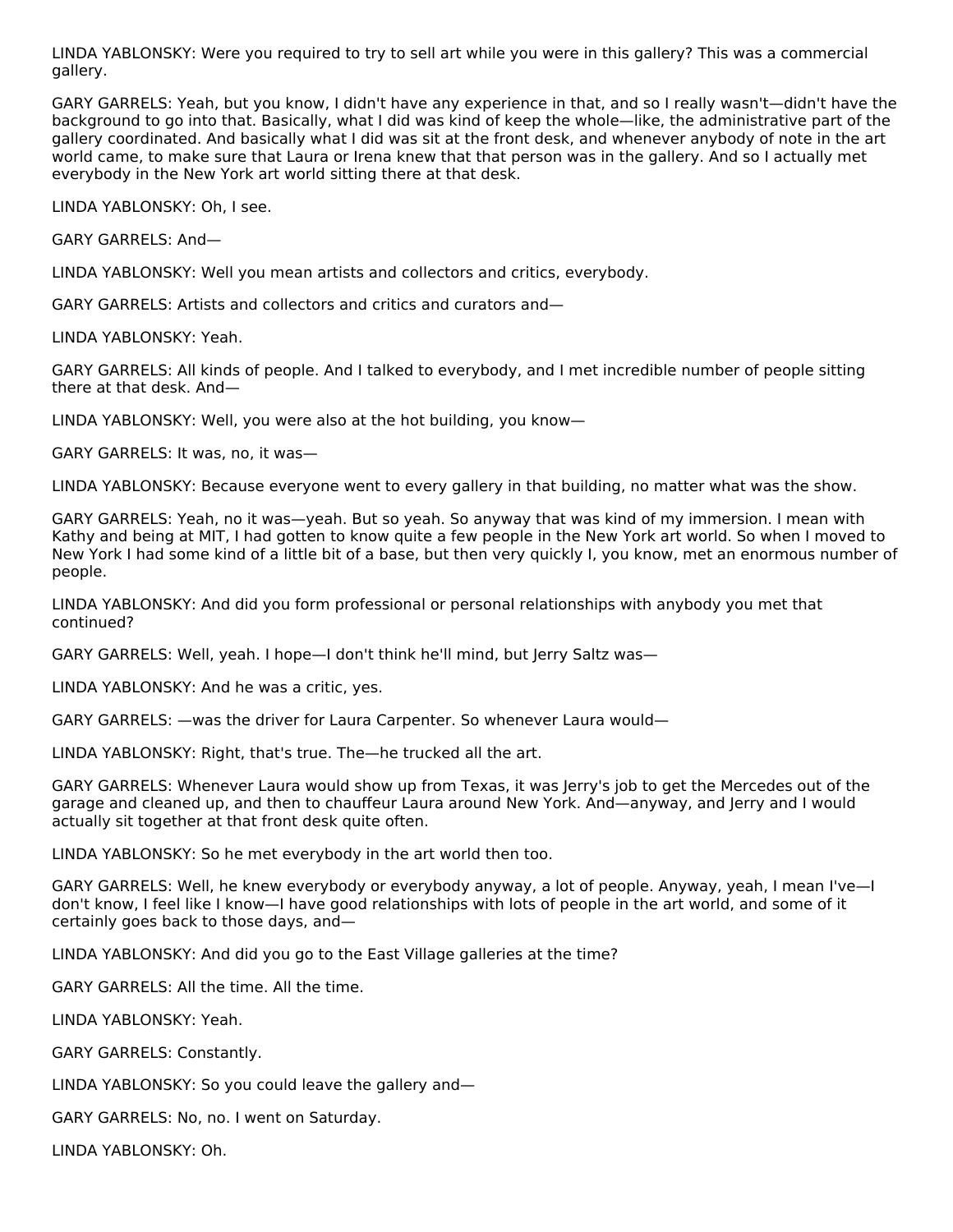GARY GARRELS: Or on—whenever I could get her out.

LINDA YABLONSKY: Yeah.

GARY GARRELS: You know, and then I left the gallery in the late spring of '84, and I'd been offered a job at Christie's to—

LINDA YABLONSKY: Really?

GARY GARRELS: —Mm-hmm. To work in the contemporary art department. It was very small at the time. The auction house was not at all like what it is now. It was a little mom and pop kind of operation by comparison to today, and I worked with the woman who was head of contemporary art at Christie's, who was a woman named Martha Baer, B-A-E-R. And I would organize—my job was to organize the day's sale and to assist Martha on the evening sale and to work on big estate appraisals. So, I learned the market very intensively, very quickly. And I realized, again, it was—I realized that the commercial end of the art world was not the right fit for me, and I started looking around to see if I might find something that was, again, getting me back to curatorial. And I was offered a job to be curator at the Akron Art Museum in Ohio, and I stayed two nights, and they made the mistake of putting me up in a renovated grain elevator.

[Laughter.]

LINDA YABLONSKY: What?

GARY GARRELS: And I thought oh my God, I'm back in Iowa! So I didn't take the job, which—

LINDA YABLONSKY: But how did you even get offered that job? You don't have a degree.

GARY GARRELS: No.

LINDA YABLONSKY: Did—you didn't get a graduate degree in any art related-

GARY GARRELS: No, I finished my master's degree in art history. Yeah. And—

LINDA YABLONSKY: In art—but you—not a Ph.D.

GARY GARRELS: No, no. I had a masters.

LINDA YABLONSKY: Just the masters in art history from Boston University.

GARY GARRELS: Yeah. University. I mean yes, yeah. And I wrote my thesis paper on Marsden Hartley's German military paintings.

LINDA YABLONSKY: Oh. Well, the—really interesting, yes.

GARY GARRELS: And because I thought they were—he was one of the great American painters—maybe the great American painter of the 20th century, and the German military paintings, I think, are among the most extraordinary paintings he made. And of course, it was all about his, you know, dealing with his own identity as a gay man. And in a time when that was very concealed and, you know, I mean it's—and so that's what I wrote my thesis about.

LINDA YABLONSKY: I see.

GARY GARRELS: So—

LINDA YABLONSKY: Did—with any of the shows that you did at MIT with Kathy, did you have to write anything?

GARY GARRELS: Yeah, I wrote a little catalogue actually for the Visions of Paradise show, yeah. So it was—I've always been interested in the social frame around the art, but I've also been—

LINDA YABLONSKY: Mm-hmm [Affirmative.]

GARY GARRELS: —very interested in the art itself, the object.

LINDA YABLONSKY: Yes. I'm always interested in the social frame around the art, because it has an association to what's going on in the world at that time, and all the influences and how things are perceived and how those perceptions change.

GARY GARRELS: Yeah.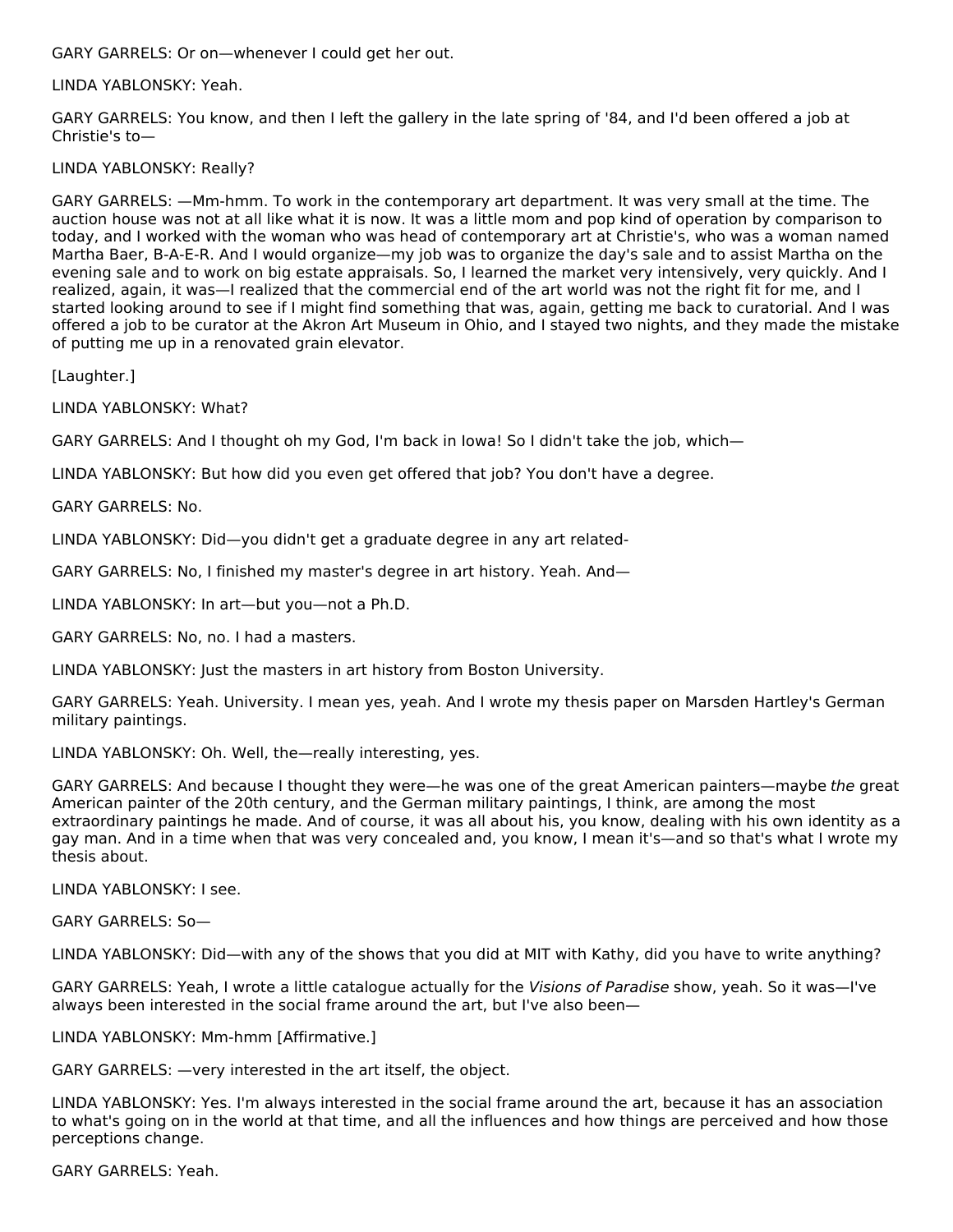LINDA YABLONSKY: So, I'm with you there.

GARY GARRELS: So, anyway—

LINDA YABLONSKY: What was your major influence at that time now, in the '80s? Well, in the mid—this is the mid-80s and now AIDS is becoming an even bigger fact of life.

GARY GARRELS: Yes. By the time I moved to New York, my friend Larry was gravely ill with, you know, HIV, and he died the first year I was there in New York. That was, you know, just—that was the—he was the first person I knew closely who died of AIDS. I mean, I'd known James Ford and Gary Wiley and, you know, I knew people, but Larry had been a very close, personal friend. Then he passed away, and that was very difficult. And—yeah, it was —and then I—

LINDA YABLONSKY: Did you and Richard feel you should be tested for HIV?

GARY GARRELS: No, I think—you know, we had started seeing each other in early '82, and we were both completely healthy, and we had a monogamous relationship, so we didn't get tested.

LINDA YABLONSKY: But in—as I recall—

GARY GARRELS: Yeah.

LINDA YABLONSKY: —because we didn't know what it was or how you got it, and we thought maybe you could get it just from being in the room with someone—

GARY GARRELS: Yeah, you know—

LINDA YABLONSKY: —or touching them—

GARY GARRELS: I didn't believe that.

LINDA YABLONSKY: You didn't?

GARY GARRELS: No.

LINDA YABLONSKY: Okay.

GARY GARRELS: I thought that was all kind of hysteria, and it seemed pretty clear that this was being transmitted through sexual contact.

LINDA YABLONSKY: Yeah. Mm-hmm [Affirmative.]

GARY GARRELS: And I have to say, by the end of the late '70s, early '80s, there was increasing sexually transmitted diseases of all kinds—

LINDA YABLONSKY: Yes.

GARY GARRELS: —going on. You know, gonorrhea was rampant, and herpes and crabs and all, you know, just all kinds of stuff.

LINDA YABLONSKY: Yes, that's true.

GARY GARRELS: And—you know, and I, you know, had a gonorrhea infection from a guy I'd been seeing—and anyway, I think there was also for me anyway, at that time, a sense that promiscuity had a lot of health problems already attached to it, and AIDS was just one more ratcheting-up of that, and it was very clear that it was a devastating disease, because I'd seen Gary—as I said, Gary Wiley, I think, was one of the very first people to be identified with Kaposi's Sarcoma and died very early. So—and Richard and I'd met, and we'd maintained a monogamous—

LINDA YABLONSKY: Mm-hmm [Affirmative.]

GARY GARRELS: —relationship, and—

LINDA YABLONSKY: So you were with—in Akron for two days and then—

GARY GARRELS: [laughs]

LINDA YABLONSKY: —came back?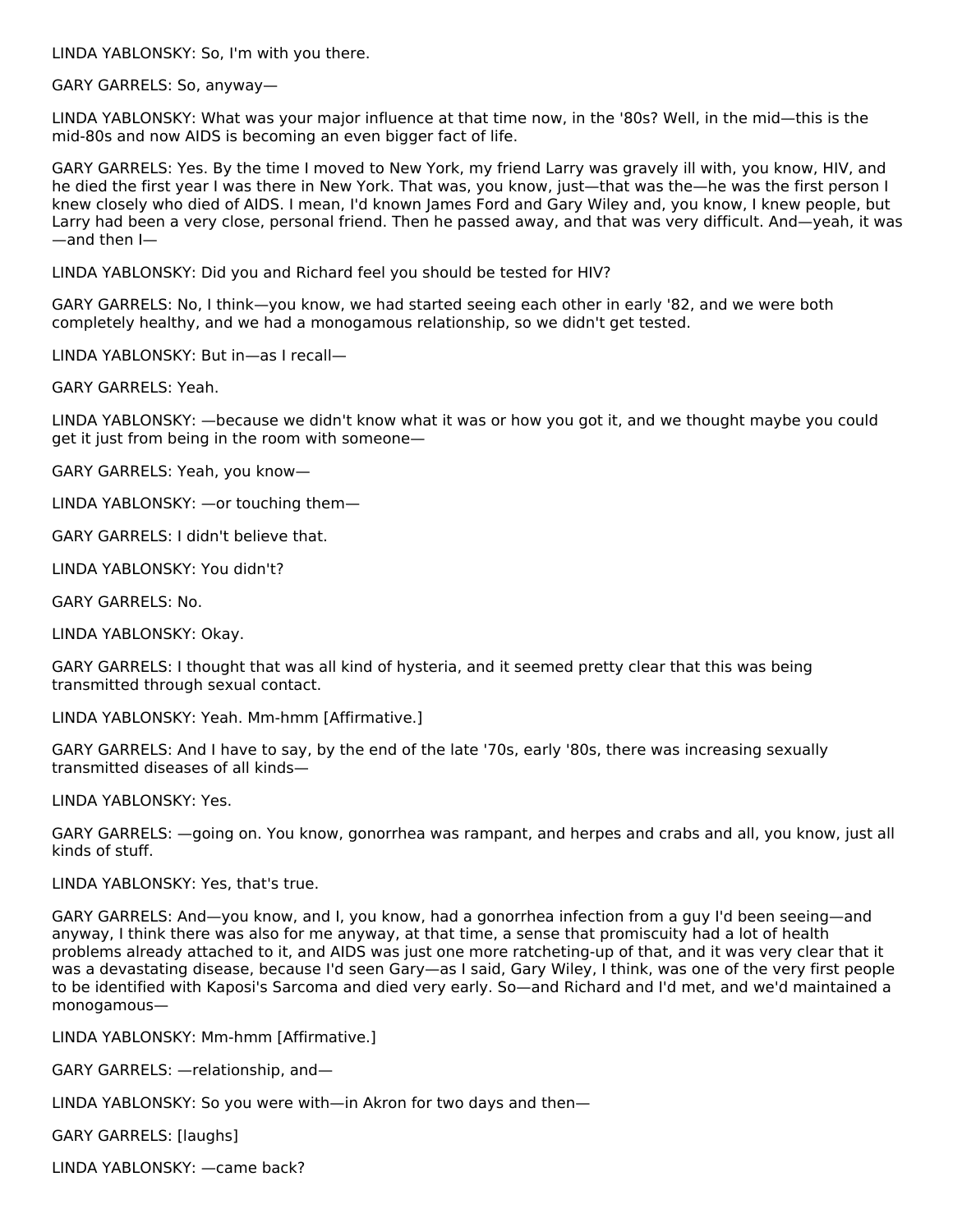GARY GARRELS: Came back and—anyway, then I—

LINDA YABLONSKY: And what was Richard doing at that time?

GARY GARRELS: Richard was writing plays—

LINDA YABLONSKY: Mm-hmm [Affirmative.]

GARY GARRELS: —and working as a waiter at a restaurant. He started—the first restaurant was a very cool, hip place on the Upper East Side on 62nd Street called Arcadia.

LINDA YABLONSKY: I remember that.

GARY GARRELS: Then when we moved to New York—that opened in the fall of '84 and he'd been working in a fancy restaurant in Boston, and he got a job opening that restaurant, and he'd worked there about six months. And then I was very good friends with a woman named Julie Sylvester—

LINDA YABLONSKY: Mm-hmm [Affirmative.]

GARY GARRELS: The Dia Art Foundation.

LINDA YABLONSKY: Yeah. Mm-hmm [Affirmative.]

GARY GARRELS: She was very part of the core group at Dia with Heiner Friedrich—

LINDA YABLONSKY: Mm-hmm [Affirmative.]

GARY GARRELS: And—

LINDA YABLONSKY: He was one of the founders.

GARY GARRELS: —was a founder of Dia, yes. And Julie had a good friend named Danny Emerman, and he and his boyfriend—

LINDA YABLONSKY: Mm-hmm [Affirmative.]

GARY GARRELS: —were opening a new Italian restaurant in Tribeca, and Julie said to Richard—she said, "You've got to come work for Danny." And so Richard ended up being sort of the maître d', running the floor at this new restaurant, Barocco which opened, I would say, in '86, I'm thinking. Something—

LINDA YABLONSKY: And was completely an art world hangout.

GARY GARRELS: Totally. Hangout. And so, anyway, I worked at Christie's for nine months—

LINDA YABLONSKY: Yeah.

GARY GARRELS: —and then Dia went through a collapse, and Heiner Friedrich, who was a founding director, was ousted by a new board of trustees put in place by the de Menil family, by Dominique de Menil.

LINDA YABLONSKY: The de Menils funded the Dia Art Foundation?

GARY GARRELS: Yes. Well, it was the youngest daughter, Philippa—

LINDA YABLONSKY: Philippa.

GARY GARRELS: —Philippa's, who became married to Heiner Friedrich—

LINDA YABLONSKY: Mm-hmm [Affirmative.]

GARY GARRELS: —and it was her fortune that was behind the Dia Art Foundation.

LINDA YABLONSKY: So then Dominique stepped in?

GARY GARRELS: Yes. The foundation went through a financial collapse in the end of 1984, and was in a—in '85 was in a consolidation. There was a new board of trustees—

LINDA YABLONSKY: [Affirmative.]

GARY GARRELS: —that had been brought in, or really a board of trustees, which had not really existed, brought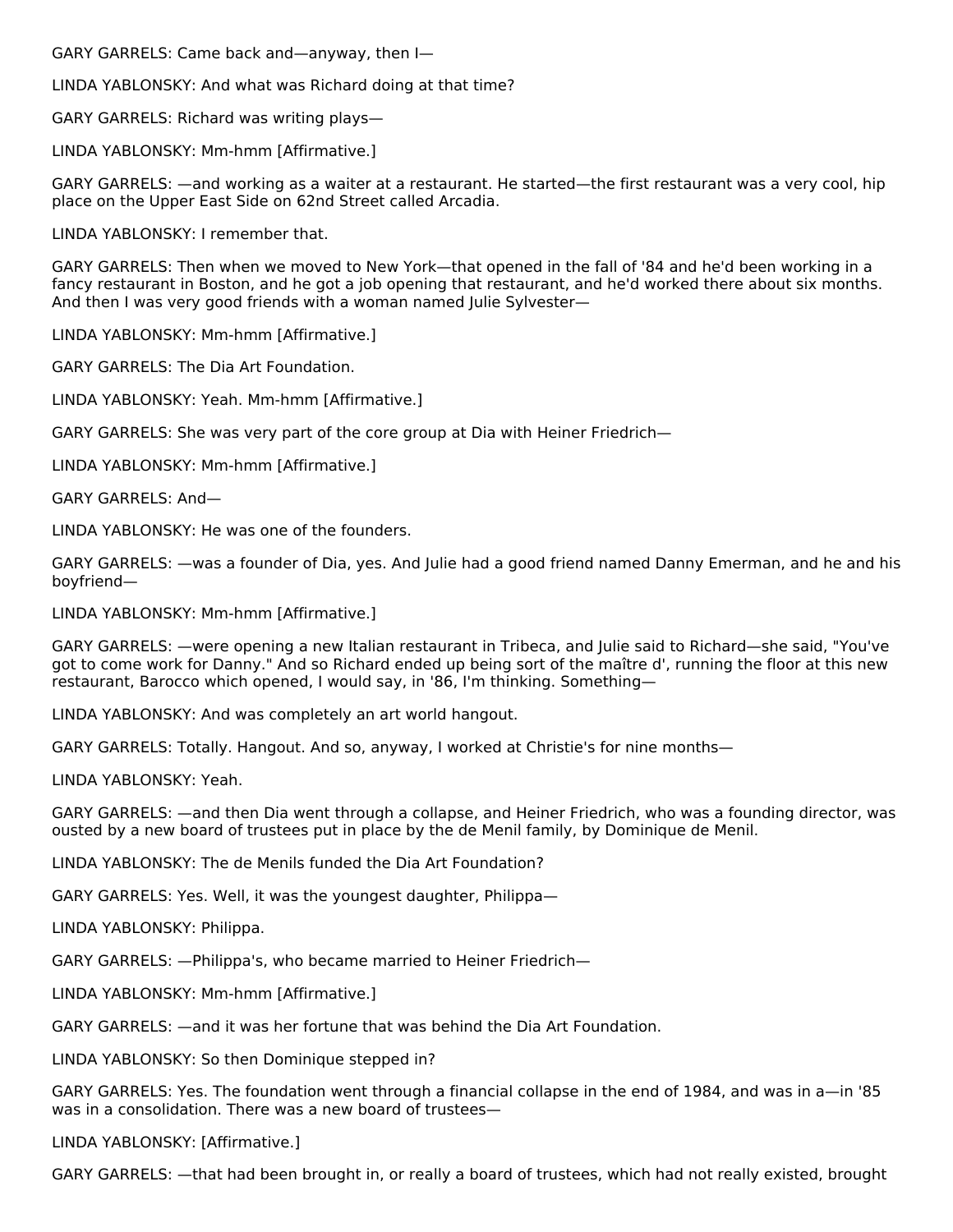in by Dominque de Menil, and an interim director who tried to settle the financial issues and sold off properties, and ended up selling off some artwork.

LINDA YABLONSKY: Mm-hmm [Affirmative.]

GARY GARRELS: And then a new director was brought in to figure out how to go forward, a man named Charles Wright.

LINDA YABLONSKY: Right—

GARY GARRELS: And I—

LINDA YABLONSKY: —who's still there.

GARY GARRELS: He's still on the board, very involved, yes. And Charlie came in as director—

LINDA YABLONSKY: [Affirmative.]

GARY GARRELS: —and he was trying to figure out kind of how to move Dia forward and stop the sale of the one large building that Dia still owned in Manhattan, which was a big warehouse building on West 22nd Street, and was searching for someone to work with him at Dia. And a couple people recommended me to him, including Kathy Halbreich. So Charlie and I spent about four months talking about Dia, and when I first discovered contemporary art, Dia, P.S.1 were my two touchstones.

LINDA YABLONSKY: Can you talk for a minute about what they had in the—what the de Menil—Philippa and Heiner had collected?

GARY GARRELS: Dia had focused on a relatively small number of artists. They were very interested in minimal artists like Don Judd, Dan Flavin, Walter De Maria, artists including Andy Warhol, also Fred Sandback, and then John Chamberlain. And I loved John Chamberlain's work. I was absolutely in love with John's work. And then German artists, Joseph Beuys, Imi Knoebel—Beuys, Imi Knoebel—

LINDA YABLONSKY: Mm-hmm [Affirmative.]

GARY GARRELS: —that's K-N-O-E-B-E-L—and Blinky Palermo.Blinky Palermo.

LINDA YABLONSKY: Mm-hmm [Affirmative.]

GARY GARRELS: And for me, one of the transformative experiences when I was first discovering contemporary art was seeing an exhibition that Heiner did on West Broadway of Blinky Palermo work.Blinky Palermo work.

LINDA YABLONSKY: Mm-hmm [Affirmative.]

GARY GARRELS: I did—and I didn't have any language, any conceptual structure, to analyze or talk about the work, but I just remember I walked in and was just transported by Palermo, and now I can say, you know, it's a very tender, poetic, beautiful work. And I was very lucky in 1979—again—so I was coming down from Boston, all the way from—so I discovered contemporary art in 1976 while at Princeton and then, when I went to Boston, I came down to New York constantly and I would spend—there were very cheap flights on People's Express. I could get a \$29 ticket, or I would take the train—

LINDA YABLONSKY: Mm-hmm [Affirmative.]

GARY GARRELS: —and I stayed on the couch or, again, if my friend Larry wasn't in his apartment, and I had keys, so I had a free place to stay, I had a cheap way to get down there, and I have to say, I didn't know—I knew almost no one, and I would just spend the weekend by myself, looking at art. And I'd eat at one of those cheap Indian restaurants on East 6th Street and make notes about everything I'd seen that day. Then I discovered the gay dance clubs, and so—

LINDA YABLONSKY: I was going to ask you about that.

GARY GARRELS: And so I would—

LINDA YABLONSKY: On the West Side?

GARY GARRELS: Well, first I discovered Paradise Garage—

LINDA YABLONSKY: Uh-huh [Affirmative.], which was a Saturday night disco, basically.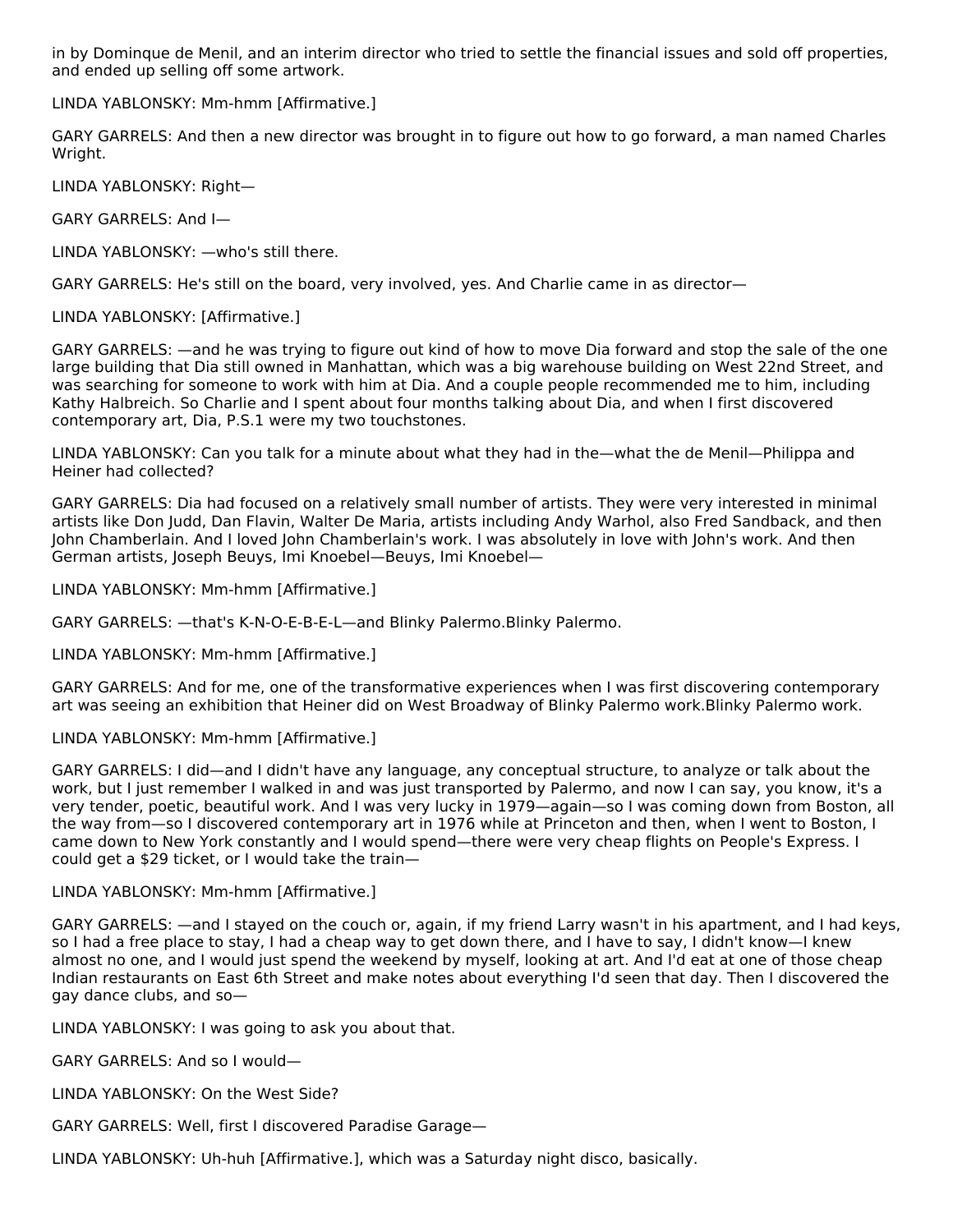GARY GARRELS: Right, and you had to have somebody be—get you in.

LINDA YABLONSKY: Right. Mm-hmm [Affirmative.]

GARY GARRELS: I met a guy at a dance and he would get me in, and then there was 12 West, which was on 12th and West Street. That was the best club. I would dance all night. And I'd be by myself—12th and West Street. That was the best club. I would dance all night. And I'd be by myself—

LINDA YABLONSKY: Really?

GARY GARRELS: Yes.

LINDA YABLONSKY: And everyone there was on drugs—

GARY GARRELS: I know, yes.

LINDA YABLONSKY: —poppers and other drugs—

GARY GARRELS: Yes.

LINDA YABLONSKY: —speed, and not you?

GARY GARRELS: Not me, no.

LINDA YABLONSKY: Really?

GARY GARRELS: I did a little—

LINDA YABLONSKY: You just—

GARY GARRELS: I did a little marijuana, maybe the occasional popper, but not much. I just loved dancing—

LINDA YABLONSKY: Mm-hmm [Affirmative.]

GARY GARRELS: —and it was just this wonderful—it was the mix of people, and also there was a great dance club in Boston called the 1270.

#### LINDA YABLONSKY: Mm-hmm [Affirmative.]

GARY GARRELS: Which was in the Fenway, and I lived just a few blocks away from it. And it was a dance club where, you know, it'd be Harvard students and black guys from the ghetto, and working-class guys from Dorchester, and everybody just mixed and danced. It was the most democratic, ecumenical place. It was just people—it was like this—you know, it was this moment of gay liberation, where there was this incredible elation and liberation about being gay and being out, and not hiding, and not covering it up.

And it was a time of tremendous exuberance and optimism. It seemed like, you know, it was all—it really was a sense of real liberation. And then, as I said, by the—and so I'd go to the 1270, but it wasn't an all-night club. Then I discovered the all-night clubs in New York, so I'd literally go dance all night, and then go back to Larry's apartment and sleep for two or three hours, and then get up and have, you know, coffee and orange juice and go to museums at 10:00, and then get back on the train or the plane at the end of the Sunday night, and fly back to Boston and go to work on Monday morning.

LINDA YABLONSKY: I would say you were very consumed with art, not just gay—the freedom of gay life.

GARY GARRELS: I was. It was just this, you know, constant discovery—

LINDA YABLONSKY: Mm-hmm [Affirmative.]

GARY GARRELS: I—yeah. And working with Kathy and at MIT was a wonderful, great place to be working.

LINDA YABLONSKY: Did you have any idea about—or have any faith or suspicion that there was something you could do in art that would have the same kind of exuberant, democratic, attractive energy to it, that it could be bigger than the art world?

GARY GARRELS: Yes, I would say yes. And no.

LINDA YABLONSKY: Yeah.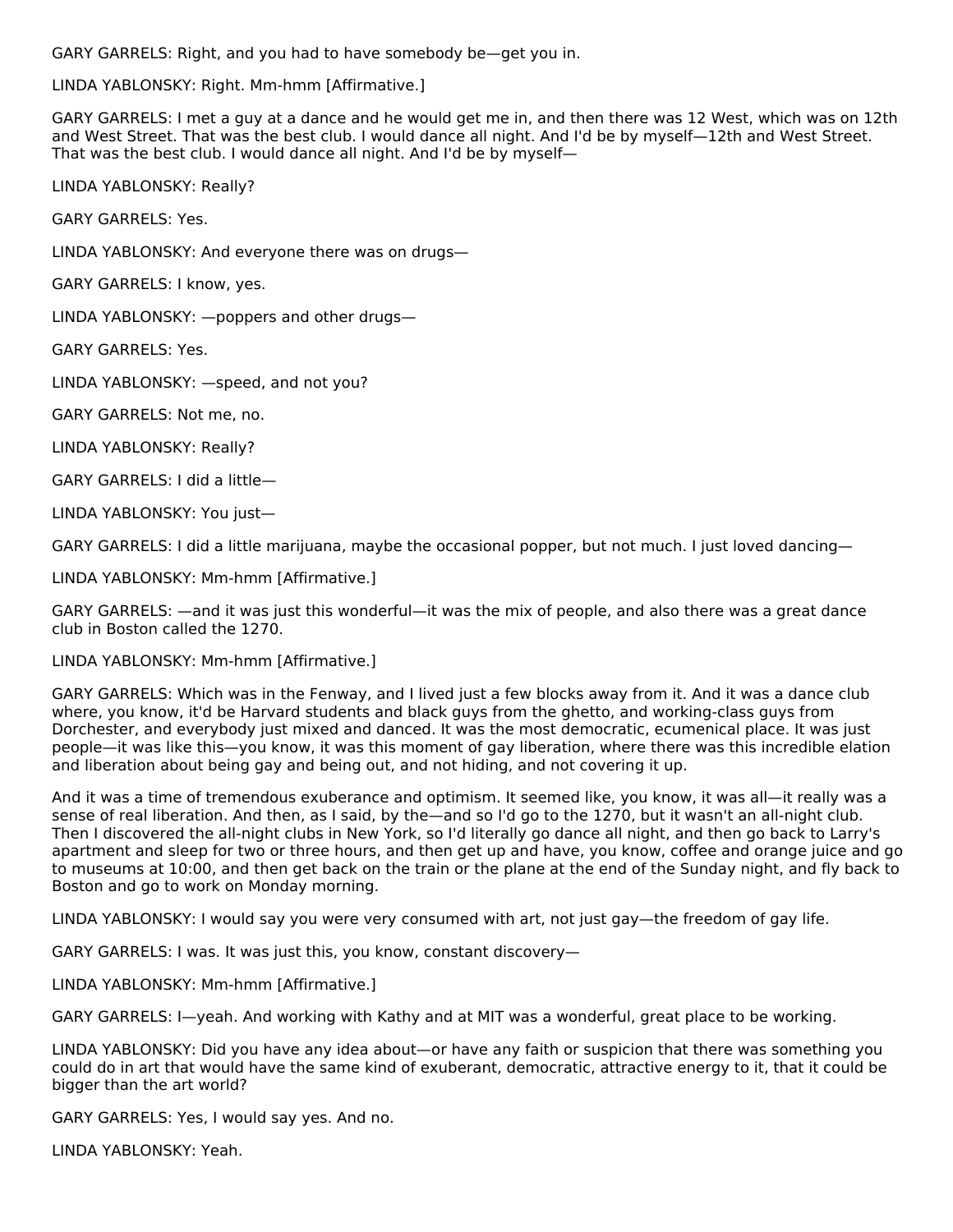GARY GARRELS: Because, again, as I said, I fell in—I discovered historical art and fell in love with the Italian Renaissance and then with Caravaggio and Bernini, the Baroque, and that was art that was like the contemporary art that was at Dia—that it was a total immersive experience.

LINDA YABLONSKY: Mm-hmm [Affirmative.]

GARY GARRELS: And the art and the architecture and the situation were all completely integrated. It wasn't like seeing historical pictures in museums, seeing Italian art in situ in Florence and Rome and Venice.

LINDA YABLONSKY: Yes, I see.

GARY GARRELS: And that for me was commensurate with the experience I was getting from places like Dia or P.S.1.

LINDA YABLONSKY: Yes, I understand.

GARY GARRELS: And so, art for me was this, about some kind of experiential, transformative, you know, situation, that it was something outside of the ordinary, out of, you know, ordinary daily existence. It was—I mean, you know, it was often a kind of transcendent experience.

LINDA YABLONSKY: As was Saturday night at 12 West.

GARY GARRELS: As was Saturday night dancing at 12 West, right. And—

LINDA YABLONSKY: So you became director of Dia?

GARY GARRELS: Well, no. What had happened was then—so I spent four months—and Charlie and I talked a lot about the building on 22nd Street—

LINDA YABLONSKY: Mm-hmm [Affirmative.]

GARY GARRELS: —and came up with this program that we would—and so, then Charlie offered me the job to be what—we had to come up with a name. He didn't want a curator—

LINDA YABLONSKY: Mm-hmm [Affirmative.]

GARY GARRELS: —so I became director of programs at Dia. That was the title. And the main—

LINDA YABLONSKY: Are programs something apart from exhibitions?

GARY GARRELS: Yeah. Well, then we started the Discussions in Contemporary Art.

LINDA YABLONSKY: Oh, uh-huh. Very important.

GARY GARRELS: And that was really Charlie's initiative. He had grown up in Seattle with Hal Foster—

LINDA YABLONSKY: Oh, yes?

GARY GARRELS: —a very eminent art historian and critic.

LINDA YABLONSKY: Yes.

GARY GARRELS: And Charlie and Hal were good friends, and then there was a fellow named—what's his first name? Bailey, who had a small publishing company in—outside of Seattle. Anyway, the three of them had grown up together, and so Hal and Charlie and—I'll think of his name—sort of together started this Discussions in Contemporary Culture, and Hal helped organize the first couple of those. I then organized one on Warhol. And I was very interested in Warhol.

LINDA YABLONSKY: Mm-hmm [Affirmative.]

GARY GARRELS: And I'm—I know because he—of his gay identity for sure.

LINDA YABLONSKY: Mm-hmm [Affirmative.] Did you meet him when you came to New York?

GARY GARRELS: I met him in passing just a couple times with his entourage—

LINDA YABLONSKY: Yeah.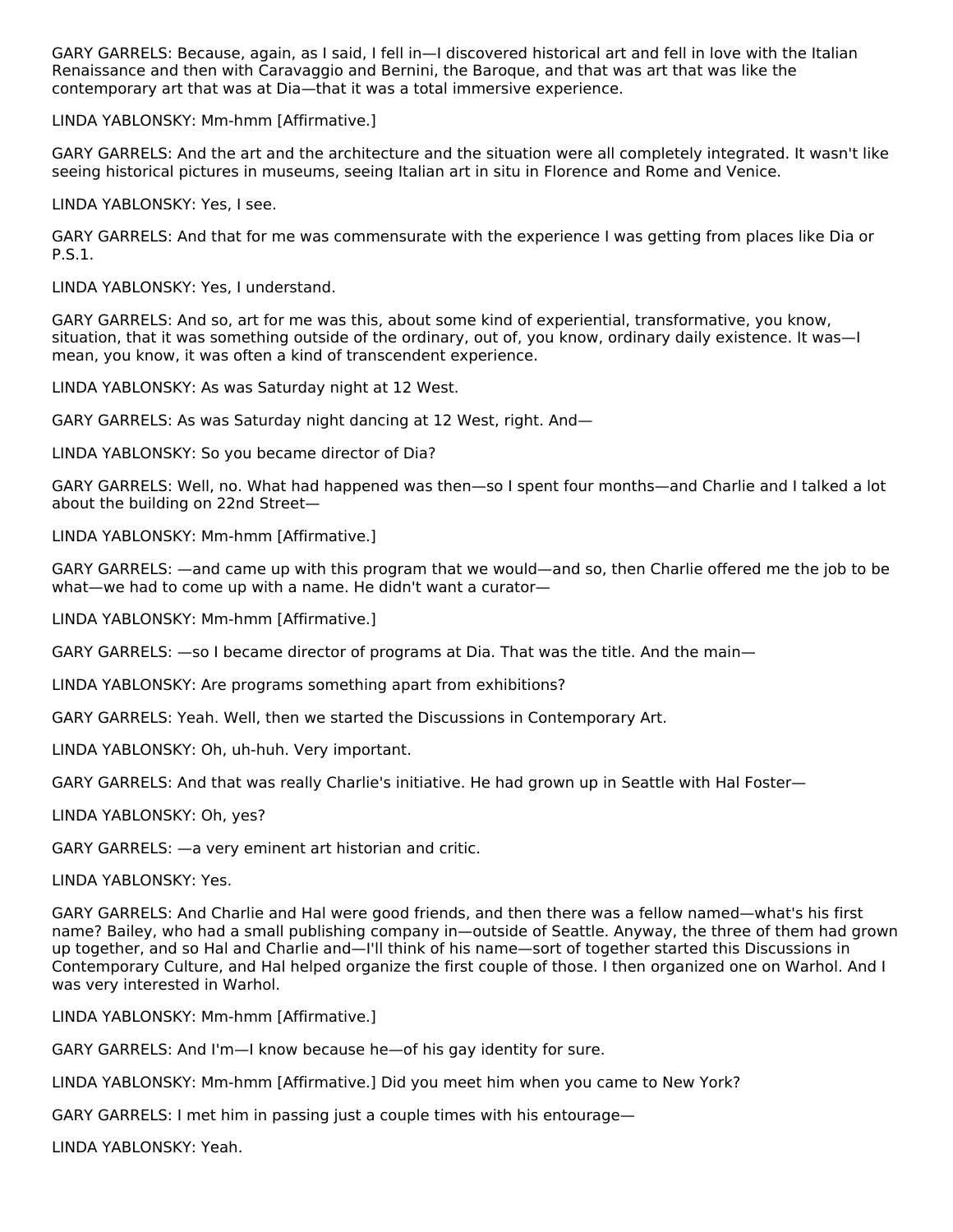GARY GARRELS: —but I never—

LINDA YABLONSKY: You didn't go to the Factory?

GARY GARRELS: No. And when I started at Dia, we also—there was a small space on Wooster Street, and Charlie had started a program there. It was still—well, actually, I don't think Charlie started it. I think—anyway, there was a show of works by Warhol from the collection, and the first—

LINDA YABLONSKY: This is-did you seen the Heiner Friedrich Shadows show?

GARY GARRELS: Yes, I did in 1979, I'm pretty sure.

LINDA YABLONSKY: Warhol's Shadows, which are now in the—

GARY GARRELS: Warhol's Shadows.

LINDA YABLONSKY: —Dia collection.

GARY GARRELS: Right, which was on—yeah. No, I saw many shows there that Heiner did—

LINDA YABLONSKY: Mm-hmm [Affirmative.]

GARY GARRELS: —the Cy Twombly show, Blinky Palermo, an amazing Dan Twombly show, Blinky Palermo, an amazing Dan Flavin show.

LINDA YABLONSKY: Mm-hmm [Affirmative.]

GARY GARRELS: —and then The New York Earth Room and—

LINDA YABLONSKY: The New York Earth room is an installation of dirt, basically-

GARY GARRELS: Yeah.

LINDA YABLONSKY: —that—by Walter De Maria—

GARY GARRELS: Walter De Maria, yeah.

LINDA YABLONSKY: —that the Dia Foundation—the Dia Art Foundation still supports.

GARY GARRELS: Has maintained since 1978, I believe.

LINDA YABLONSKY: Yeah. Amazing, for New York real estate prices being what they are.

GARY GARRELS: Absolutely. And—

LINDA YABLONSKY: And the Broken Kilometer. Is that still there?

GARY GARRELS: Since 1979. Yes, it is, absolutely.

LINDA YABLONSKY: It's another Walter De Maria work. It was always amazing to—that's really an oasis. It's—

GARY GARRELS: But those were the things that were really exciting me—

LINDA YABLONSKY: Yes.

GARY GARRELS: —and inspiring me. And then I remember, also, Fred Sandback made an extraordinary installation at P.S.1. I remember that.

LINDA YABLONSKY: Mm-hmm [Affirmative.]

GARY GARRELS: I mean, there were many things at P.S.1 that were, you know, wonderful.

LINDA YABLONSKY: Yes, so—

GARY GARRELS: And I also—I was very lucky; when I came down from Boston one weekend, there was the Joseph Beuys exhibition at the Guggenheim. And I had heard of Beuys. I knew a little, tiny bit about him, but I decided I would start at the Guggenheim and then work my way downtown. So I went there first thing on that Saturday morning, and it was the first time I'd ever found contemporary art where I absolutely had no clue what it was about. I was completely baffled by this work and I almost—I never rented a headset, but finally I was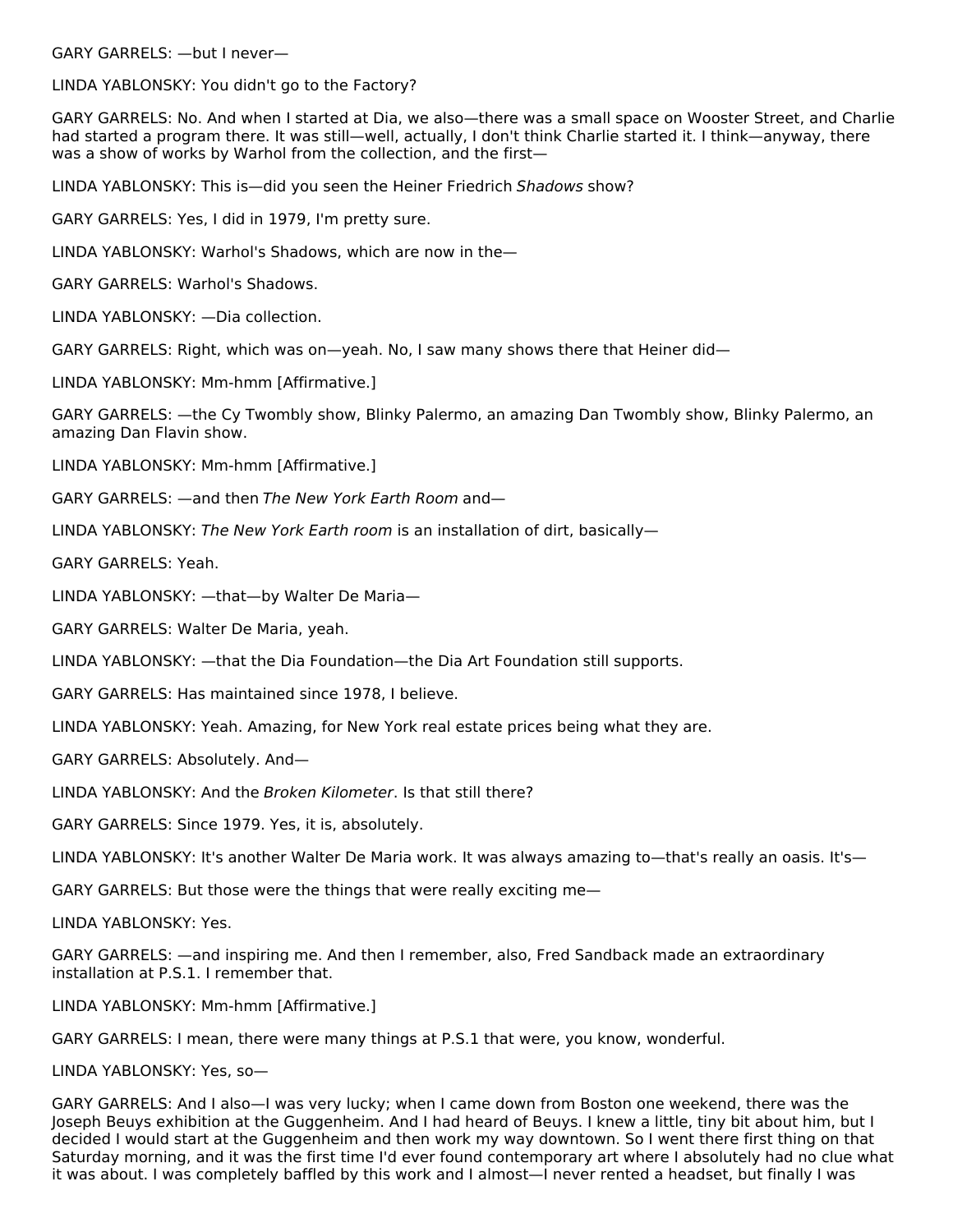halfway down the ramp and I said, "I'm going to have to get the headset because I do not understand what this work is." And the headset was the narrative, I'm almost positive it was by Caroline Tisdall, and it was extraordinary. And again, I got about halfway down the ramp with the headset and then I took it off, because it was like Saul on the road to Damascus being thrown, and the light of God coming down, you know. It was a completely different understanding of what art could be, and I couldn't look at anything in another gallery that day. It completely—I just couldn't look at a picture.Beuys exhibition at the Guggenheim. And I had heard of Beuys. I knew a little, tiny bit about him, but I decided I would start at the Guggenheim and then work my way downtown. So I went there first thing on that Saturday morning, and it was the first time I'd ever found contemporary art where I absolutely had no clue what it was about. I was completely baffled by this work and I almost—I never rented a headset, but finally I was halfway down the ramp and I said, "I'm going to have to get the headset because I do not understand what this work is." And the headset was the narrative, I'm almost positive it was by Caroline Tisdall, and it was extraordinary. And again, I got about halfway down the ramp with the headset and then I took it off, because it was like Saul on the road to Damascus being thrown, and the light of God coming down, you know. It was a completely different understanding of what art could be, and I couldn't look at anything in another gallery that day. It completely—I just couldn't look at a picture.Tisdall, and it was extraordinary. And again, I got about halfway down the ramp with the headset and then I took it off, because it was like Saul on the road to Damascus being thrown, and the light of God coming down, you know. It was a completely different understanding of what art could be, and I couldn't look at anything in another gallery that day. It completely—I just couldn't look at a picture.

LINDA YABLONSKY: I understand.

GARY GARRELS: It was just something of a different order altogether as art.

LINDA YABLONSKY: What year was that show?

GARY GARRELS: '79.

LINDA YABLONSKY: I saw that show.

GARY GARRELS: Yeah.

LINDA YABLONSKY: I didn't know anything about art, and it was—I was taken by the mother of someone I later lived with who was a painter, and she knew all about it, and that was the first—yeah, that was —it was formative experience, although not directly. But I never forgot it; that's for sure.

GARY GARRELS: Yeah.

LINDA YABLONSKY: I still remember it quite clearly.

GARY GARRELS: Yeah. So that began my—an obsession with Beuys, and of course—Beuys, and of course—

LINDA YABLONSKY: Mm-hmm [Affirmative.]

GARY GARRELS: —Dia—actually, Heiner Friedrich was the main funder of that exhibition and the—it probably was still the Lone Star Foundation at the time; I don't recall, but there was—the Lone Star Foundation was the predecessor of Dia.

LINDA YABLONSKY: I didn't know that.

GARY GARRELS: Yeah, and—but Lone Star—

LINDA YABLONSKY: Mm-hmm [Affirmative.]

GARY GARRELS: —was set up to collect art, and the Dia was set up to support artists' projects, and then Lone Star was subsumed by Dia. The collection came into Dia. Anyway, Charlie and I—

LINDA YABLONSKY: Mm-hmm [Affirmative.]

GARY GARRELS: —developed a plan, a program to develop a series of exhibition spaces in this warehouse on 22nd Street. Charlie had had that plan and was already working with Richard Gluckman, an architect, to renovate the space. The space had been used as the warehouse by Dia for the collection and the Gluckman, an architect, to renovate the space. The space had been used as the warehouse by Dia for the collection and the Menil Collection was opening the new building in Houston.

LINDA YABLONSKY: Mm-hmm [Affirmative.]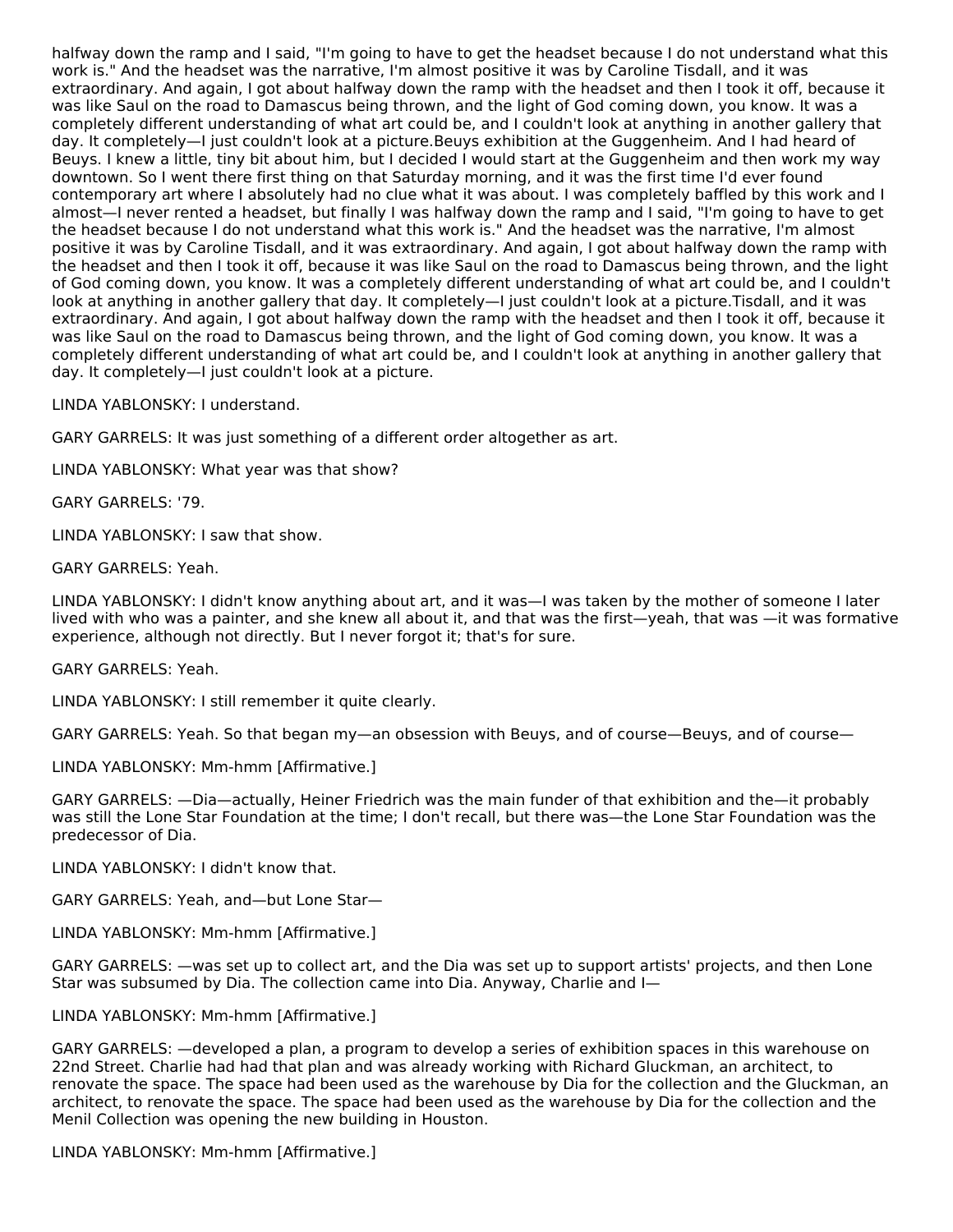GARY GARRELS: I think that was in '87, and Charlie worked out an agreement to transfer the Dia collection to Menil, so Menil would hold and take care and store the Dia Collection, which opened up the 22nd Street building to be developed as an exhibition space. That's when I came and I saw the building—it had been cleared out already—and just saw the raw building, and then Richard Gluckman started the plan—the renovation. And we had this other small space down on Wooster Street, where we did a—there was a series of three exhibitions of Warhol's work. The first one was the hand-painted paintings from '61/'62, and Donna De Salvo organized that.Gluckman started the plan—the renovation. And we had this other small space down on Wooster Street, where we did a—there was a series of three exhibitions of Warhol's work. The first one was the hand-painted paintings from '61/'62, and Donna De Salvo organized that.

LINDA YABLONSKY: Donna de Salvo? Yes.

GARY GARRELS: Yes. And—

LINDA YABLONSKY: Who was—

GARY GARRELS: Who was at Dia. And then—

LINDA YABLONSKY: Mm-hmm [Affirmative.]

GARY GARRELS: —and then she had let—when—when Dia was—I can't remember whether spring of '84, probably, or—I don't know—yeah, or fall of '84. Anyway, that was when Heiner was shut out of Dia and, again, an interim director came in, and the staff had all left. Basically, there were very few people who remained. Donna was sort of carried over for a bit. It was a skeleton staff at that point, and Donna organized this—in this Wooster Street space, the hand-painted pop Warhol works.

LINDA YABLONSKY: Mm-hmm [Affirmative.]

GARY GARRELS: —and then there was a "disaster" paintings—

LINDA YABLONSKY: Of Andy Warhol—

GARY GARRELS: Of Andy's, yeah.

LINDA YABLONSKY: Yeah.

GARY GARRELS: And then I got to Dia and the last—the third of the shows was to be an exhibition of the Skulls—

LINDA YABLONSKY: Mm-hmm [Affirmative.]

GARY GARRELS: —which were the paintings Andy did in 1976. Andy was—had been going to make a new wallpaper for it, and he died, and so I got to Dia just after Andy died.

LINDA YABLONSKY: Which was 1987?

GARY GARRELS: That was 1987, right. And so, the first thing I had to do was come up with a plan to hang the Skulls without Andy. I have to say, I was terrified.

LINDA YABLONSKY: Yeah!

GARY GARRELS: But I did it and it turned out, I think, well, and was very well received. And then Charlie and I decided to convene a group of people we respected in the art world to meet with us to talk about artists that we might work with at 22nd Street. We brought in Harold Szeemann and Kasper Koenig from Europe. Harald Szeemann is H-A-R-A-L-D, S-Z-E-E-M-A-N, maybe two Ns. I can't remember.Szeemann and Kasper Koenig from Europe. Harald Szeemann is H-A-R-A-L-D, S-Z-E-E-M-A-N, maybe two Ns. I can't remember.

LINDA YABLONSKY: And Kasper?

GARY GARRELS: Kasper is K-A-S-P-E-R, Koenig, K-O-E-N-I-G, and Kathy Halbreich, and Dick Bellamy—

LINDA YABLONSKY: Oh.

GARY GARRELS: —and Yvonne Rainer.

LINDA YABLONSKY: Oh, my God.

GARY GARRELS: And we met for two days—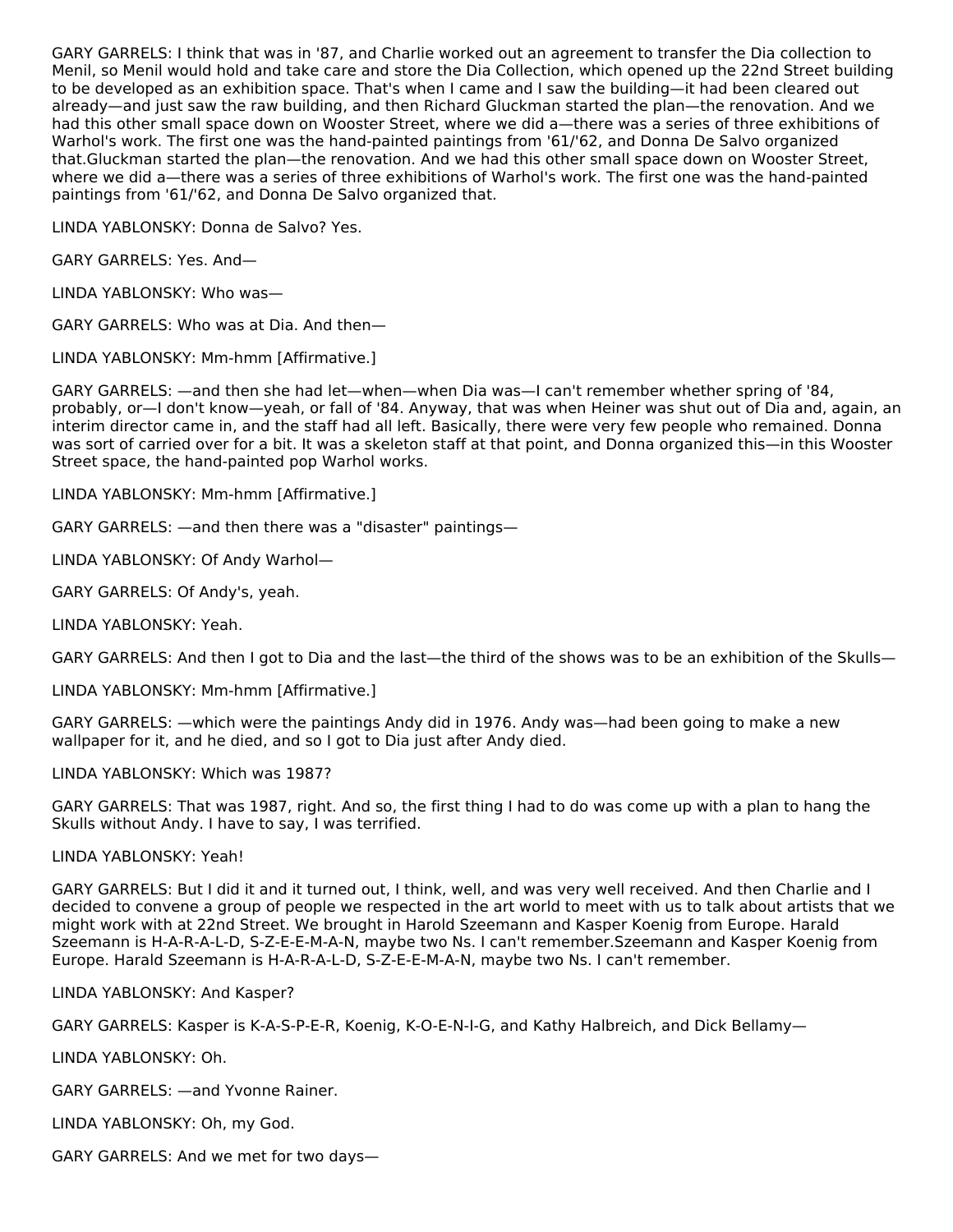#### LINDA YABLONSKY: Mm-hmm [Affirmative.]

GARY GARRELS: —and each one of them brought forward the name of three artists they thought would be important, potentially, to work with at Dia. We decided rather—Heiner had always wanted to do permanent installations, but—we couldn't and didn't want to do that, but we decided that we would invite artists to do projects and they would be on view for a year, or nine months and have a whole floor of this warehouse we were renovating. We opened the building with the three German artists in the collection, Knoebel, Palermo, and Beuys, and Imi came over and supervised the installation of all those works. Frankly, I felt he had misinterpreted Beuys—Beuys, and Imi came over and supervised the installation of all those works. Frankly, I felt he had misinterpreted Beuys—

LINDA YABLONSKY: Really.

GARY GARRELS: —and he definitely misinterpreted Palermo, who had been his friend, and I rehung the whole thing over the Christmas break [laughs].

LINDA YABLONSKY: What—so—I can imagine that he would privilege his own work—

GARY GARRELS: He did.

LINDA YABLONSKY: —of course. So what's the most important thing? I mean, to organize a show.

GARY GARRELS: Let me tell you, the other thing was that Yvonne Rainer—

LINDA YABLONSKY: Uh-huh [Affirmative.]—choreographer.

GARY GARRELS: —choreographer—had suggested three artists and one of—the three artists were Martha Rosler

LINDA YABLONSKY: Uh-huh [Affirmative.]

GARY GARRELS: —Group Material—

LINDA YABLONSKY: Oh.

—

GARY GARRELS: —and a filmmaker whose name I do not remember. I met with the filmmaker, the woman and she didn't work. It just didn't make sense.

LINDA YABLONSKY: Mm-hmm [Affirmative.]

GARY GARRELS: And with Group Material and Martha, the 22nd Street building didn't make sense, so I proposed to them that maybe they might develop projects on the Wooster Street space, which we ended up doing. Of course, this was—at this point, AIDS was rampant.

LINDA YABLONSKY: So where—yes, this is—

GARY GARRELS: This is now 1987.

LINDA YABLONSKY: 1987, yes. That year Andy died and—

GARY GARRELS: Yeah, and it—

LINDA YABLONSKY: And Jean-Michel died and—

GARY GARRELS: Yeah.

LINDA YABLONSKY: —although not of AIDS—

GARY GARRELS: Those were not AIDS-related, but—

LINDA YABLONSKY: No, but still—

GARY GARRELS: But there were so many—

LINDA YABLONSKY: Peter Hujar died that year.

GARY GARRELS: So many people were sick and so many people had died or, you know, were struggling, and so Group Material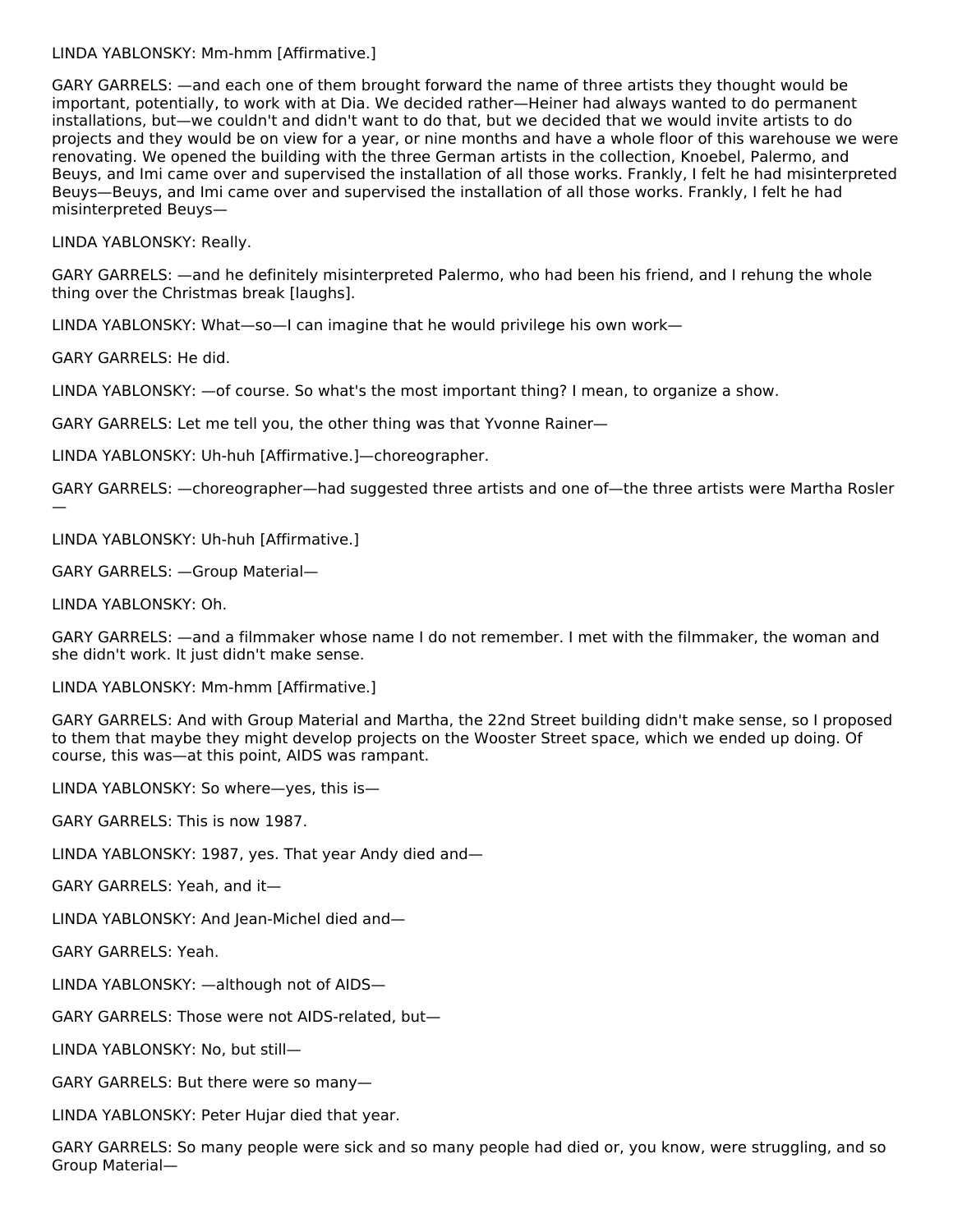LINDA YABLONSKY: Yeah.

GARY GARRELS: You know; AIDS really became one of the primary topics of the installation that they were doing.

LINDA YABLONSKY: And—so the artists who were—the Group Material was really a collective?

GARY GARRELS: Yes.

LINDA YABLONSKY: So—

GARY GARRELS: It was a collective.

LINDA YABLONSKY: From Canada.

GARY GARRELS: Well, no.

LINDA YABLONSKY: No?

GARY GARRELS: No, they're—they were New York.

LINDA YABLONSKY: Oh, I'm thinking of General Idea.

GARY GARRELS: General Idea, right.

LINDA YABLONSKY: Yeah, sorry.

GARY GARRELS: No.

LINDA YABLONSKY: Okay, Group Material.

GARY GARRELS: Group Material.

LINDA YABLONSKY: So that was Felix?

GARY GARRELS: And we started—well, yeah. It was Julie Ault—

LINDA YABLONSKY: Yeah.

GARY GARRELS: —was kind of the backbone of it, and Doug Ashford—

LINDA YABLONSKY: Mm-hmm [Affirmative.]

GARY GARRELS: —and Tim Rollins. They were the three primary under-pinners, but there were—often many other artists got involved. You know, it was a kind of a flexible, shifting kind of collective. But—and when Tim we started the project for—; Tim was really accelerating his own art practice with the students, the Kids of Survival in the Bronx, so he decided that he would step aside from Group Material and Felix Gonzales-Torres was then invited in as kind of the fourth person, and he really kind of took Tim's place in many ways. And they would meet almost nightly at the Dia offices, which were in SoHo on Mercer Street, and I always worked late. I mean, I was usually there till 9:00, so I'd always see them at the beginning of the evening, and usually they would be there until midnight or after.

#### LINDA YABLONSKY: Mm-hmm [Affirmative.]

GARY GARRELS: And I had hired a young woman as an assistant named Karen Ramspacher, R-A-M-S-P-A-C-H-E-R, and Karen became almost a surrogate member of Group Material. She was so intensely involved as they were developing the Dia project for Wooster Street. So that's how I first got to know Tim and Julie and Doug and Felix, and Felix was just starting his own art career. He had his very first show at a little, tiny gallery called INTAR, I-N-T-A-R, over a Puerto Rican theater company on West 42nd Street almost, I think, between Ninth and Tenth. It was way over on the West Side.

LINDA YABLONSKY: Yeah, I—a friend of mine was the director—

GARY GARRELS: Oh, I—

LINDA YABLONSKY: —I mean, administrative, not the theater director, but—

GARY GARRELS: Yeah.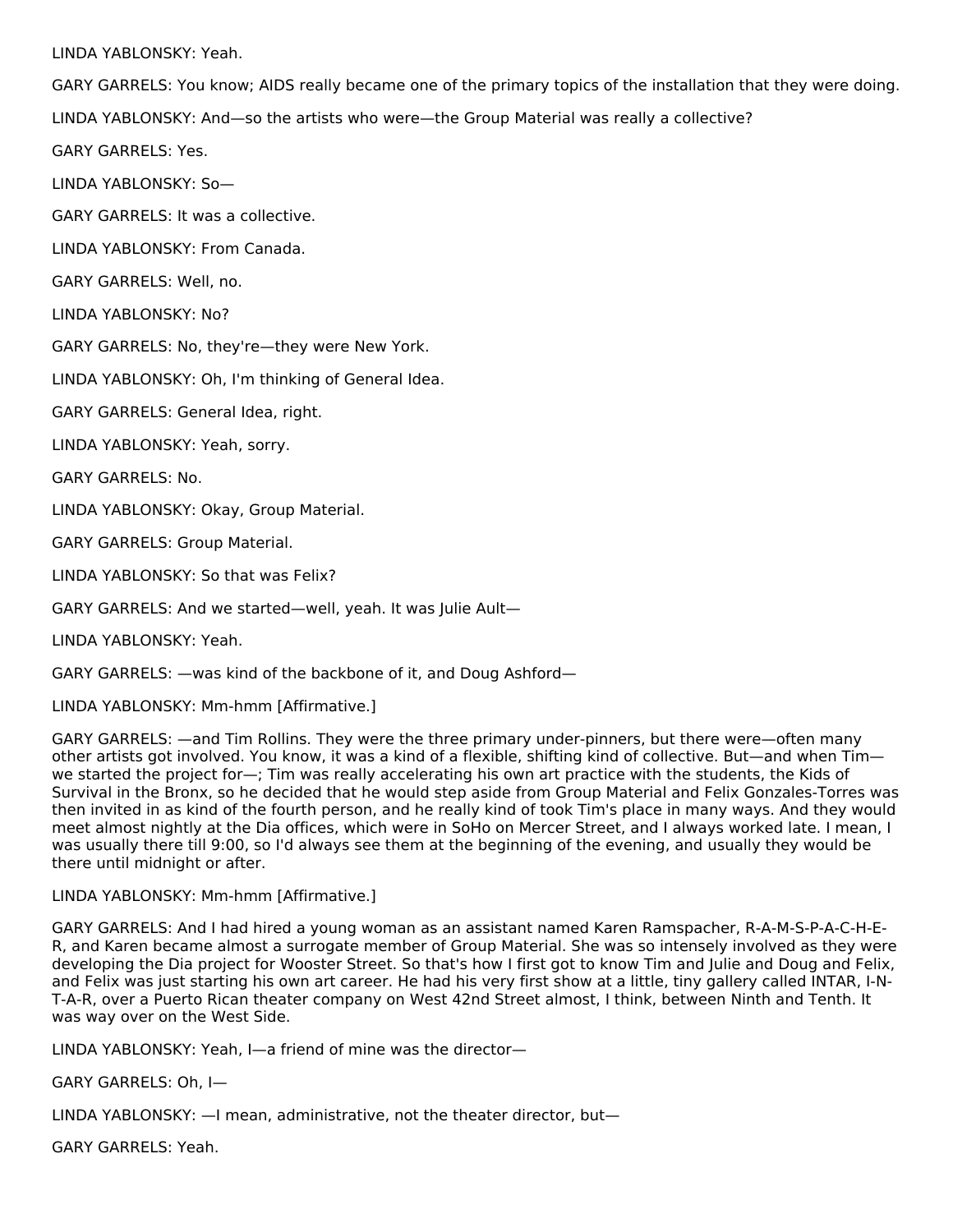LINDA YABLONSKY: —I was there a lot.

GARY GARRELS: Yeah. And so I went to see Felix's first show.

LINDA YABLONSKY: Wow, I didn't know—I just—I completely forgot they had an exhibition space there.

GARY GARRELS: Yeah. They had a little, tiny exhibition space. That's where—

LINDA YABLONSKY: What was in his first show?

GARY GARRELS: Little, tiny puzzle pieces—

LINDA YABLONSKY: The puzzles.

GARY GARRELS: —and little—I think there were little, tiny Photostats, maybe.

LINDA YABLONSKY: Mm-hmm [Affirmative.]

GARY GARRELS: It was all small and it was very mysterious work, and it felt so—I mean, this was—you know, I mean, expressionist painting was still, you know, Julian Schnabel and, you know, all this was going on—

LINDA YABLONSKY: Yeah, big and brash and bold.

GARY GARRELS: Bold, yeah, you know, and Mary Boone was, you know, kind of queen of SoHo—

LINDA YABLONSKY: Yeah.

GARY GARRELS: —and, you know, Leah was—and Ileana and, you know, it was—but it was—it definitely came out of the East Village, you know. But anyway—

LINDA YABLONSKY: What about the whole punk thing, or post-punk, New Wave—?

GARY GARRELS: Yeah.

LINDA YABLONSKY: —music, culture, really. Film—

GARY GARRELS: Yeah. I wasn't—I didn't really hook into the punk—

LINDA YABLONSKY: No.

GARY GARRELS: —thing, but I have to say—so, also, I was going to all the galleries in SoHo—

LINDA YABLONSKY: Yeah.

GARY GARRELS: —and in 1985—I can't remember, I think it started. But a very good friend of mine was a woman named Susanne Ghez, who was the director of a wonderful exhibition space in Chicago called the Renaissance Society. And I'd met Susanne when I was still at MIT because her daughter ended up going to MIT.

#### LINDA YABLONSKY: Oh.

GARY GARRELS: And she was friends of other friends of mine who moved from Chicago to New York in 1984, and so I met Susanne through them as well. Anyway—and Susanne and I became friends, and she had an exhibition that fell apart on her at the last—at the end. We were having coffee or breakfast or something in New York, and she said, "Do you have any thoughts about an exhibition?" and I said, "Yeah, I do. I've been seeing all this interesting sculpture. There's this guy named Bob Gober and a guy named Jeff Koons, and there's this other guy named Haim Steinbach." And I said, "They're making these sculptures that are about ordinary objects." So I proposed—and Susanne said, "Oh, let's do a show." So in spring—and I was working then, I think, at Christie's—

#### LINDA YABLONSKY: Mm-hmm [Affirmative.]

GARY GARRELS: —by that point. I think it started when I was at the gallery, but I was working at Christie's, and I'd done the show with Vito, and I'd done the show with Stuart Sherman. And, again, Stuart was this wonderful, delightful gay guy, but very—you know, he wasn't—he was a very private person and, you know, didn't have a flamboyant gay lifestyle at all. Lived in a very modest little apartment in Chelsea, and—anyway, I did this show for Susanne at the Renaissance Society, which we called—and I brought this in—I hadn't looked for this for years, but—

LINDA YABLONSKY: Oh, my God! It's so historic, to me even! I mean, I was just reading something about this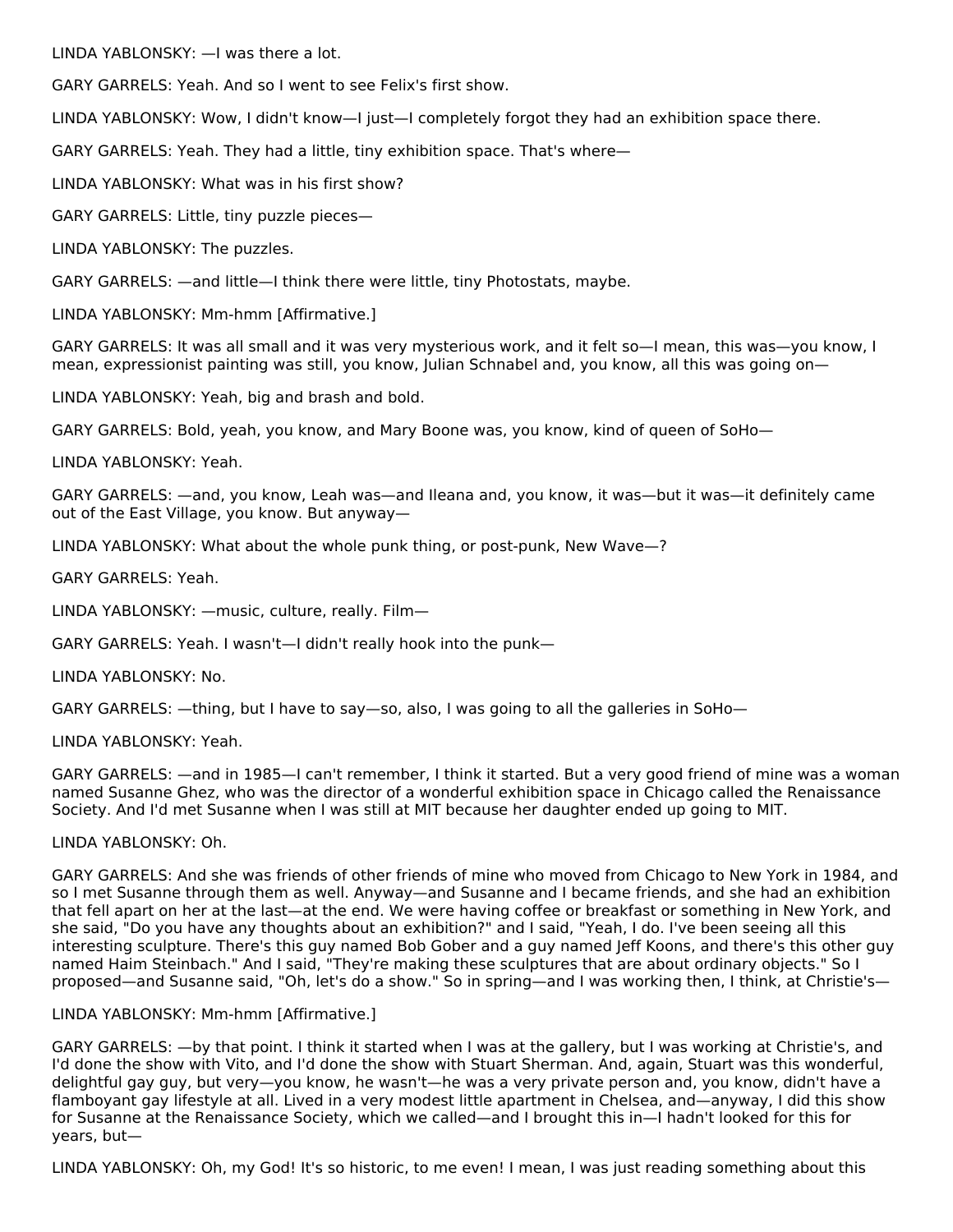show very recently. GARY GARRELS: Yeah. Well, anyway, for me— LINDA YABLONSKY: And I'm thinking, you know, "Wow, these artists together in one show, at that time!" GARY GARRELS: Yeah. And so I talked to Bob— LINDA YABLONSKY: Amazing. GARY GARRELS: —about the sinks, because the sinks, you know, was about the AIDS— LINDA YABLONSKY: Yeah. GARY GARRELS: It was about the AIDS crisis. LINDA YABLONSKY: Yes. GARY GARRELS: And— LINDA YABLONSKY: I saw that today downstairs in the museum— GARY GARRELS: Yeah. LINDA YABLONSKY: —Jeff Koons's basketball. GARY GARRELS: Anyway, pulled the show together— LINDA YABLONSKY: Yeah. GARY GARRELS: —very, very quickly— LINDA YABLONSKY: This is worth a lot— GARY GARRELS: —and— LINDA YABLONSKY: —this catalogue. GARY GARRELS: —and— LINDA YABLONSKY: Did you write the text? GARY GARRELS: Yeah, I wrote the text. I wrote about the sinks and AIDS— LINDA YABLONSKY: Yes. GARY GARRELS: —at the time. LINDA YABLONSKY: So—there wasn't a whole lot of—I mean, was there a lot of art that directly—I mean, for Bob Gober to do those sinks that existed as this really moving, to me, metaphor for what was happening— GARY GARRELS: Mm-hmm [Affirmative.] LINDA YABLONSKY: —other art—well, what other art addressed the loss, or the fear, or the danger, or the transformation of our society because of this disease? GARY GARRELS: Yeah, I—you know, I don't know. Bob's work was the work that spoke to me— LINDA YABLONSKY: Mm-hmm [Affirmative.]

GARY GARRELS: —most deeply and profoundly.

LINDA YABLONSKY: Mm-hmm [Affirmative.]

GARY GARRELS: And—but of course Jeff Koons and Heim Steinbach were not dealing with that at all.

LINDA YABLONSKY: No.

GARY GARRELS: But Bob's work was the more psychological work—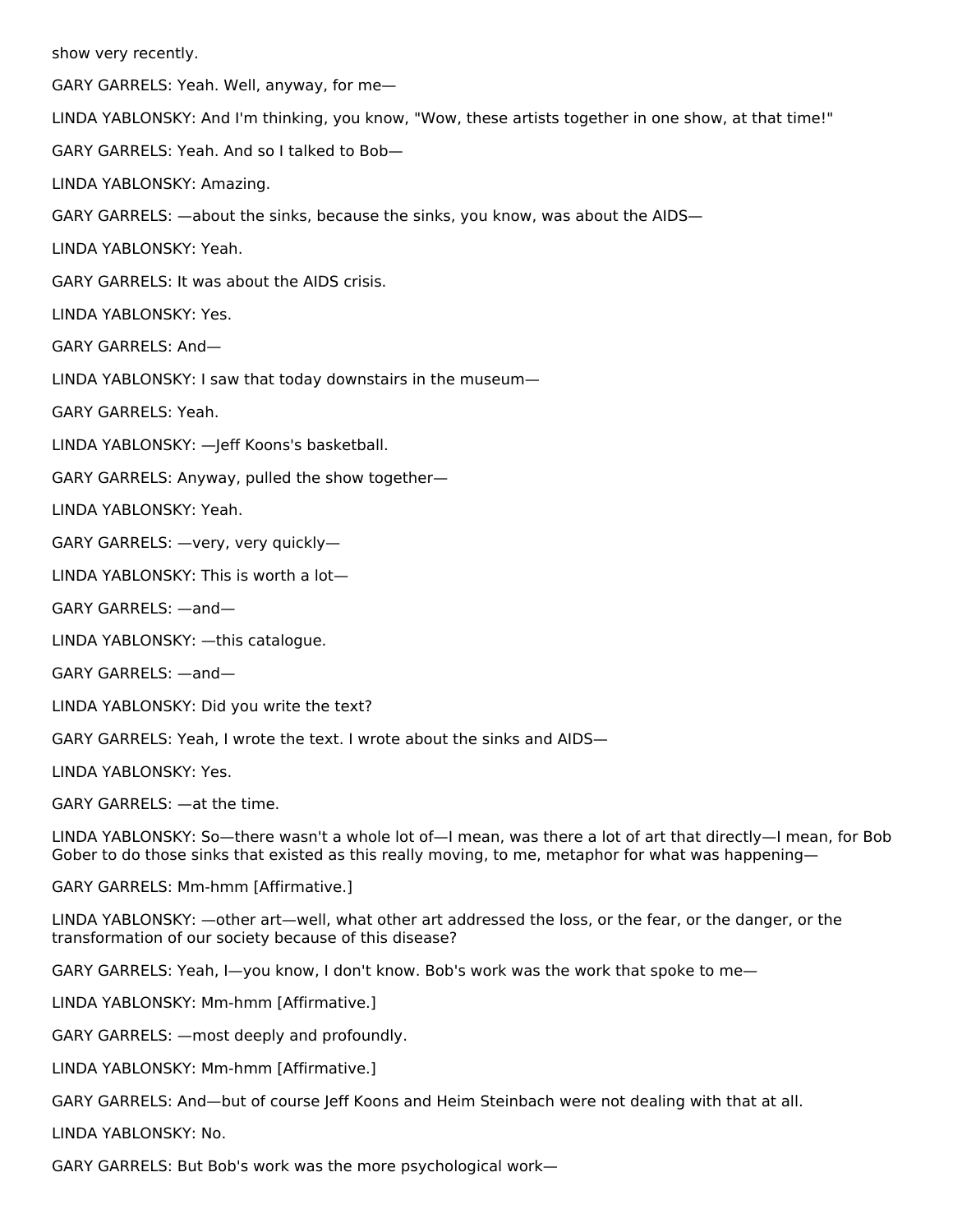LINDA YABLONSKY: Mm-hmm [Affirmative.]

GARY GARRELS: —the more—the introspective work, the kind of work finding the meshing between the personal and the social.

LINDA YABLONSKY: And they're just—let's just—can you describe—they're not actual—they look like real sinks, but they're not.

GARY GARRELS: No, they were—they're sculptures that are handmade—

LINDA YABLONSKY: Yes.

GARY GARRELS: —traditionally with, like, plaster and, you know, wire mesh, and made to look like sinks, but they're sculptures and they're hand-wrought, but all of the functional aspects of the sinks had been removed. Instead of a drain, there's a hole, and instead of the faucets or the—not the faucets, but the—I don't know—you know, what you turn to turn on the water, turn off—all those hardware elements had been removed, so they're almost like ghosts of sinks. And they were very handmade, so very textured surface and like—almost like flesh—

LINDA YABLONSKY: Mm-hmm [Affirmative.]

GARY GARRELS: And they were very anthropomorphic—

LINDA YABLONSKY: Yes.

GARY GARRELS: —and very ghostlike, and they were like surrogates, and—I mean, I saw Bob's first show at Paula Cooper and it was just very, very, very moving work for me. And then I met Bob. The downtown art world —I mean, I probably met you then. I don't remember.

LINDA YABLONSKY: I don't—

GARY GARRELS: But anyway—

LINDA YABLONSKY: I think I met you later—

GARY GARRELS: Probably later.

LINDA YABLONSKY: —because I wasn't really in the art world then.

GARY GARRELS: Oh. Okay, well then—

LINDA YABLONSKY: I was just on the edge—

GARY GARRELS: Yeah.

LINDA YABLONSKY: —unless I fed you, because I was working in some of those hipper restaurants—

GARY GARRELS: Yeah.

LINDA YABLONSKY: —doing the cooking. That's how I met a lot of artists.

GARY GARRELS: Yeah, anyway, I met a lot of people, you know. You know, the downtown art world wasn't that big still, and—I mean, I didn't know—anyway and—yeah, so—and meeting—again, then Felix, Group Material, and Martha. I met—oh—anyway, the AIDS thing was becoming—you know, by 1987 it was just so pervasive, you know, and so devastating, and I had already lost my friend Larry in—I think he died—

LINDA YABLONSKY: Mm-hmm [Affirmative.]

GARY GARRELS: —in early 1985. I know it was in 1988, but I can't remember whether it was spring. It probably was spring. It had to be spring. I was very good friends with a guy named Tom Sokolowski-

LINDA YABLONSKY: Mm-hmm [Affirmative.]

GARY GARRELS: —who was the director of the Grey Art Gallery at NYU.

LINDA YABLONSKY: Mm-hmm [Affirmative.]

GARY GARRELS: And at that point, the Dia offices were on Mercer Street, right around the corner from the New Museum which, at that time, was on Broadway. And I'd gotten to know Bill Olander—and then Bill was sick.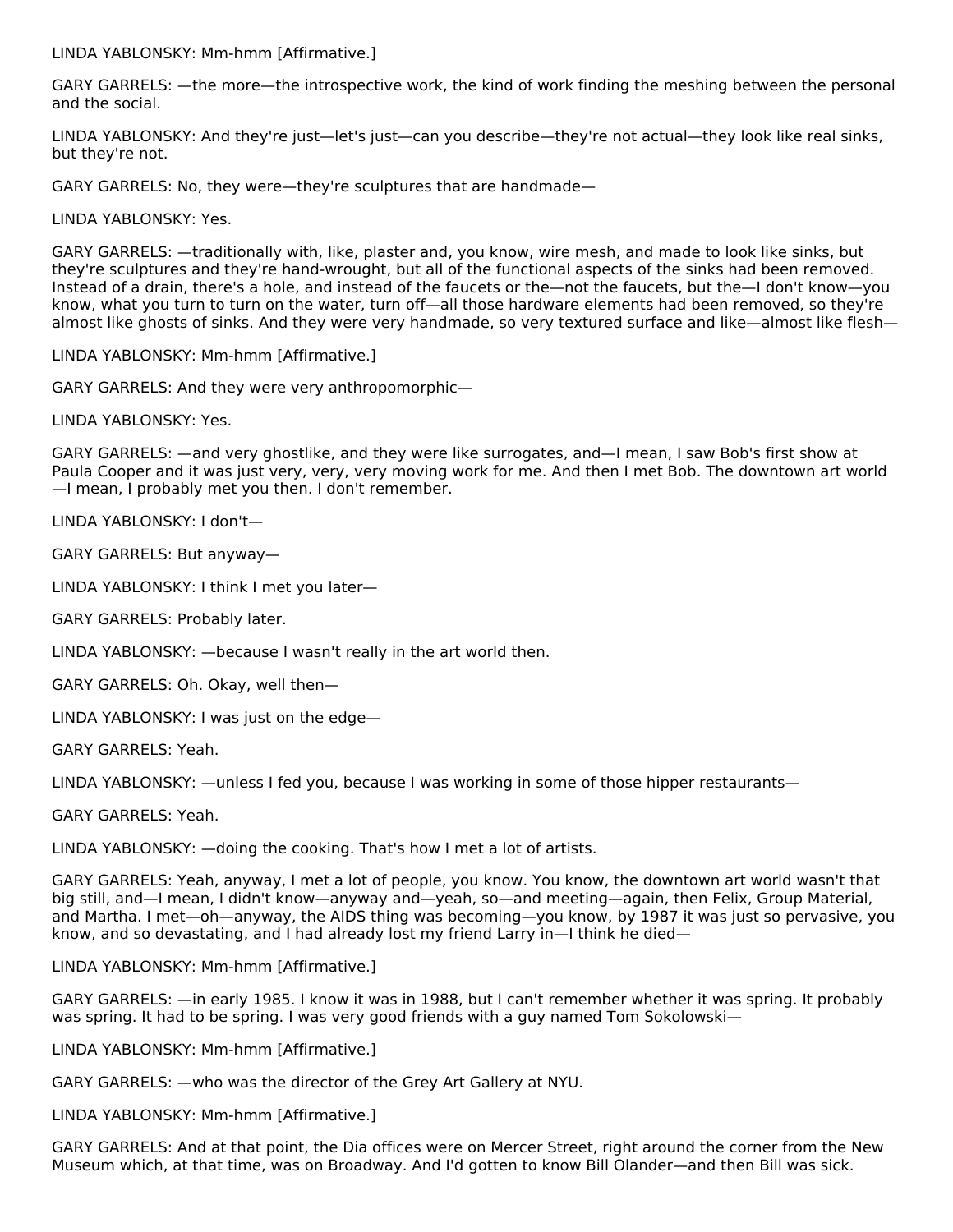LINDA YABLONSKY: Mm-hmm [Affirmative.]

GARY GARRELS: He had AIDS symptoms.

LINDA YABLONSKY: And who was Bill?

GARY GARRELS: Bill—he was curator at the New Museum.

LINDA YABLONSKY: Oh, right. Okay.

GARY GARRELS: His name—O-L-A-N-D-E-R.

LINDA YABLONSKY: Yes. I never met him.

GARY GARRELS: I think we had started—I'd started working with Group Material. I think that was in '87. Anyway, Tom and I—Sokolowski—thought, "What can we do in the art world that would somehow deal with AIDS?" And so Tom and I, and we invited Bill and a critic named Robert Atkins—

LINDA YABLONSKY: Mm-hmm [Affirmative.]

GARY GARRELS: —and we met in my office at Dia and said, "What can we do?" We said, "Well, let's get a bunch of people together," and we all put names out, and I can't remember—we invited maybe 25, 30 people, and I don't remember now where we had the first meeting—might have been the New Museum, I just don't remember —about what can—in the art world, what can we do to somehow address the AIDS crisis? This was—ACT UP was starting, but I have to say, we felt like—we wanted to do something that was within the frame of the art world.

It was not activism per se. I was working on the Group Material project and, by that time, I had also invited Francesco Clemente to do a project at Dia, and he had started working on a series of paintings called the Funerary Paintings, which were definitely his kind of response to the AIDS crisis. Anyway, it—we brought people together and decided, you know, what—we started talking. We got like 25, 30 people together, and I can't remember—I think we met—our first—that big meeting was at the New Museum, and I can't remember if it was the second or third meeting, but decided to do—to launch something called A Day Without Art, which I believe the first one was held on December 1, 1988. I'm almost positive—I'm positive it was.

LINDA YABLONSKY: I don't remember, but when I talked to Geoffrey Hendricks—

GARY GARRELS: Mm-hmm [Affirmative.]

LINDA YABLONSKY: —who was also very much a part of the early Visual AIDS—

GARY GARRELS: Yeah.

LINDA YABLONSKY: —he thought it was late 1990, but I sort of remember it was earlier.

GARY GARRELS: No, I'm pretty sure it was 1988.

LINDA YABLONSKY: Yeah.

GARY GARRELS: But it was much smaller, and it was called—

LINDA YABLONSKY: Yeah.

GARY GARRELS: —A Day Without Art, and—

LINDA YABLONSKY: And can you tell me—just describe—

GARY GARRELS: Well, I think—

LINDA YABLONSKY: —how people participated?

GARY GARRELS: Well, the idea was to either not—like, to close a gallery—

LINDA YABLONSKY: Mm-hmm [Affirmative.]

GARY GARRELS: —or to remove a work of art, to do something—I'm pretty sure at that point I was working with Group Material on their project and we did something at the Wooster Street space. But I have to say, I'm a little fuzzy on that.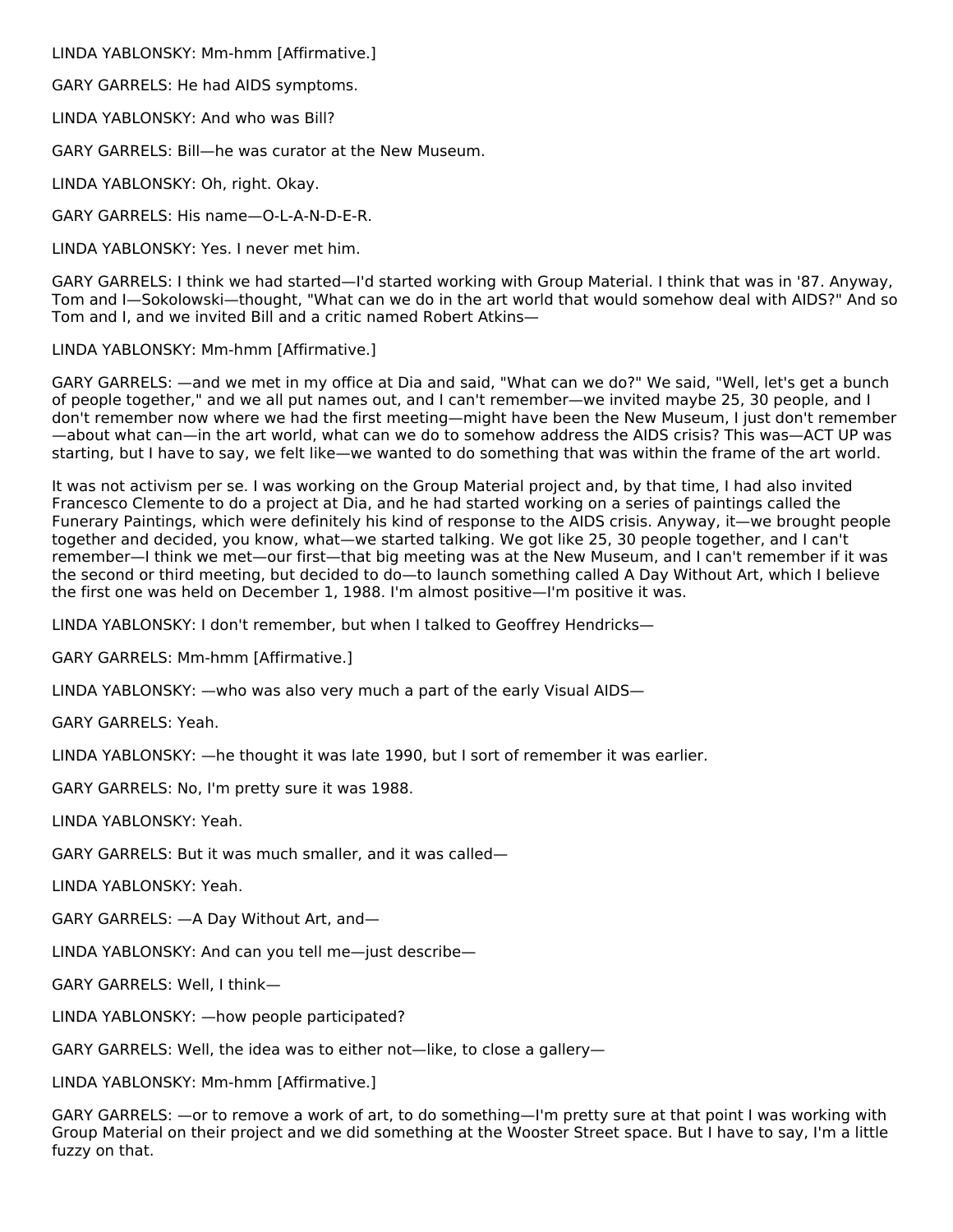LINDA YABLONSKY: But Day Without Art—people got on the—

GARY GARRELS: It mushroomed. It was unbelievable—

LINDA YABLONSKY: Yeah.

GARY GARRELS: —how quickly—it started with—

LINDA YABLONSKY: Now World AIDS Day.

GARY GARRELS: Yes, exactly.

LINDA YABLONSKY: But—that first year.

GARY GARRELS: It started in my office at—

LINDA YABLONSKY: Really? Wow, I didn't know.

GARY GARRELS: —at Dia, and Tom Sokolowski was very much an instigator. Anyway, it just took off. I mean, it was like a brushfire, just whoosh, because people were so—

LINDA YABLONSKY: How did you get the word out about it to the institutions and galleries?

GARY GARRELS: We just started—you know, people called people and it was like a network, you know, just one person calling another person, calling another person, calling another person.

LINDA YABLONSKY: And you didn't see this as activism?

GARY GARRELS: Kind of, but it wasn't like the—it was—

LINDA YABLONSKY: I mean, you weren't chaining yourselves to somebody's—

GARY GARRELS: No, we weren't—it wasn't—

LINDA YABLONSKY: —fence.

GARY GARRELS: It wasn't civil disobedience.

LINDA YABLONSKY: Yeah.

GARY GARRELS: You know? It was calling, recognition to a crisis. And Group Material then did—when they did they did a series of four installations at the Dia space on Wooster Street, and the last one was about AIDS, and art that was dealing with AIDS issues. And I think, you know—I mean, a lot of people questioned whether you could really be—do anything effective as an artist, and so many artists became activists and felt that civil disobedience was essential and necessary to call attention to the AIDS crisis. But I have to say, you know, I—

LINDA YABLONSKY: Because of so much prejudice at the time.

GARY GARRELS: Oh, yeah.

LINDA YABLONSKY: You could not get proper treatment. Nobody was spending money on research—

GARY GARRELS: Right.

LINDA YABLONSKY: —for medications, or even to figure out what it was about.

GARY GARRELS: Right.

LINDA YABLONSKY: So—

GARY GARRELS: Yeah.

LINDA YABLONSKY: Did you experience any of that? I mean, not that you were sick, but if you—

GARY GARRELS: Well, I was—

LINDA YABLONSKY: —with friends who were—

GARY GARRELS: Yeah. I mean, I think there was, you know, an incredible amount of anger—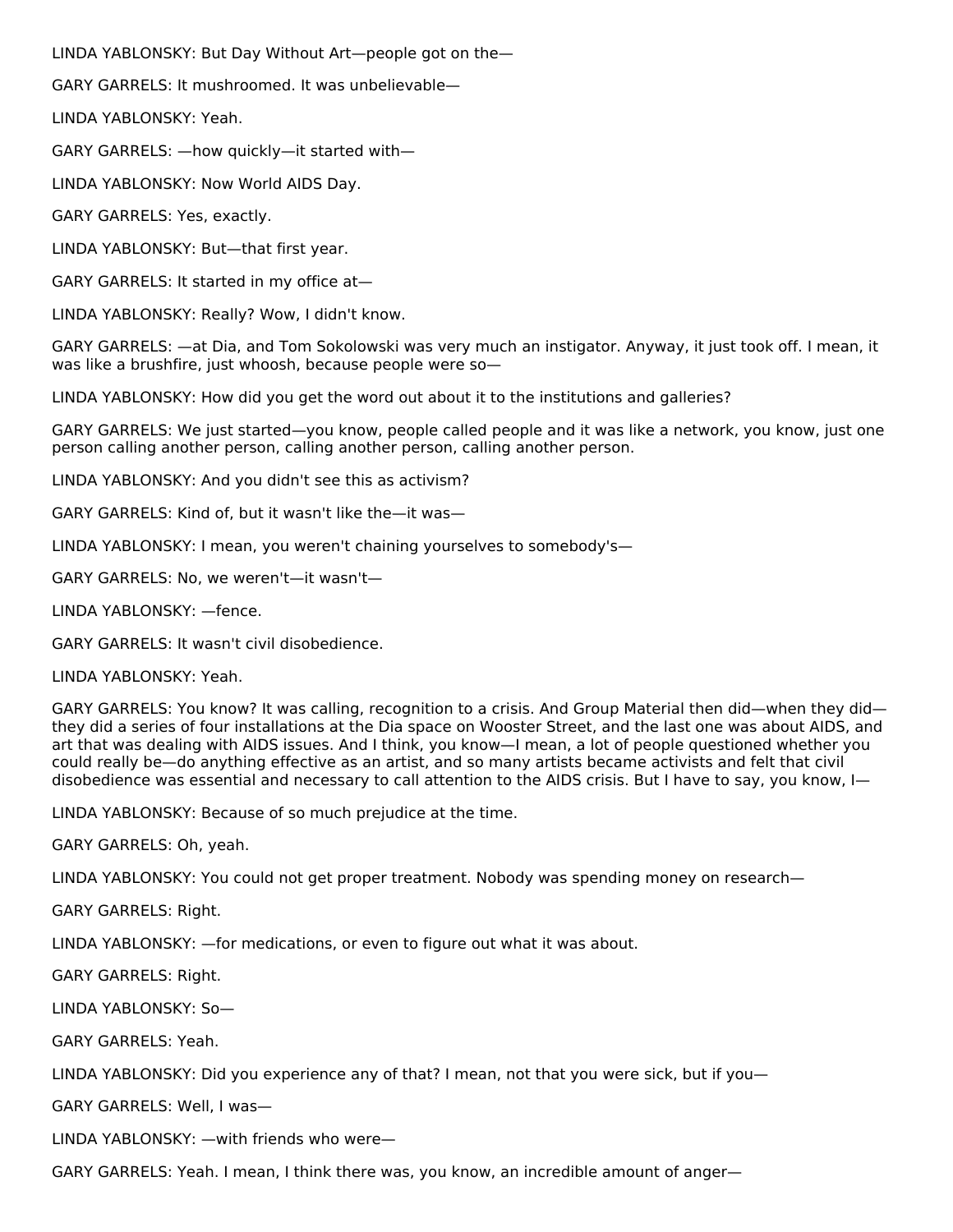LINDA YABLONSKY: Yeah.

GARY GARRELS: —but I have to say, I—I don't know—my—I don't know. I guess my own temperament is—I'm not a radical activist.

LINDA YABLONSKY: Mm-hmm [Affirmative.]

GARY GARRELS: And—although, I totally was sympathetic to what ACT UP was doing. But—

LINDA YABLONSKY: But you didn't join?

GARY GARRELS: I didn't, no.

LINDA YABLONSKY: Go to ACT UP meetings?

GARY GARRELS: No, I didn't go to ACT UP meetings.

LINDA YABLONSKY: But that's okay. You did something really unbelievably important, and also presented the Group Material show.

GARY GARRELS: Yeah, and then Bob did—I asked Bob [Gober] to do—

LINDA YABLONSKY: Mm-hmm [Affirmative.]

GARY GARRELS: —a show early on at Dia, and he was starting to work on that and think about it, then he was invited to do a big survey show in Europe at the Boijmans Museum.

LINDA YABLONSKY: I love that museum.

GARY GARRELS: And so he asked to delay and defer the Dia project.

LINDA YABLONSKY: Mmm. I see.

GARY GARRELS: And, I mean, he had by that point become aware of a work—then, actually, for that show he resuscitated a work called Slides of a Changing Painting—

LINDA YABLONSKY: Ah.

GARY GARRELS: —from 1984, which was the very first work he showed in a three-day event at Paula Cooper Gallery. But it was like a—just a private thing, you know, that—and I didn't see it then, but became aware of it. It was first shown then publicly in a big way in that survey show at the Boijmans, and that piece is all about the AIDS crisis, really very early, you know. I mean, it's a haunting, haunting, beautiful piece. And then that got delayed, and then in 1991, Kathy Halbreich became the director of the Walker Art Center in Minneapolis and asked me if I would come there as the senior curator—or chief curator, I guess. So I left Dia and Bob's project had not been realized. He was kind of working on it, but it didn't happen then until later, and I can't remember now what year Bob's project opened. But it, you know, was very much—

LINDA YABLONSKY: Mid-90s? Something like that?

GARY GARRELS: Yeah, 1993 probably. 1994, maybe. No—yeah, 1993 or 1994 probably, yeah. But anyway, at the Walker, Kathy and I bought the *Slides of a Changing Painting* for the Walker collection, and then when I came here to San Francisco—I came here in the fall of '93 and—anyway, my predecessor, John Caldwell, had bought a couple—some of the elements of the installation at Dia, and then we talked to Bob and added more newspapers and things, and had it executed in the new building here, the old—the Botta building. Anyway, Bob's someone I'd stayed—

LINDA YABLONSKY: Wait—

GARY GARRELS: —have stayed in touch with and worked with.

LINDA YABLONSKY: Who was the curator of his retrospective at MoMA?

GARY GARRELS: Ann Temkin.

LINDA YABLONSKY: Oh, Ann Temkin.

GARY GARRELS: Yeah.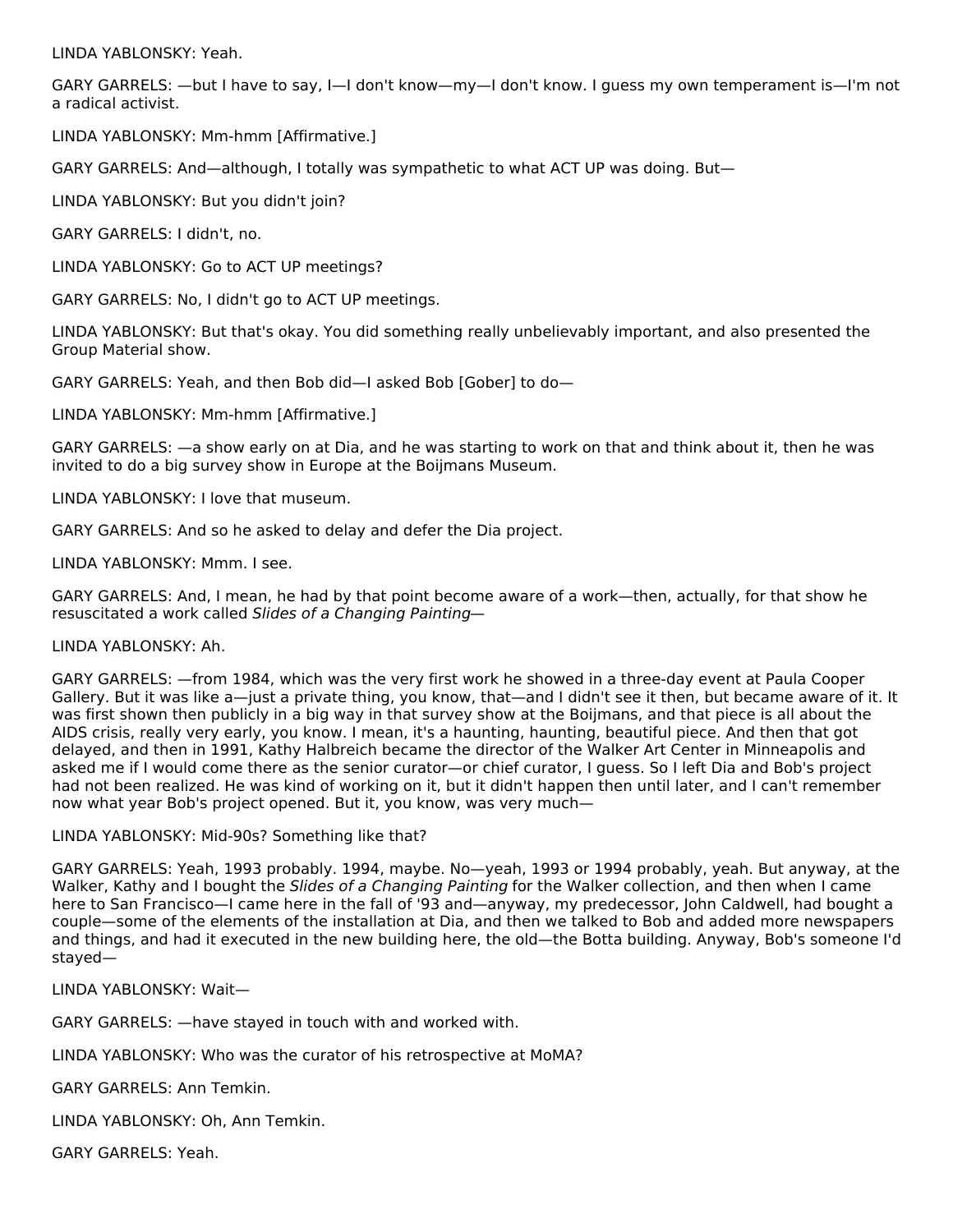LINDA YABLONSKY: How long were you at the Walker?

GARY GARRELS: I was there about two-and-a-half years—

LINDA YABLONSKY: Just two years?

GARY GARRELS: Yeah.

LINDA YABLONSKY: Did you—was Richard still here in New York? I mean, not here; we're in San Francisco.

GARY GARRELS: No—my husband Richard? No, no, he—

LINDA YABLONSKY: Yes.

GARY GARRELS: We—he had been working at this restaurant, Barocco—

LINDA YABLONSKY: Right.

GARY GARRELS: —as kind of the maître d'. It was a crazy, intense place, I have to say. I would work almost every night till 9:00 at Dia, which was on Mercer Street, and then I would walk down Greene Street or Mercer Street to Barocco, and sit at the bar, or sometimes get a bar table, and have something to eat and find out what was going on in the art world. [Laughs.] And it was a very intense time.

LINDA YABLONSKY: Yeah, it's so weird, because of AIDS and—

GARY GARRELS: Yeah.

LINDA YABLONSKY: —no one escaping—

GARY GARRELS: Yeah.

LINDA YABLONSKY: —the effects of it -

GARY GARRELS: Right.

LINDA YABLONSKY: —either emotionally or actually physically.

GARY GARRELS: Yeah, and—

LINDA YABLONSKY: And that was going on, which was like a party every night, and yet information being exchanged—

GARY GARRELS: Right.

LINDA YABLONSKY: —also, and relationships forming.

GARY GARRELS: Yeah.

LINDA YABLONSKY: So where was Richard when you were in Minneapolis?

GARY GARRELS: So, we agreed—he really was so tired of working at the restaurant—

LINDA YABLONSKY: Yeah.

GARY GARRELS: —and so I got enough of a raise, and living in Minneapolis was so much cheaper than living in New York, that he would not have to keep working, so he could write full-time. So we moved—

LINDA YABLONSKY: Gosh, I wish I'd met you early!

GARY GARRELS: So we moved to Minneapolis and he then could become—could write full-time, and he was still working on stage plays—

LINDA YABLONSKY: Mm-hmm [Affirmative.]

GARY GARRELS: —but he started getting interested in film—

LINDA YABLONSKY: Mm-hmm [Affirmative.]

GARY GARRELS: —and got interested in the idea—he began to think that plays were kind of out of date, that film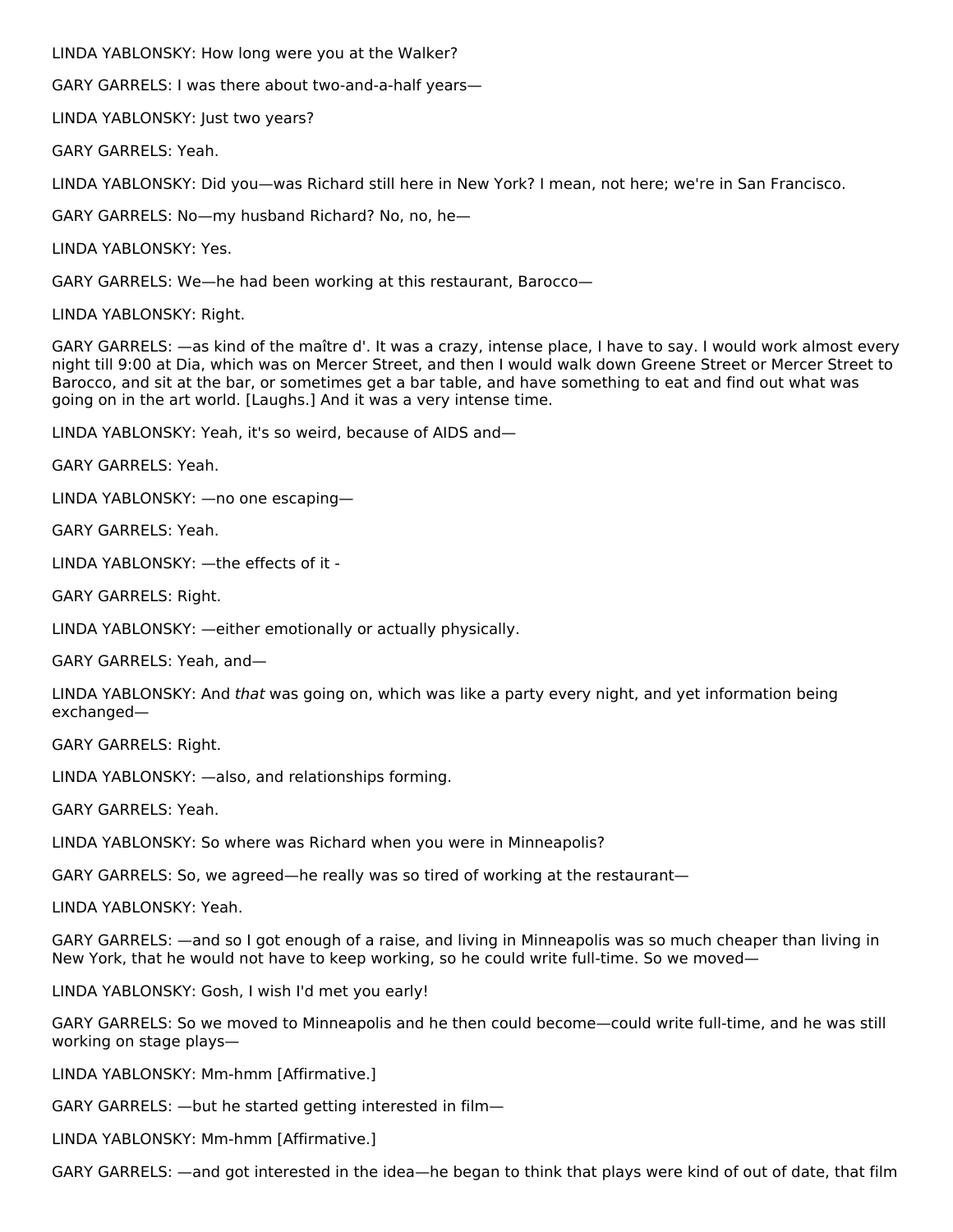really was the—our contemporary language, and began thinking about writing screenplays. And I think that was actually part of the reason I decided to leave the Walker and move to San Francisco, was because it was pretty clear to me that Richard was going to end up moving to Los Angeles.

LINDA YABLONSKY: So—but when you left New York at this point, which was—

GARY GARRELS: I left in the—

LINDA YABLONSKY: —in this cauldron of activity, and Minneapolis—

GARY GARRELS: Yeah.

LINDA YABLONSKY: —must have seemed more like going back to the farm by comparison.

GARY GARRELS: Well, the Walker is—has always been an extraordinary institution.

LINDA YABLONSKY: I agree; it is.

GARY GARRELS: And Kathy—

LINDA YABLONSKY: But it's in Minneapolis.

GARY GARRELS: Right. And Kathy is an extraordinarily—

LINDA YABLONSKY: Yeah.

GARY GARRELS: —dynamic, creative director—

LINDA YABLONSKY: Mm-hmm [Affirmative.]

GARY GARRELS: —and we still had a—when I left MIT, I have to say I think Kathy was—she was hurt and angry. [Laughs.]

LINDA YABLONSKY: Oh.

GARY GARRELS: But we had, you know, mended that, you know, over the years, and were still very close, so she asked me if I would come there to work with her. So—and Richard and I were living in a 700-square-foot apartment on the ground floor between Tenth and Eleventh Avenue, and it was really—I mean, living in New York was hard, and I made very little money, and the idea that he could quit work and write full-time, and we'd have a little bit nicer place to work, and I was going to be in this incredibly creative environment with Kathy and the Walker—

LINDA YABLONSKY: Yes.

GARY GARRELS: —was very appealing.

LINDA YABLONSKY: But it also took you away from the constant dying—

GARY GARRELS: And I—it did, and I have to say, I was very kind of emotionally strung out at the time, for a lot of reasons. I'd had a pimp try to attack me in Hell's Kitchen where—I mean, I was terrified. It'd been very traumatic. And I'd seen a guy go under a bus on his bike on my way home one night, and there were just—I mean—and there were a lot of people sick, and it was—I don't know. I was kind of burned out and strung out. I mean, I have to say, I was working at Dia—I mean, every day was a 12-hour day, and as I said, Richard was completely burned out on the restaurant work. I have to say, I just—I have enormous admiration for Kathy, and the Walker was always one of these beacons in the art world about a kind of wonderfully open, creative environment where artists were at the center of the institution, and that was really Dia.

Dia is a Greek word that means "through." It's not an acronym for, like, you know, an abbreviation of something. It's a Greek word that means "through," and the idea was that Dia would be an organization to allow artists to create things that perhaps they couldn't do in other situations, to be supportive of artists in such a fundamental way, and to stay true to their creative vision, and to be a catalyst for that, and the Walker was the closest museum, I think, that was—that had that same kind of affinity and ideal. And so Kathy's invitation to come work there was also—for me, I was also interested in objects—

#### LINDA YABLONSKY: Yes.

GARY GARRELS: —and I was interested in the idea being at—and Dia had a collection that was no longer an active collection, that we weren't acquiring work, and so to be at an institution, to work with artists, but also to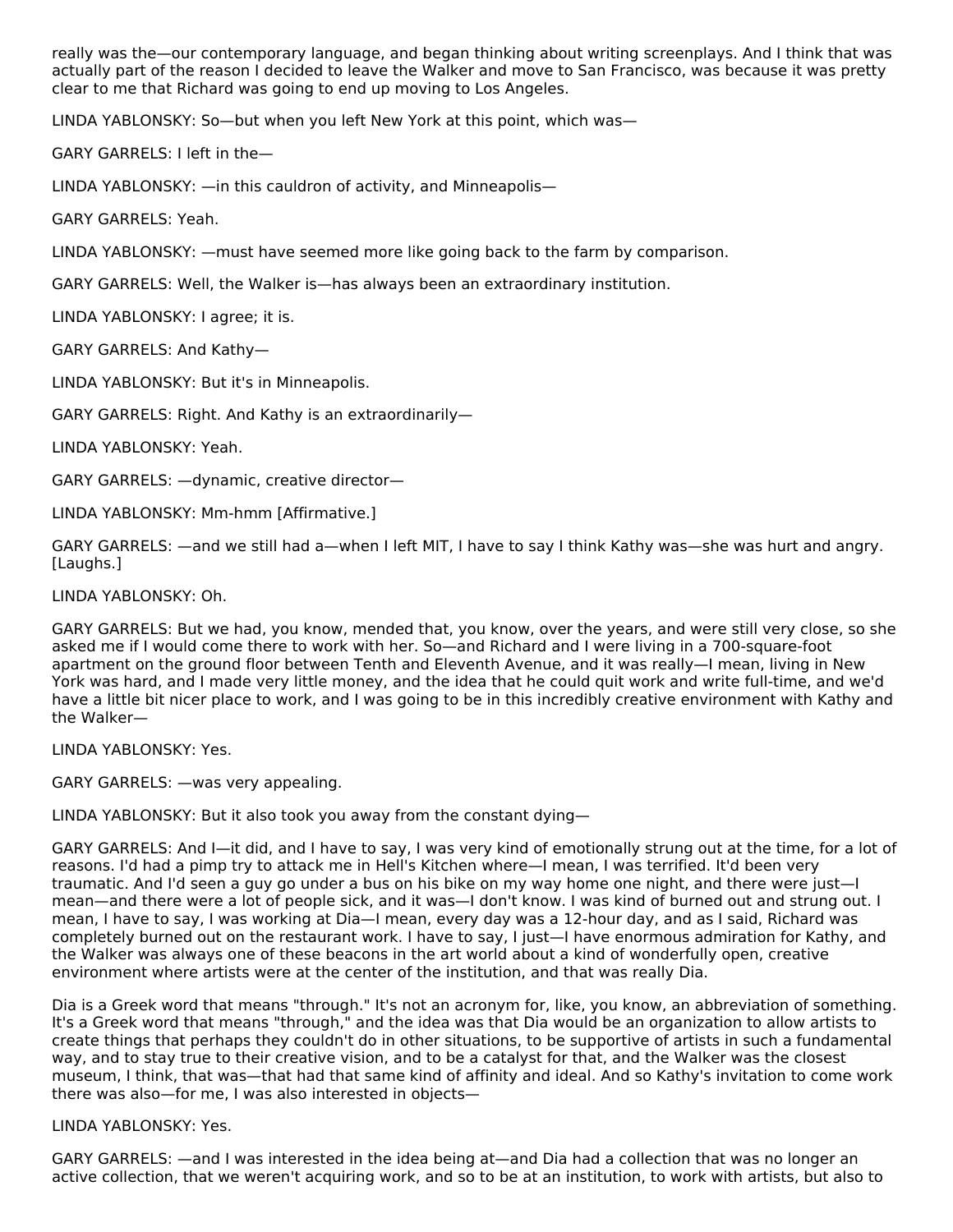be acquiring work and to be kind of dealing with the history of contemporary art, if you will, was appealing. Then, personally, it was just—I have to say, our day-to-day existence was just kind of really wearing us down. Yeah. So, for all those reasons, ended up going to the Walker, which was—is—was and is an amazing, amazing place. That kind of—that's what got me into, like, "museums" and—

LINDA YABLONSKY: Yeah.

GARY GARRELS: But—

LINDA YABLONSKY: And an invitation to come here to San Francisco—

GARY GARRELS: Yeah. So I was quite close to the curator here at the time, a man named John Caldwell. We had lots of comparable interests—

LINDA YABLONSKY: Mm-hmm [Affirmative.]

GARY GARRELS: I met John when I was at Dia in the '80s, right when he was still at—he was at the Carnegie with Jack Lane then, and then they both came to San Francisco here in '88, and John was one of my closest colleagues in the field. And John died very unexpectedly of a heart attack in March of '93. The new Botta building was being built—

LINDA YABLONSKY: Botta?

GARY GARRELS: Botta, B-O-T-T-A.

LINDA YABLONSKY: Oh, Botta.

GARY GARRELS: The Mario Botta—

LINDA YABLONSKY: Right.

GARY GARRELS: —building, the new building—

LINDA YABLONSKY: Right.

GARY GARRELS: —for the SFMOMA. Anyway, Jack Lane approached me about coming to San Francisco at that time, and I knew that it was only a matter of time before Richard wanted to move to L.A., and so it was a very tough decision, but I decided to leave the Walker and come to San Francisco, and—

LINDA YABLONSKY: Another city with a large gay population—

GARY GARRELS: Yeah.

LINDA YABLONSKY: —and a serious AIDS crisis.

GARY GARRELS: Absolutely, yep.

LINDA YABLONSKY: Yeah.

GARY GARRELS: And one of my colleagues here, a man named Bob Riley, had done a project with General Idea—

LINDA YABLONSKY: Ah.

GARY GARRELS: —in the old building.

LINDA YABLONSKY: Riley spelled—

GARY GARRELS: R-I-L-E-Y. He's—he left the museum many years ago, been living in Maine—

LINDA YABLONSKY: Mm-hmm [Affirmative.]

GARY GARRELS: —I'm not in touch at all.

LINDA YABLONSKY: Okay.

GARY GARRELS: But in 1989—so we started Visual AIDS, which we started as A Day Without Art—

LINDA YABLONSKY: Right. It wasn't called Visual AIDS—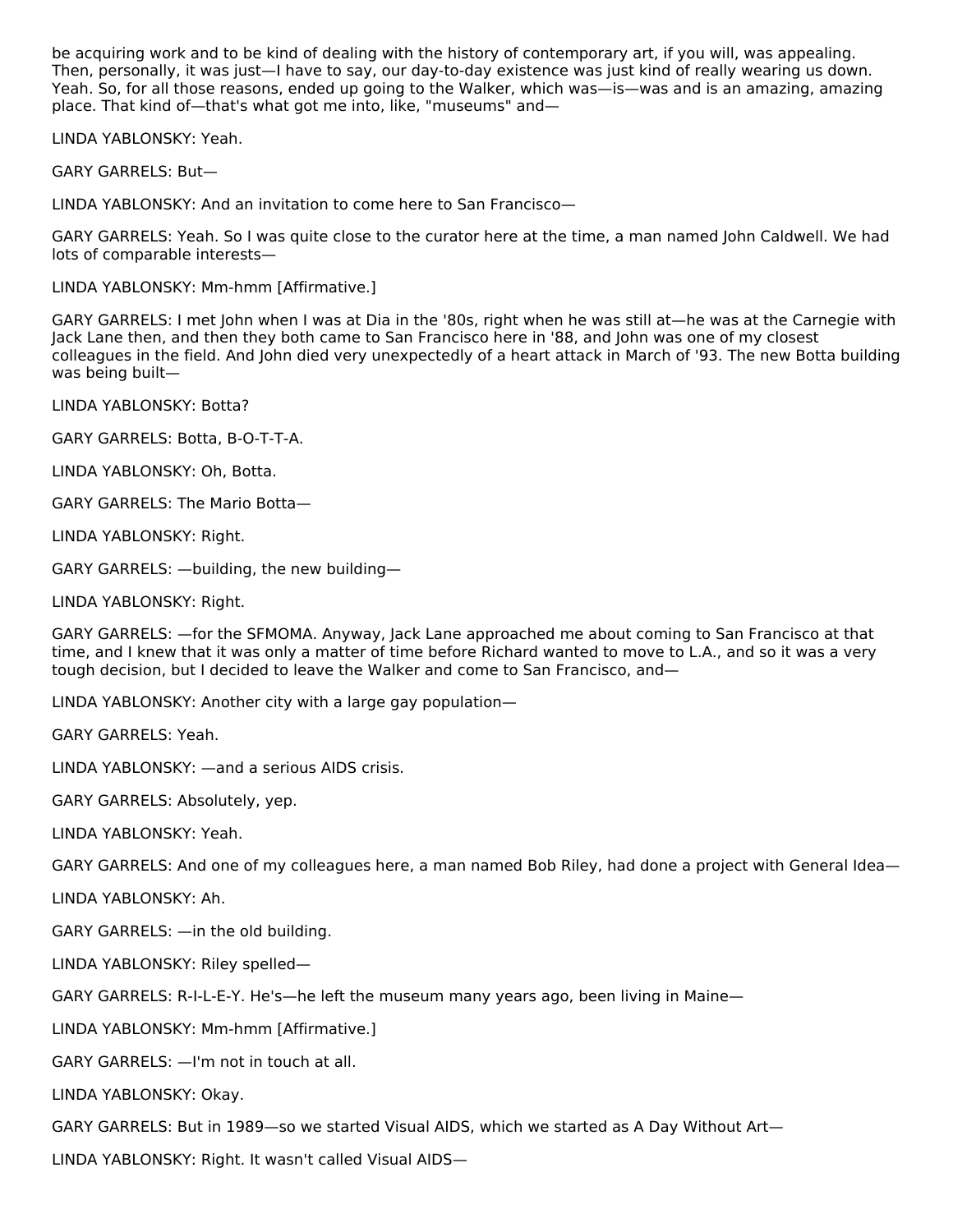GARY GARRELS: No.

LINDA YABLONSKY: It was just Day Without Art.

GARY GARRELS: It was just A Day Without Art, and the idea was simple, you know, just to, again, remove a work of art from a gallery, or close a gallery, or that something—that it was to establish the idea of the missing—

#### LINDA YABLONSKY: Mm-hmm [Affirmative.]

GARY GARRELS: —that something vital was removed for the day as symbolic of the loss and devastation of AIDS in the art world. And then it became—you know, just got bigger and bigger and bigger, and became A Day Without Art—no, became Visual AIDS, and—

LINDA YABLONSKY: Because your conversations continued?

GARY GARRELS: Oh, yeah.

LINDA YABLONSKY: I mean—

GARY GARRELS: I went—I started—you know, kept going to meetings.

LINDA YABLONSKY: Yeah.

GARY GARRELS: We had been—we had, like, regular meetings and there were about a core group of about 30 people—

LINDA YABLONSKY: I see.

GARY GARRELS: —in New York, and then it started going beyond the art world. You know, it kind of mushroomed very quickly. And so—and in 1989 I was—I think it was called president of the advisory group for the Public Art Fund in New York. A woman named Susie Freedman—her mother Doris Freedman had started the Public Art Fund, and then she had died and her daughter Susie took over. And I became friends with Susie and she asked me to be the head of the advisory committee. We wanted to do something to commemorate the Stonewall Rebellion in 1989.

I'd gotten to know Felix [Gonzalez-Torres], so I asked Felix if he would do a billboard for Sheridan Square under the auspices of the Public Art Fund. And we ended up doing that, and we didn't have—we couldn't find any funding for it, so Felix agreed that he would do a print, an edition of 200, that would be the same image that was on the billboard, except the billboard would have one incident that was public and the print would have one incident that was private to Felix's personal life, and that was—

LINDA YABLONSKY: And what was the image—

GARY GARRELS: It was just a black—

LINDA YABLONSKY: Oh.

GARY GARRELS: —black backdrop and then a, you know, a string of references and dates which, you know, something Felix did very frequently in different manifestations. And so we—I got—found somebody to do the printing. I actually talked to a guy named Ted Bonin, who was in Alexander—no, it was before Alexander—he was working with Brook Alexander, who did a print—it was a print gallery, basically—

#### LINDA YABLONSKY: Mm-hmm [Affirmative.]

GARY GARRELS: —and Ted was working there. And I asked Ted to recommend a printer, so we got a printer and Felix did the piece. It was a very inexpensive silkscreen process, if I recall correctly. I did—organized a sale at the Dia office, and invited everybody I knew in the art world to come for a glass of wine and to try to buy prints. We only sold about 20, maybe 30 of them. They were \$200 apiece. And so we still—we needed to raise a lot of money. Andrea Rosen had the idea—she said, "Well, I'll just take all the leftovers and make a stack out of them and sell the stack."

LINDA YABLONSKY: Oh! That was her idea?

GARY GARRELS: That was her idea, yeah.

LINDA YABLONSKY: The dealer—she was Felix's dealer?

GARY GARRELS: Was Felix's dealer, yeah. So she got the idea and that's how we ended up funding the billboard.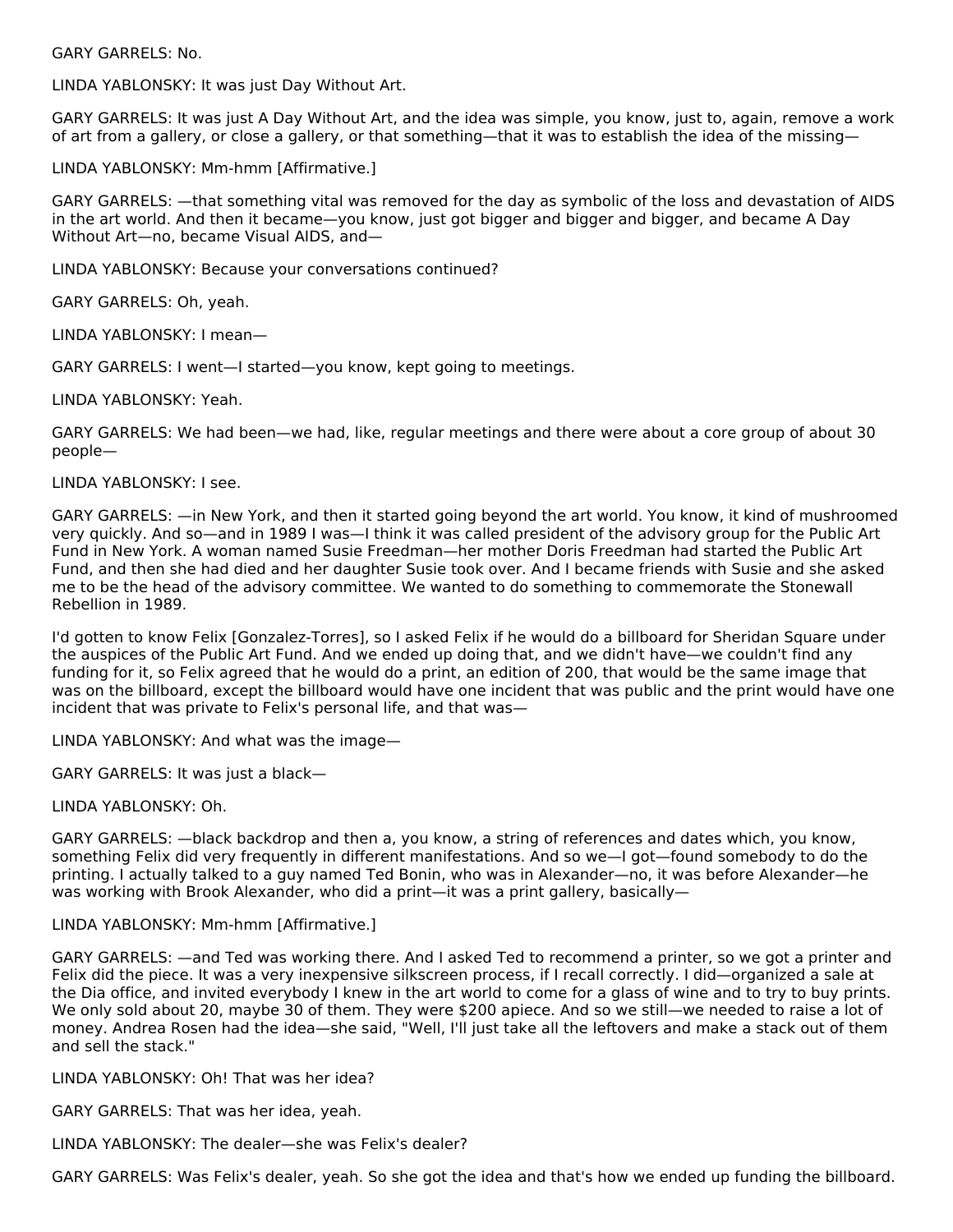LINDA YABLONSKY: What—I thought the Public Art Fund was paying for it?

GARY GARRELS: Well, no. We had to raise money, you know. It was an initiative, a new project. It wasn't part of the regular program. Anyway, then—so that's—I remember—I think it was Andrea's idea. I don't think it was Felix's. I think it was Andrea's, but it might have been Felix. But I think it was Andrea's. But I became very close friends—or not—I wouldn't say "close friends," but Felix had joined Group Material, and as I said, Group Material —they met every night in our offices and they'd start, I don't know, about 8:00 and they'd work till midnight, or maybe they started at 7:00, and my assistant Karen basically became part of the group. Anyway, that's how I got to know Felix, and Felix had his show at INTAR. Anyway—and—

LINDA YABLONSKY: Did you stay in touch with all of them—

GARY GARRELS: Yeah.

LINDA YABLONSKY: —after you went to Minneapolis?

GARY GARRELS: Yeah, yeah. And for the opening show of this—of the Botta building, I invited Felix to—we put placed four stack pieces. That was the opening of SFMOMA Botta building in '95 and—

LINDA YABLONSKY: Of poster stacks?

GARY GARRELS: Yeah, his print stacks. Yeah. And Felix came and did a talk, and I think we had 25 people in the audience.

LINDA YABLONSKY: Oh, no.

GARY GARRELS: It was kind of sad. But after the project, I came back to my—I came into my office one morning at Dia—this was in '89. We did the project, the billboard in Sheridan Square, in '89, and I came in one morning and Felix had left from the night before a framed puzzle piece on my chair. It was a framed puzzle piece of a cropped photo he had taken of the headstone of Oscar Wilde at Père Lachaise [Cemetery in Paris], and it just said "Oscar." You could see the graffiti on the headstone. At that point—right now there's a big barrier to protect the tomb, because it's been vandalized so often, so you can't even—you can't get close to it in Père Lachaise, but at that point it was still unprotected. So Felix got a beautiful photograph of it with all the graffiti on the headstone, and made this piece, puzzle piece and—which he gave me, which my husband Richard and I have now committed as a gift to SFMOMA art galleries, because I felt it belonged here.

LINDA YABLONSKY: That's very generous because it's extremely valuable.

GARY GARRELS: Yes, it is.

LINDA YABLONSKY: In every sense of the word "value." Yeah.

GARY GARRELS: But it felt like it should be here, and it was a gift from Felix. And I also thought I should feel a little bit of the pain that I was putting all of our donors through.

[Laughter.]

LINDA YABLONSKY: What year did Felix die, do you remember?

GARY GARRELS: He died I think in '96.

LINDA YABLONSKY: So, a year after the opening of this building.

GARY GARRELS: That's what I'm recalling. I might be wrong on that. It was right on the cusp of finding, you know, the drug, cocktail.

LINDA YABLONSKY: Yes. For treatment.

GARY GARRELS: For treatment. Yeah. I think Felix died just before, around the time that that was first introduced.

LINDA YABLONSKY: You know, almost no conversation I have with other artists, and particularly younger artists who never met him—

GARY GARRELS: Mm-hmm [Affirmative.]

LINDA YABLONSKY: —seem affected by his work, and his whole life, really, and what he did and his attitudes.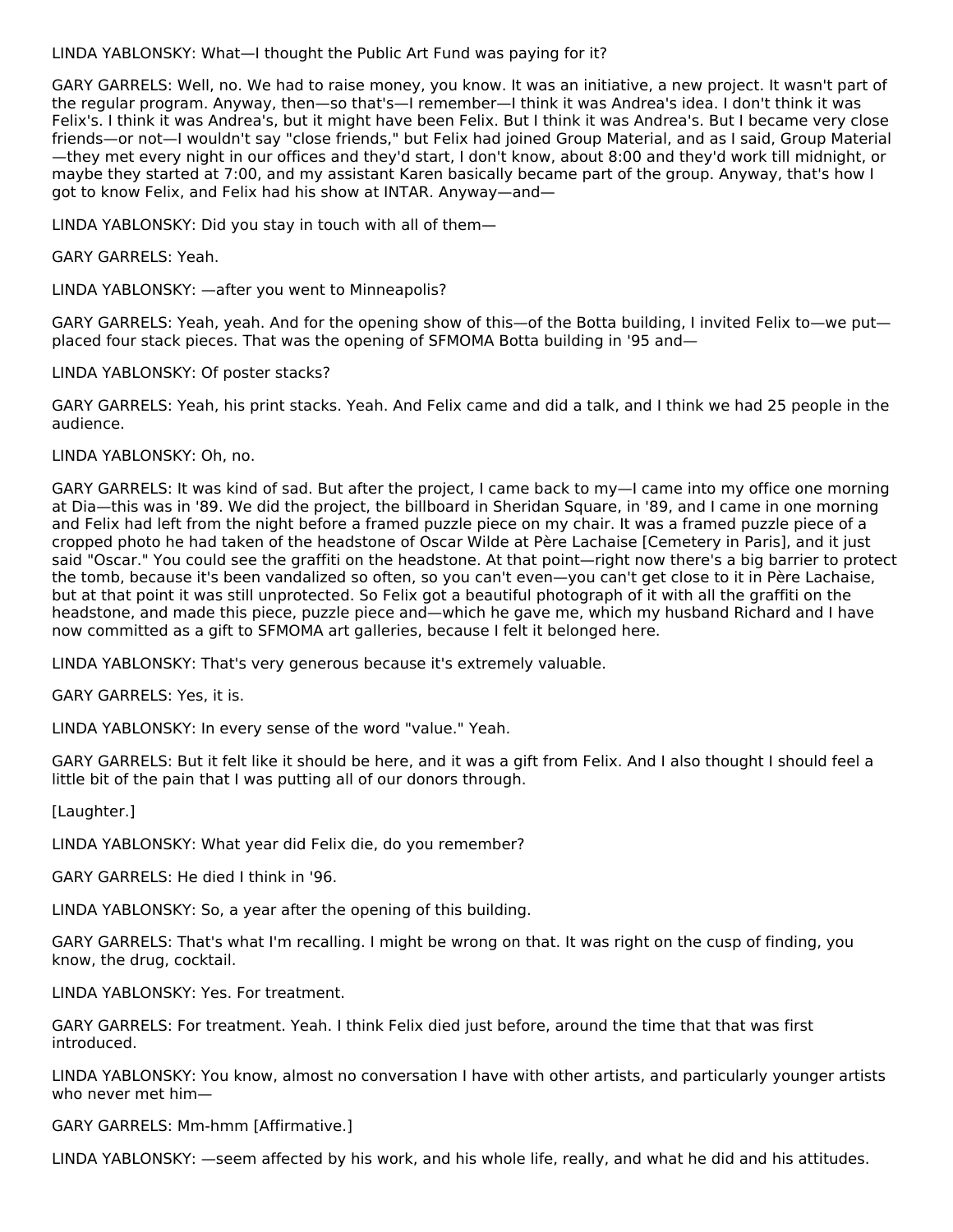GARY GARRELS: Yep.

LINDA YABLONSKY: I mean, now—I mean, we lost a generation of people—

GARY GARRELS: Right.

LINDA YABLONSKY: —to AIDS.

GARY GARRELS: I know, it's horrible. And so actually at Dia we also invited Francesco Clemente to do a series of work that he developed these beautiful large paintings that he called the funerary series and those we showed, I think, also in '89 and they were—they were really his evocation of the loss of AIDS.

LINDA YABLONSKY: Were they portraits?

GARY GARRELS: No. They were long landscaping kind of very abstract and dreamy but definitely like about loss and they were called the "funerary" paintings. And I asked Jenny Holzer to do an installation and she did the Laments, and that was all about AIDS loss.

LINDA YABLONSKY: Were they the benches?

GARY GARRELS: She did—

LINDA YABLONSKY: They were like the gravestones?

GARY GARRELS: Vertical LED signs that went up all the columns at Dia in the third floor, and then she made 12 sarcophagi.

LINDA YABLONSKY: Right.

GARY GARRELS: And with the—I believe it was the 13th sarcophagi, for a child.

LINDA YABLONSKY: Right. Sarcophagi.

GARY GARRELS: Sarcophagus, for one child.

LINDA YABLONSKY: Yes.

GARY GARRELS: But they were these sarcophagi arranged along the end of the building in one kind of space, and the rest of the space was open except for the LEDs that were mounted to the columns just running in the dark there—

LINDA YABLONSKY: But the sarcophagi had text also, yes?

GARY GARRELS: Yes. So all the texts that were in the LEDs were on the sarcophagi, so you could stand and read each sarcophagus with the full text and so that was called the Laments. So at Dia, we ended up—I did the Laments with Jenny, and the funerary paintings with Francesco and Bob was going to do the installation, but then that got deferred until a little bit later. So it was just, you know, it was just so pervasive.

LINDA YABLONSKY: But these are all very historic research shows in terms of both art and history.

GARY GARRELS: Yeah.

LINDA YABLONSKY: So there are—that generation disappeared, your and my generation.

GARY GARRELS: Yes.

LINDA YABLONSKY: And the artists who've come since, what I call the '90s generation and then millennials, who were not around—

GARY GARRELS: Right.

LINDA YABLONSKY: —at that time, and are yet affected—at least by Felix, that I know of—but what can you do do you think it's important or necessary or essential to communicate that time and what kind of art came out of it to artists who have no idea what it's like to live through something like that? But who sees the results in the art.

GARY GARRELS: Right. It's—Helen Molesworth did a very good, and I think important, show at the Wexner Center in—oh, what year was that? I'm going to say about 2012 called This Will Have Been.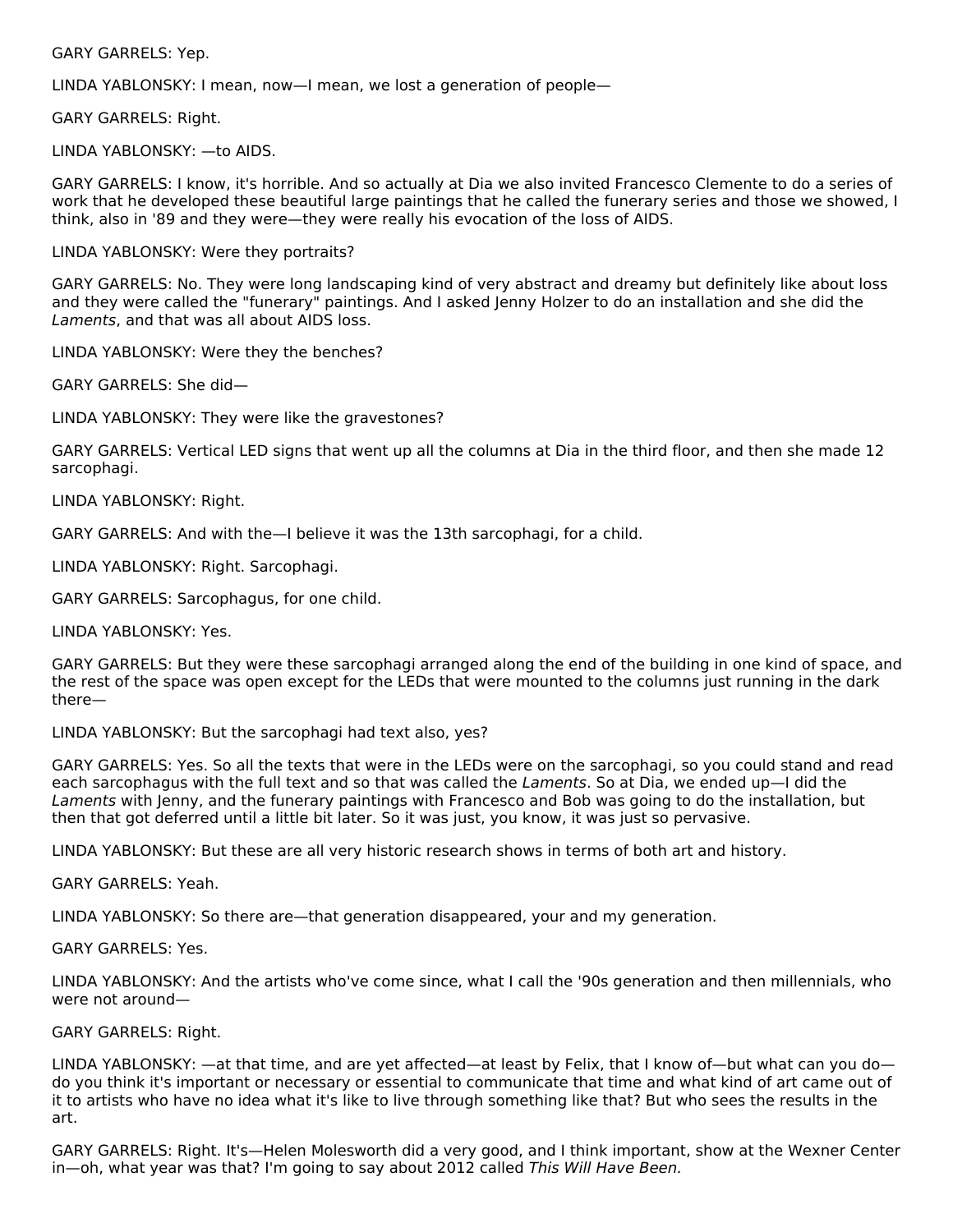LINDA YABLONSKY: Mm-hmm [Affirmative.]

GARY GARRELS: Which was a review, an overview of the '80s and not the kind of Go-Go market of the '80s—

LINDA YABLONSKY: Right.

GARY GARRELS: —which was how, I think, publicly people think of the '80s.

LINDA YABLONSKY: As excess.

GARY GARRELS: Excess, exactly. And it was the moment of Julian Schnabel and Jeff Koons, who came into his own then, and, you know, a lot of things, and renewed interest in kind of big painting. And it was the introduction of the postwar Germans into the New York art world. So you had Kiefer, and Richter and Polke, and so on. But Helen did this wonderful show, which I didn't see, I only have the catalogue called, This Will Have Been, which looked at the '80s in terms of the social issues of the time, and of which AIDS was very, very important. And there were many artists who were dealing with the social issues of the time. They just weren't in the public notice in the same way. And the New Museum—Bill Olander, who was there—was very important, and then Brian Wallis—

LINDA YABLONSKY: Yes.

GARY GARRELS: —and looking at a different kind of art being made in that time. But it's also the time, you know, post-Pictures artists, or Louise Lawler and Sherrie Levine and Richard Prince were all coming into their own and —

LINDA YABLONSKY: Yeah. It's a big world.

GARY GARRELS: The'80s was—

LINDA YABLONSKY: It was an everything time, for sure.

GARY GARRELS: Yeah. So, I think, like, right now, there's an interest in an understanding some of those issues, as you know. We have our own different set of issues right now, by which of course is about economic inequality.

LINDA YABLONSKY: Yes.

GARY GARRELS: That's the driving issue of our time. This was called, you know, the Culture Wars.

LINDA YABLONSKY: In the early'90s.

GARY GARRELS: Late'80s, early'90s.

LINDA YABLONSKY: And they really were.

GARY GARRELS: Yeah. They really were.

LINDA YABLONSKY: Everything was a battle to be won—or lost.

GARY GARRELS: Yeah. So for me I think Joseph Beuys—

LINDA YABLONSKY: Mm-hmm [Affirmative.]

GARY GARRELS: —is hugely important as an artist, for me personally, because he opened up contemporary art to the social as well as the formal in a way that I don't think any other artist—for me he had the most impact.

LINDA YABLONSKY: And how did he do that, from your point of view?

GARY GARRELS: Looking at the, you know, one's personal history and the social history just cannot be separated from each other. They end up being completed tied up together. And the psychological and sociological are completely fused—

LINDA YABLONSKY: In his work?

GARY GARRELS: In his work, yeah.

LINDA YABLONSKY: Can you give me—it would help to have an example of—

GARY GARRELS: Oh, God.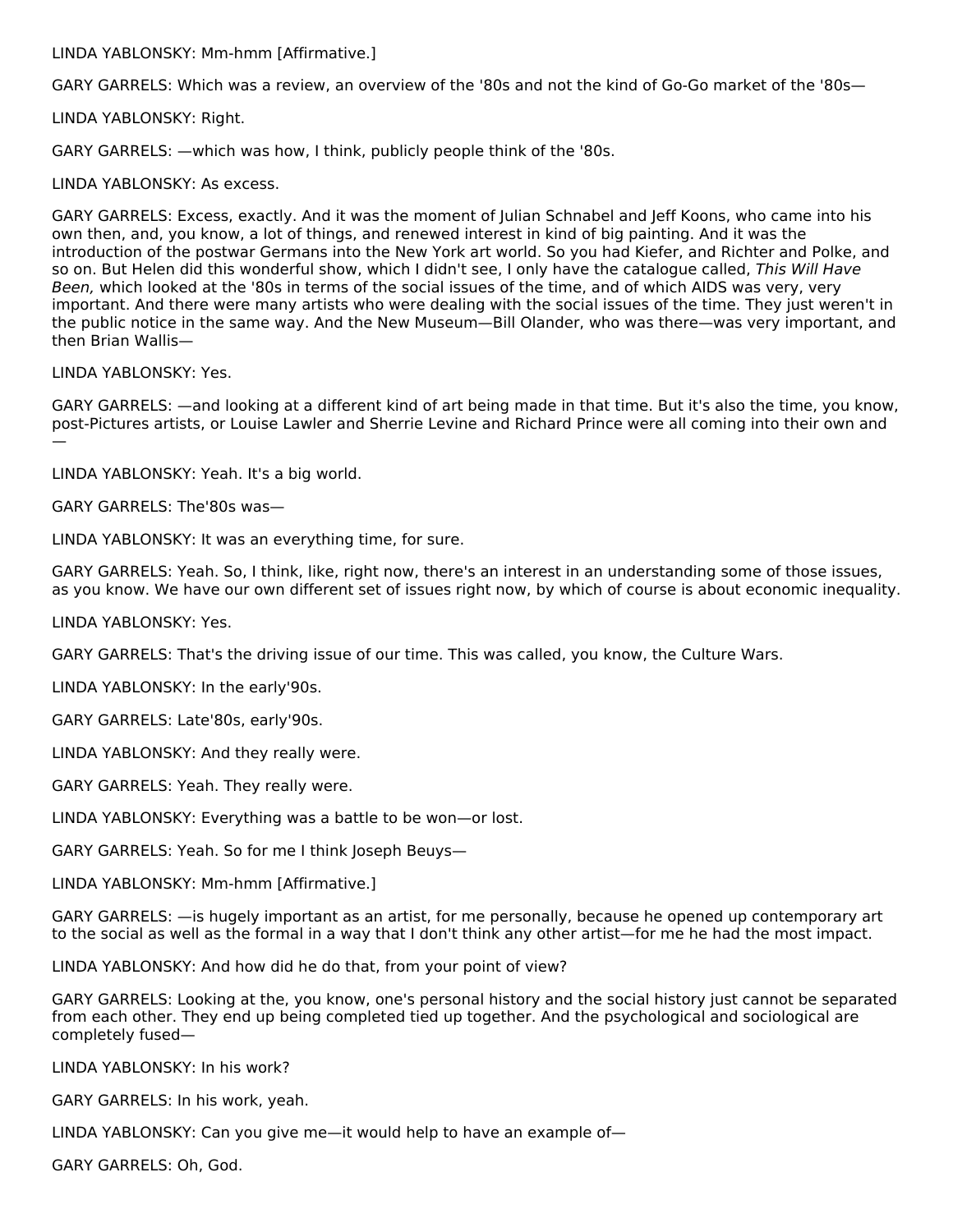LINDA YABLONSKY:  $-$ of a work, or an exhibition that for you that did that.

GARY GARRELS: Well, the exhibition we did at Dia was called The Fonds, F-O-N-D-S, which means the kind of base. And he did seven different versions of that, as I recall and—it's hard to speak about it. They were about, you know, silence and isolation.

LINDA YABLONSKY: But they were sculptures?

GARY GARRELS: Sculptures, yes.

LINDA YABLONSKY: Did you organize that show?

GARY GARRELS: Well, I facilitated it.

LINDA YABLONSKY: Who installed the show in the space?

GARY GARRELS: Imi Knoebel did.

LINDA YABLONSKY: Oh, right.

GARY GARRELS: This was after Beuys had died.Beuys had died.

LINDA YABLONSKY: Oh, right. But then you redid it? Is that the one you redid?

GARY GARRELS: No. The one I redid was Palermo.

LINDA YABLONSKY: Oh, right. Oh, okay.

GARY GARRELS: Yeah. No, the Beuys thing was too impossible to reinstall, but it—anyway it's too technical to get into what the problems were, I think.Beuys thing was too impossible to reinstall, but it—anyway it's too technical to get into what the problems were, I think.

LINDA YABLONSKY: Actually, the technical thing is what I am asking for.

GARY GARRELS: Well, what Imi did was—one of the Fonds is called—what was it called? It's these enormous, horseshoe-shaped piles of felt, and there were four of them. And Imi made them in a very rigid row against the back windows of the gallery and that's the way Imi's work—he always approached his work—was very frontal and very theatrical, and it took away—what Beuys had done originally was to place them so they were more like the hooves of a horse, and they were, you know,—Beuys had done originally was to place them so they were more like the hooves of a horse, and they were, you know,—

LINDA YABLONSKY: Mm-hmm [Affirmative.]

GARY GARRELS: —in a more dynamic relationship to each other. And so Imi basically interpreted Beuys work and Palermo's within his aesthetic, rather than let each of those artists keep their own voice, and that's often a problem I have found when you ask an artist to interpret another artists' work. It ends up being, you know, the way that artist approaches his or her work, not the way the artist—that other artist would. And so, anyway, Beuys work and Palermo's within his aesthetic, rather than let each of those artists keep their own voice, and that's often a problem I have found when you ask an artist to interpret another artists' work. It ends up being, you know, the way that artist approaches his or her work, not the way the artist—that other artist would. And so, anyway, The People of New York City he installed in reverse, because he wanted the final panel to be sitting between the windows—

LINDA YABLONSKY: What was the—

GARY GARRELS: It was called, To the People of New York City.

LINDA YABLONSKY: The whole show?

GARY GARRELS: Yeah.

LINDA YABLONSKY: Oh.

GARY GARRELS: Which was just one work by Palermo.

LINDA YABLONSKY: Oy, yoy-yoy.

GARY GARRELS: And he reversed the order of the panels in the installation, so he could get that last the panel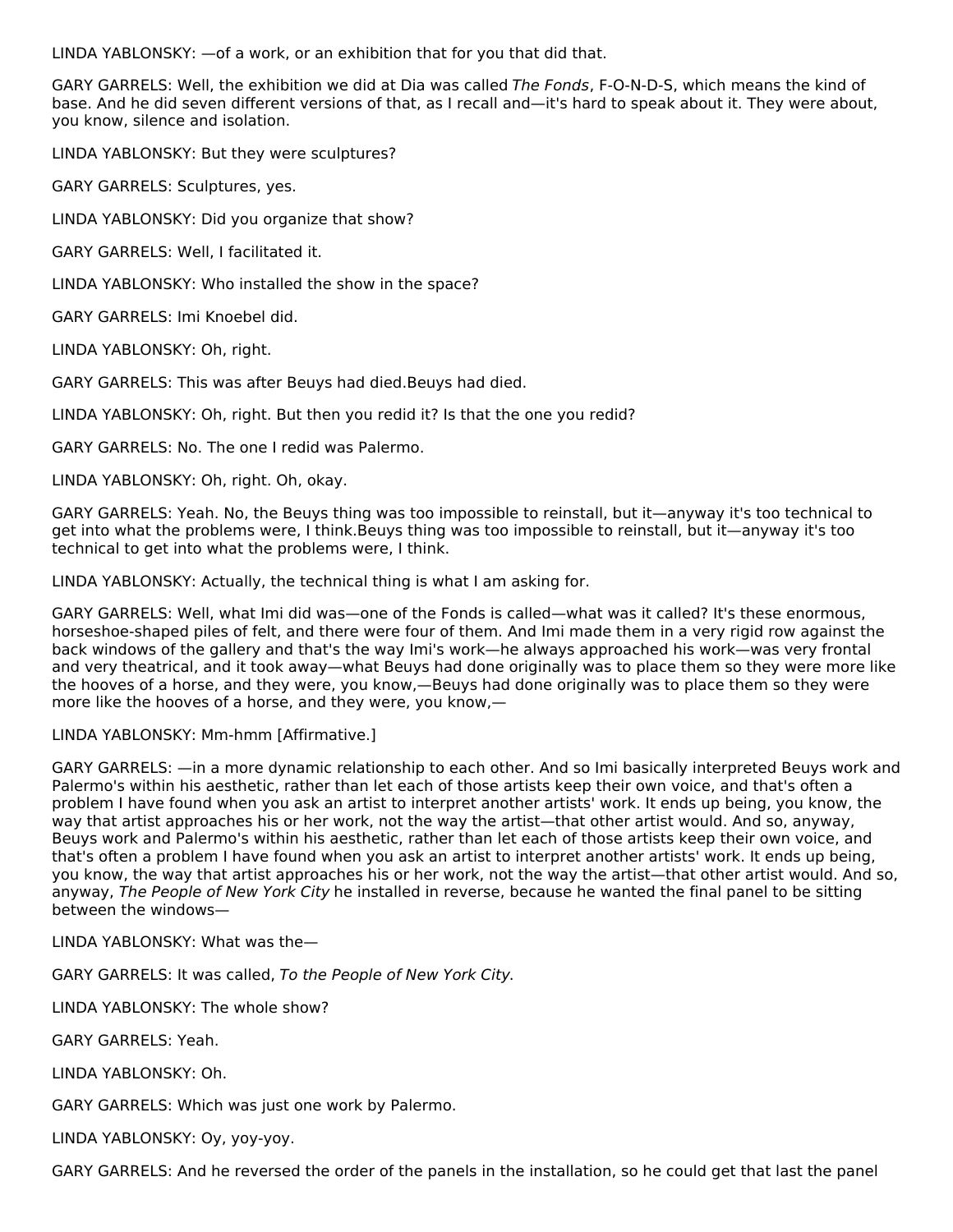sitting between the windows, and it totally broke the rhythm and internal relationship of the piece. It was like so anyway, we closed building over the Christmas holiday and I reinstalled it. But all of the installation photos show the Imi installation.

LINDA YABLONSKY: Oh, dear. I hear—you said in the very beginning when we started talking, of honoring the integrity of the artist.

GARY GARRELS: Right.

LINDA YABLONSKY: And the work, whether he's around or not—or she's around or not.

GARY GARRELS: Yeah.

LINDA YABLONSKY: But then do you not as a curator also have to think about its relationship to the space and also how other people are going to experience the space and the work?

GARY GARRELS: Absolutely.

LINDA YABLONSKY: So does this come to you naturally? You just learned by doing? This understanding of space?

GARY GARRELS: I mean, I have to say I've always had, somehow a very good sense of space.

LINDA YABLONSKY: Mm-hmm [Affirmative.]

GARY GARRELS: And I—actually, it's very easy for me to move between two and three dimensions, mentally [laughs]. And I know my husband, Richard, has almost no capacity to do that—he has a very bad sense of direction, and if I've gone someplace once I can almost always get back there. So anyways, I somehow have a very good, general sense of space and how things work in space.

LINDA YABLONSKY: That must be why you are in such a longterm relationship, because you fulfill—what one can't do the other can do.

GARY GARRELS: [Laughs.] Right.

LINDA YABLONSKY: —and you are in perfect harmony.

GARY GARRELS: There are many examples of that in this relationship.

LINDA YABLONSKY: Yes. What's the—I mean, it's unusual, heterosexual or not, to have such long-term—

GARY GARRELS: Richard makes a joke we've been together now, I think, 34 years and he said that's something like 117 in straight years.

[Laughter.]

LINDA YABLONSKY: To what do you owe the success of this relationship?

GARY GARRELS: We're both very patient, persevering people.

LINDA YABLONSKY: Important to know.

GARY GARRELS: And was also allowed each other our own space. Many times in our lives we've had different kinds of schedules or whatever. We commuted between LA and New York for five years, and that was the pits.

LINDA YABLONSKY: Yeah.

GARY GARRELS: So, anyway.

LINDA YABLONSKY: Did you do any shows when you got to San Francisco in '93? Did you do any exhibitions at the museum that involved gay artists, or that addressed the changing world that we were living in then?

GARY GARRELS: Well, the first show we opened here was called Public Information when the Botta Building opened, and there definitely a lot of social issues embedded in that exhibition.

LINDA YABLONSKY: Mm-hmm [Affirmative.]

GARY GARRELS: And as I said, I invited Felix to do—to install a group of the stacked pieces for that show.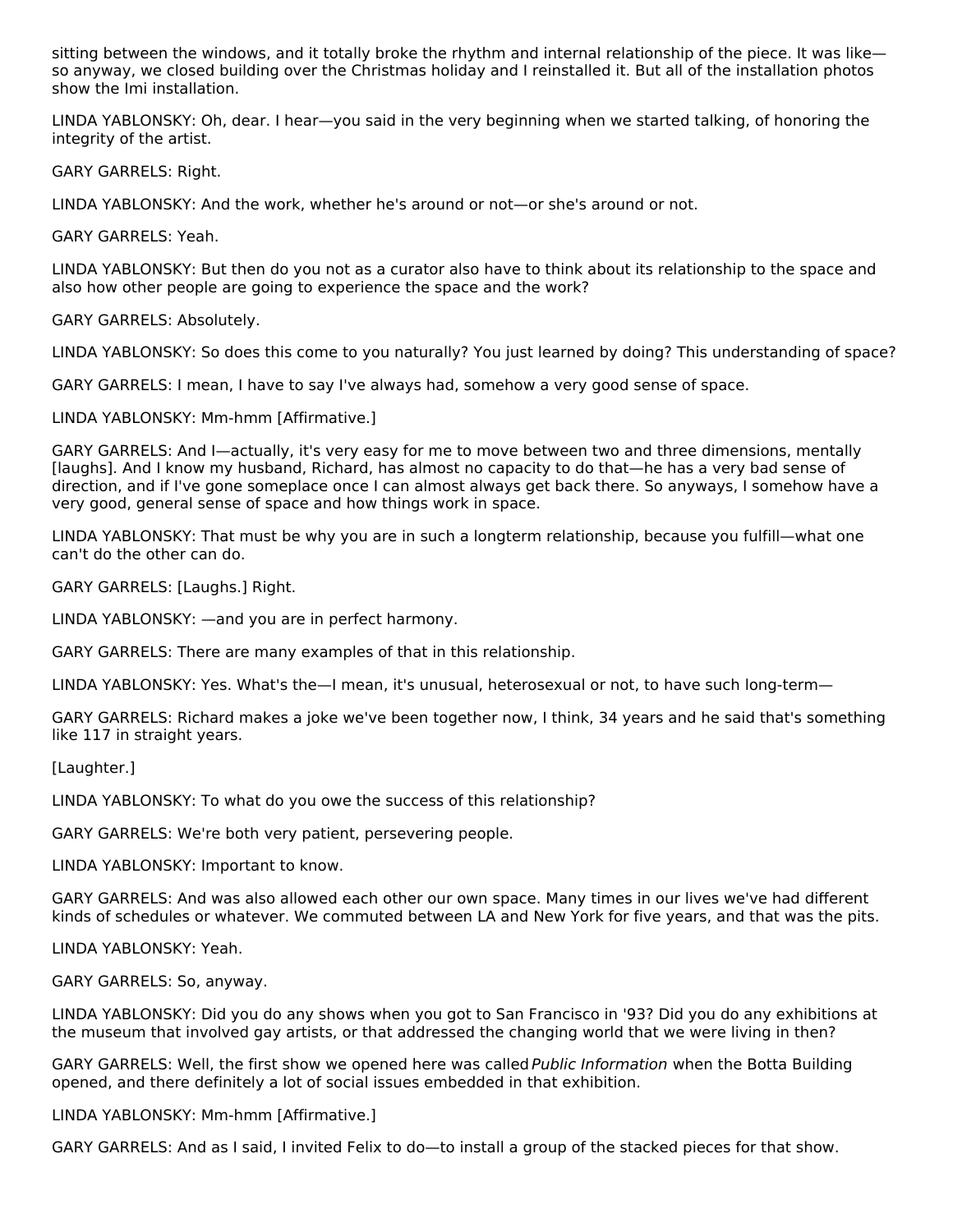LINDA YABLONSKY: Did people take—

GARY GARRELS: Oh, yes.

LINDA YABLONSKY: These were stacks that people were free—they didn't have to pay for them—

GARY GARRELS: No.

LINDA YABLONSKY: They could take them home.

GARY GARRELS: Oh absolutely.

LINDA YABLONSKY: Oh, I meant to ask you, before we leave the Beuys thing, what was the social aspect of that show? The social history aspect that you were talking about?Beuys thing, what was the social aspect of that show? The social history aspect that you were talking about?

GARY GARRELS: With The Fonds—

LINDA YABLONSKY: Yeah.

GARY GARRELS: I think for Beuys that was about the weight of history, and the weight of life.Beuys that was about the weight of history, and the weight of life.

LINDA YABLONSKY: Mm-hmm [Affirmative.]

GARY GARRELS: —and how—the kind of perseverance, you know, that one has to have to—that to get—that living is not an easy thing, you know? There's—and for Beuys I think, you know, my sense is that he could never escape the devastation of the second World War, you know. It was a constant effort to heal the wound but that would is something that is intrinsic in Western society, which is why we continually have wars, and constantly trying to find a way to heal those ruptures.Beuys I think, you know, my sense is that he could never escape the devastation of the second World War, you know. It was a constant effort to heal the wound but that would is something that is intrinsic in Western society, which is why we continually have wars, and constantly trying to find a way to heal those ruptures.

LINDA YABLONSKY: Yes.

GARY GARRELS: And The Fonds were about that kind of—the felt is a material to insulate, and to protect—to protect oneself from that wound of history.

LINDA YABLONSKY: Which he participated in?

GARY GARRELS: Yeah. I mean, one of his great works is the piece called Plight that's at the Pompidou, which is these bound up coils of felt insulating a room with a piano inside of it. Beuys is a very complicated artist and subject.Beuys is a very complicated artist and subject.

LINDA YABLONSKY: Yes.

GARY GARRELS: But he's always been deeply meaningful for me, since I saw that show.

LINDA YABLONSKY: Have you ever done another show of his work?

GARY GARRELS: No. But I have right now for the opening of this building—[by Snøhetta]

LINDA YABLONSKY: Yes.?

GARY GARRELS: —I asked three trustee collectors here to commit works by Beuys to the museum, and I've made a room of Beuys works here, which include drawings and blackboards and vintrines, and other elements and I think it's a very strong experience in Beuys' work.Beuys to the museum, and I've made a room of Beuys works here, which include drawings and blackboards and vintrines, and other elements and I think it's a very strong experience in Beuys' work.

LINDA YABLONSKY: And this building opens this year?

GARY GARRELS: This year. Yes, we opened this year.

LINDA YABLONSKY: This is the Snøhetta designed- building.

GARY GARRELS: Yeah. The Botta and Snøhetta buildings.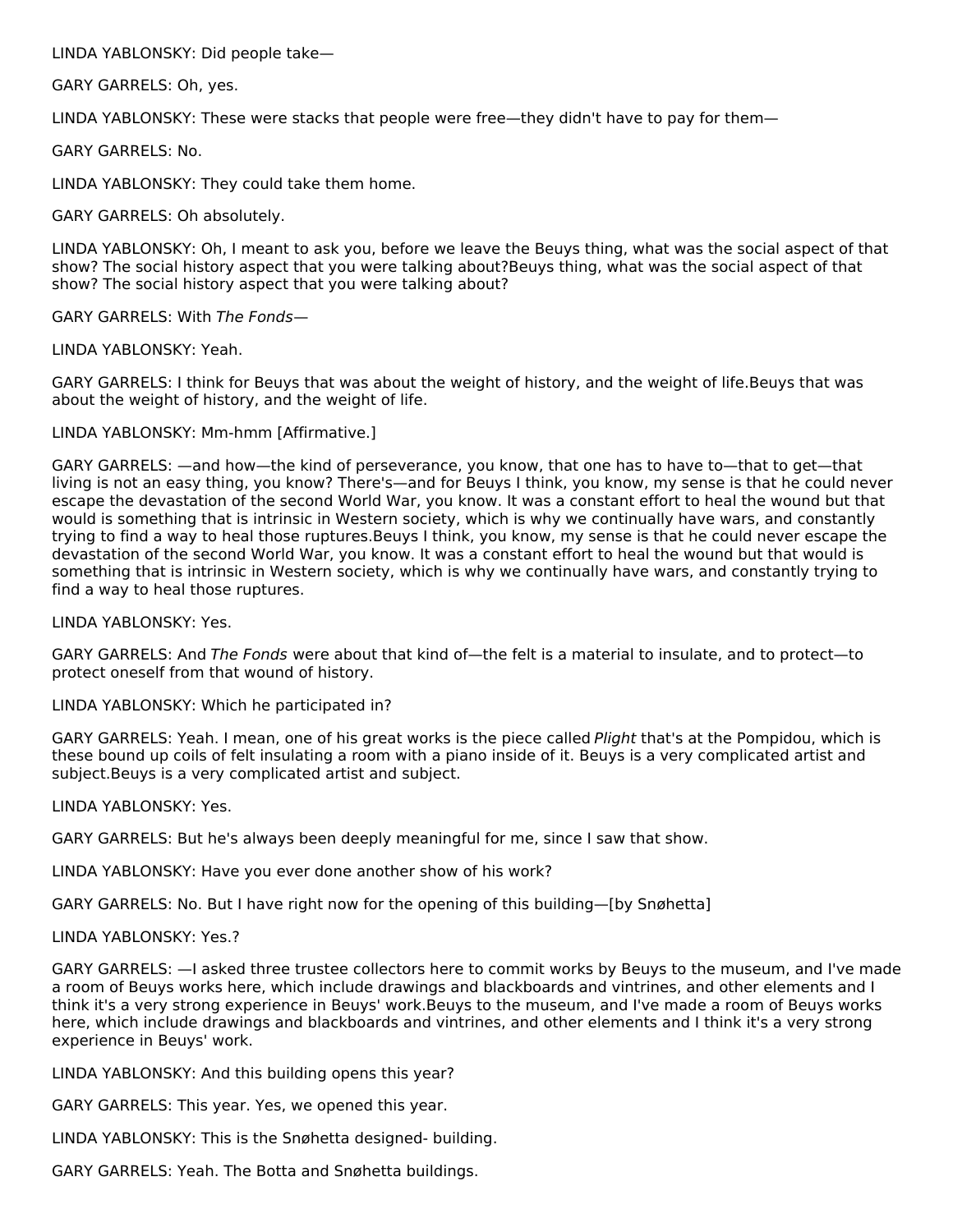LINDA YABLONSKY: What happened to the other building? They tore it down?

GARY GARRELS: No. It's all here. Just we took down—

LINDA YABLONSKY: Absorbed within this building?

GARY GARRELS: No. Basically they've been paired with each other.

LINDA YABLONSKY: Oh. I was trying to figure that out.

GARY GARRELS: Snøhetta has really completely linked their building to the Botta building, and I think very successfully, and I think enhanced the Botta building by things that they have done.

LINDA YABLONSKY: So you've added quite a bit to this collection. Which is—

GARY GARRELS: Oh, yes. It's been something I've worked very hard at it.

LINDA YABLONSKY: How do you feel that institutions, and I won't limit this to American institutions, but you can if you want to, how have they changed since you came into the museum world? How do you feel they changed for good or ill, or both?

GARY GARRELS: Yeah, both. Museums have become much more responsive to their public. In some cases, I feel that's to the detriment—that issues of spectacle have overtaken introspection, and that they become places of entertainment. I think—for me my discovery of museums was about places of introspection and contemplation, and memory and history, and a way to dig deeper into the potential of the human imagination.

#### LINDA YABLONSKY: Mm-hmm [Affirmative.]

GARY GARRELS: I think maybe that was part of the reason I was so attracted to Dia, because it had such—it privileged the integrity and the authority of the artist, and that the—and it wasn't meant to entertain. It was meant to, and I would still say this, enlighten—to open up one's sense of experience and one's understanding, and one's place in the world, and history, and it does tend toward the intellectual and toward the introspective and—anyway but I'm also a proselytizer. You know, I grew up—as I said, my family were Methodists, not exactly evangelical but there was definitely a sense that it was important to engage the rest of the world. And so—I'd say for me the art has been so profound in how it's opened up my sense of history and place in the world that if I can bring a little bit of that to other people, I will have achieved some success.

LINDA YABLONSKY: How can you as a curator making a show in a very particular interior space that comes with restrictions of light and space—

GARY GARRELS: Right.

LINDA YABLONSKY: —and angles and sight lines, how can you—how do believe you can achieve that sense of enlightenment for the public, or maybe you only need to work for your own eyes in order to do this—just by the relationships between the objects in a show?

GARY GARRELS: Yeah. I think it's something I've been able to do with the building here and expansion is I would say one example is the gallery I created for Agnes Martin's paintings.

LINDA YABLONSKY: Which I did see earlier today.

GARY GARRELS: Yes. It I hope, even if someone comes into that room and has never seen an Agnes Martin painting, they will feel something in the presence of those works that will make them stop and reconsider their experience, and I know that's been happening with the Ellsworth Kelly.

LINDA YABLONSKY: I did have that experience in the Ellsworth Kelly room, but I always do with his works. He's one of my favorite artists.

GARY GARRELS: I've had many, many people tell me including people who have had no interest in Kelly that it's been a revelation walking into that room, the room with the large, colored panel paintings, you know. I think if you create—I want the experience of the work to have primacy, and then if you're engaged, dig deeper and get into analysis or background or history or whatever, but if you don't get the experience first it's never gonna to open up to you. That's why I decided not to be an art historian as such, because it gets too far away from the experience of the work—and that's why I'm a curator.

LINDA YABLONSKY: Tells me everything.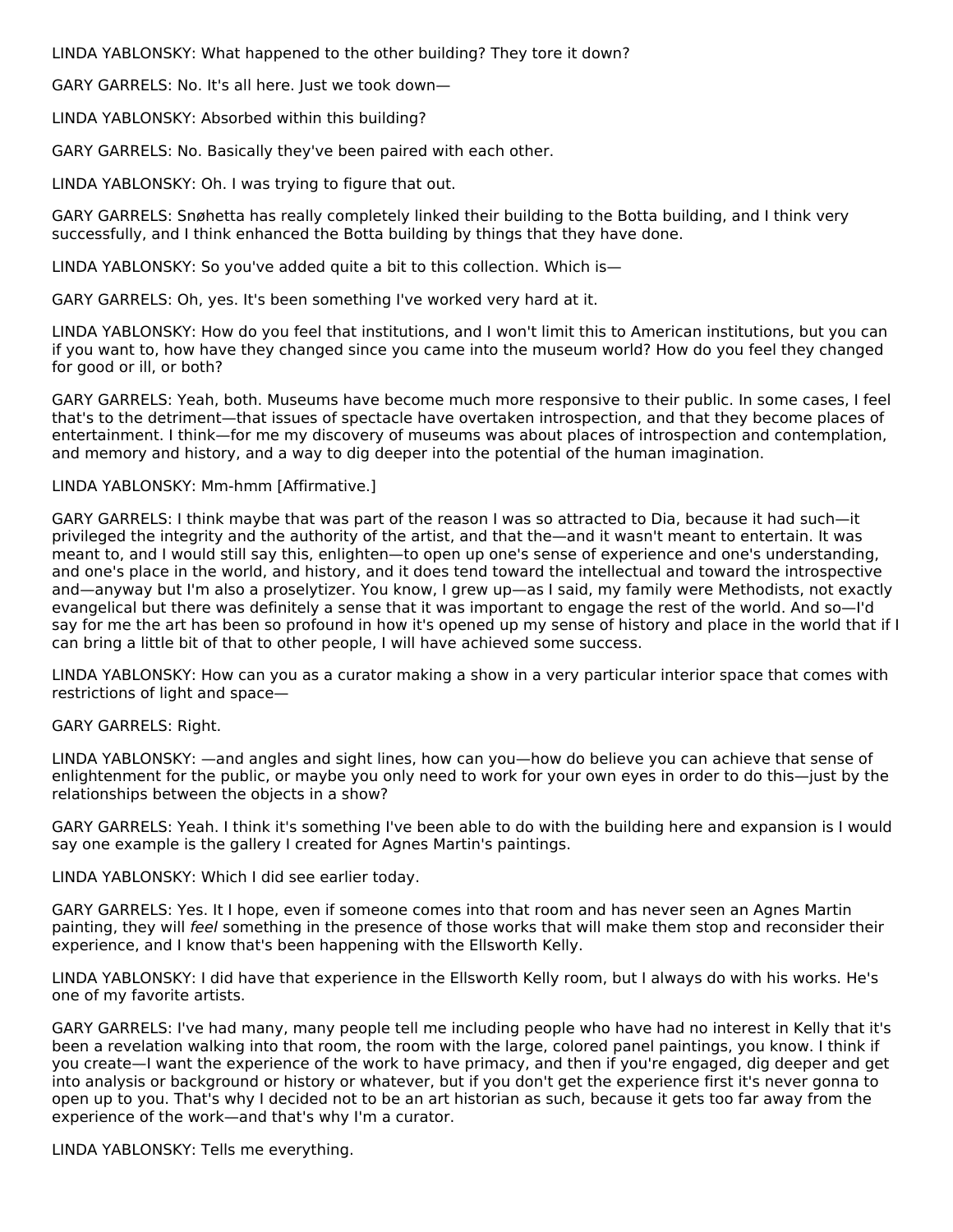#### GARY GARRELS: What's that?

LINDA YABLONSKY: That tells me everything. Have you ever done a show where you felt it did not work for whatever reason, and do you know why it failed? Or maybe it's your own feeling. Or did the public misperceive it —take it the wrong way, because it seems like every show of yours that I know about was very successful within the institution—

#### GARY GARRELS: Mm-hmm [Affirmative.]

LINDA YABLONSKY: —and has had some resonance since then, either through the catalogue or people talking about it. Have you come up with a situation that just didn't work, or with the artist that just didn't work, or you had some major disagreement with a colleague or a trustee or, you know, when things go wrong, what are they? What are the things that can go wrong in the making of an exhibition?

GARY GARRELS: Oh, there are lots of possibilities to go wrong.

LINDA YABLONSKY: I'm asking this for the benefit of curatorial assistants who want to know how this goes in life.

GARY GARRELS: I don't know. I'm trying to think back. There have been some—I actually feel very good about all the exhibitions I've done.

LINDA YABLONSKY: You've done pretty well. You did de Kooning also.

GARY GARRELS: I did the late paintings.

LINDA YABLONSKY: He was not a living artist at the time.

GARY GARRELS: No.

LINDA YABLONSKY: That was a different kind of experience.

GARY GARRELS: Yes. I stumbled on the late paintings—again when I was still—when I was at MIT I'm almost positive, and I was coming down to New York and Xavier Fourçade, he had a show in 1984 of those late paintings.

LINDA YABLONSKY: The dealer

GARY GARRELS: A dealer.

LINDA YABLONSKY: Another well-known dealer.

GARY GARRELS: Yes. On the Upper East Side and I saw those paintings and was just in a sense of exhilaration.

LINDA YABLONSKY: Mm-hmm [Affirmative.]

GARY GARRELS: At seeing an artist at such a late point in his life have such incredible openness and such an incredible sense of beauty and light and space. And many people had that experience. I know Brice Marden, that was a transformative thing for him—that he stopped doing the monochromes and started doing the calligraphic paintings.

LINDA YABLONSKY: You can really see it in the work.

GARY GARRELS: And that's the way I've hung the gallery upstairs too, so that you see the 1984, or maybe it's '85, de Kooning, and behind it in the next gallery is one of the ribbon paintings of Brice and it's the yellow one, The Sisters—and it's very staged.

[Laughter.]

LINDA YABLONSKY: But that show—that show you did [at MoMA]—that was Rob Storr, you did together?

GARY GARRELS: Kind of.

LINDA YABLONSKY: At MoMA. Which got really mixed—

GARY GARRELS: It got very mixed reviews.

LINDA YABLONSKY: People didn't know what to make of those paintings. They were suddenly empty, where they had been so full in the past.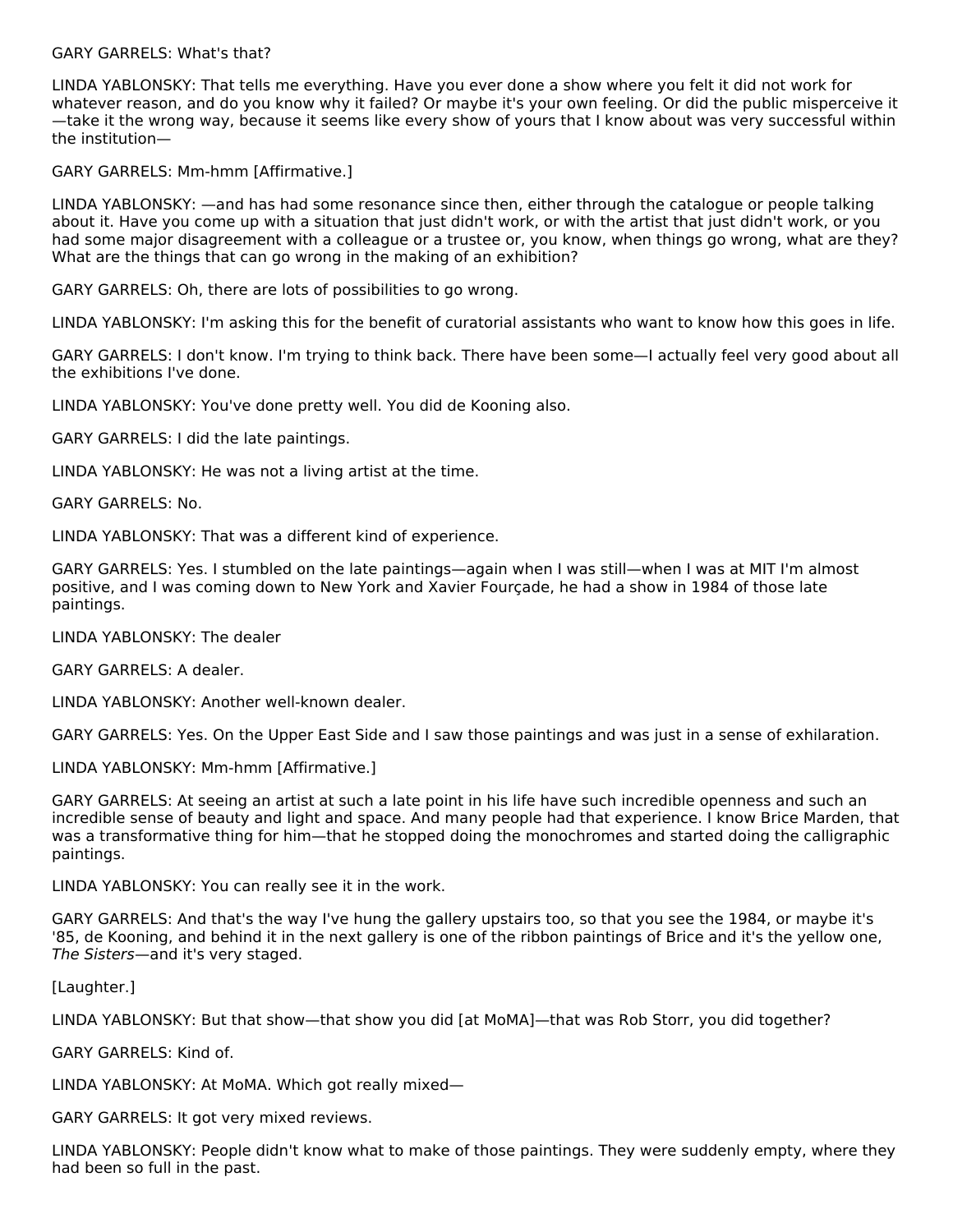GARY GARRELS: Full. Exactly. And I think—

LINDA YABLONSKY: That's an example of a show that really wasn't embraced entirely.

GARY GARRELS: Well—

LINDA YABLONSKY: —of a very well-loved artist.

GARY GARRELS: Many people did respond. But I have to say it may have been too early. But when John Elderfield did the more recent retrospective at the Museum of Modern Art—

LINDA YABLONSKY: Mm-hmm [Affirmative.]

GARY GARRELS: He devoted the last two galleries to those late paintings, and I think finally people understood how extraordinary they are, and what an achievement they are, and how they are a great last chapter of one of the great painters of the 20th century. Yeah. In its time—but I felt really good about the show, I have to say. I felt very, very good about the show. And I know it had mixed response, critically.

LINDA YABLONSKY: I think they were shocked, even though Xavier Fourçade had already had that show, not many people saw it compared to the numbers that saw it in the museum show.

GARY GARRELS: Yeah.

LINDA YABLONSKY: For SFMOMA here, Sol LeWitt—you also organized that show?

GARY GARRELS: Mm-hmm [Affirmative.]

LINDA YABLONSKY: This was your first go-round at SFMOMA or the second?

GARY GARRELS: Yeah. It was one of the last things I did here. It opened in 2000, as I was making the transition to go to MoMA New York. I mean, I'd been working on it a long time, but it opened here in 2000 and then went to the Whitney in New York.

LINDA YABLONSKY: Right.

GARY GARRELS: And it was at the Museum of Contemporary Art in Chicago.

LINDA YABLONSKY: And did the same show get a different response in different physical circumstances?

GARY GARRELS: Well, it looked different. With a show like that, I planned and organized it for the galleries and the spaces here in the SFMOMA, in the Botta Building.

LINDA YABLONSKY: Right.

GARY GARRELS: And then it had to go to the MCA, which is a somewhat problematic set of galleries, and then to the Whitney, which really reduced—which is half the size that it was in San Francisco.

#### LINDA YABLONSKY: Wow.

GARY GARRELS: But, you know, you still try to keep the key moments and the essential points are still made even if the show is smaller or, you know, in a different kind of space. But, no, there is usually an optimal place where you see an exhibition. But not always. Sometimes it can be transferred. We did the Brice Marden show at MoMA in New York, and it looked extraordinary here in San Francisco, because I was able to do galleries alternating between drawings and paintings, and have skylights open on the paintings gallery and have them closed on the drawings galleries, and so they were much more tightly linked. And then I did it in the huge, cavernous spaces of the Hamburger Banhof in Berlin, and it was much smaller, but it was incredibly dramatic.

LINDA YABLONSKY: Because of the space.

GARY GARRELS: The space, yeah. It was tighter and linear, but it looked fantastic and it had an incredible response from people in Germany.

LINDA YABLONSKY: You've talked about shows that had a transformative effect on you. Have you ever seen one that you wish you had done?

GARY GARRELS: Oh, yes. I just saw one. The Doris Salcedo retrospective at the MCA in Chicago. I've been a fan of Doris for a long time, and I did a small show with her here in the '90s, and then my successor, Madeline Grynsztejn, who also worked with Doris at the Art Institute of Chicago.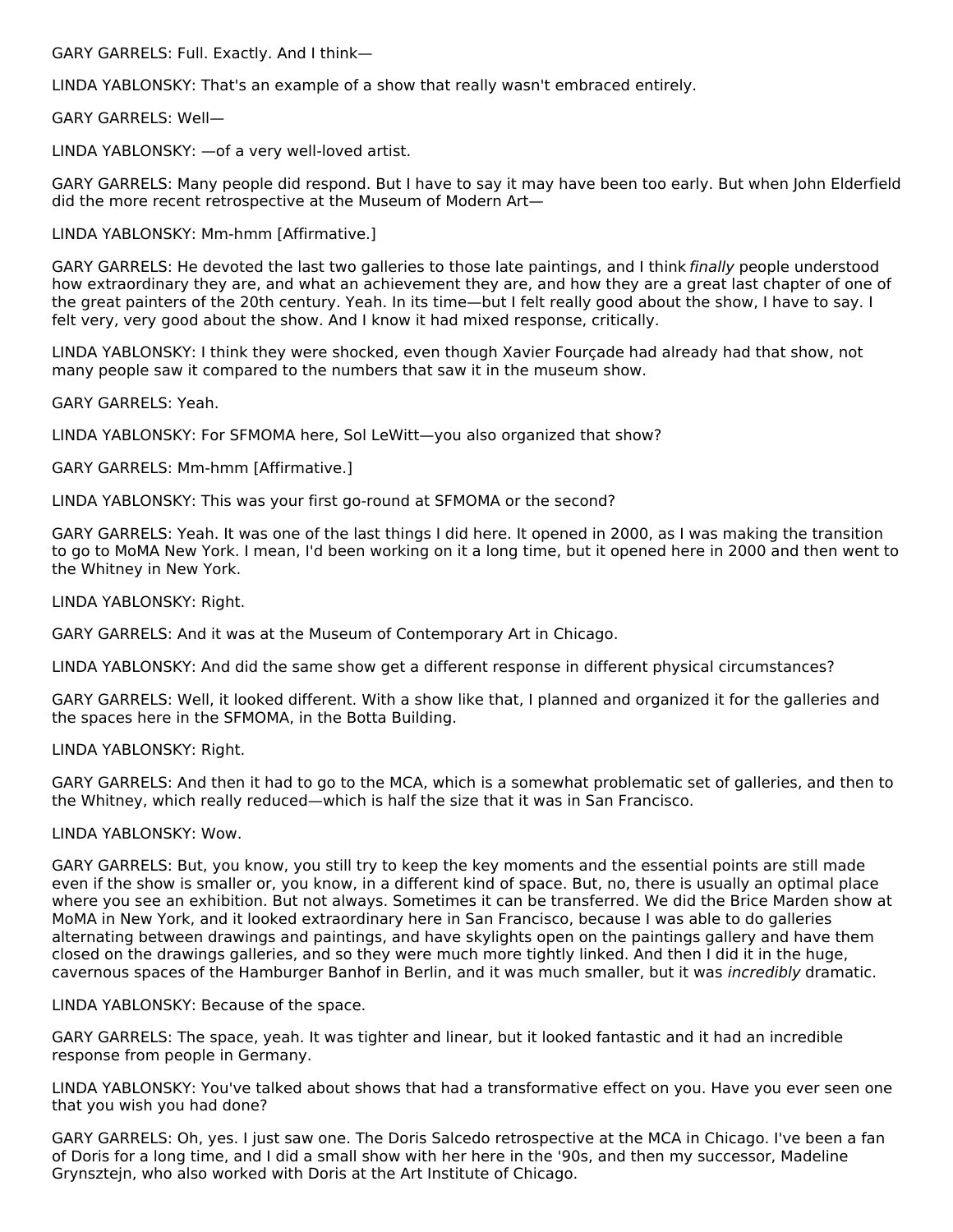#### LINDA YABLONSKY: Your successor?

GARY GARRELS: Yeah. When I left here in 2000, Madeline Grynsztejn came, yeah.

LINDA YABLONSKY: Oh, the first time around.

GARY GARRELS; Yeah. Anyway, Doris Salcedo was an artist we were both interested in, and she brought more work into the collection here, and then I brought in more work more recently, and anyway she did a spectacular, to my mind, almost flawless retrospective at the MCA in Chicago. And we were closed, or otherwise we would have shown it here.

LINDA YABLONSKY: Oh.

GARY GARRELS: But she organized it, and I'm a little jealous.

LINDA YABLONSKY: I see.

GARY GARRELS: But she did—it couldn't have been a better—could not have been a better retrospective exhibition. It was absolutely pitch-perfect in my mind.

LINDA YABLONSKY: That's very nice to hear.

GARY GARRELS: Yeah. Oh no, I mean, it's wonderful to—I am always thrilled when I see a curator and an artist have that kind of relationship, where it really becomes a hand-in-glove kind of presentation.

LINDA YABLONSKY: Yeah.

GARY GARRELS: They don't always happen.

LINDA YABLONSKY: No. You're an exception.

GARY GARRELS: Yeah.

LINDA YABLONSKY: What is this Inside-Out: New Chinese Art at the Asia Society? How did that come about?

GARY GARRELS: Yeah. I knew Vishakha Desai—she was curator for South Asian Art at the Boston MFA, and I met her when I was in Boston, and then got to know her when I was in New York. She was at the Asia Society, and then when I came out here in the fall of '93, I realized that this museum had had almost no relationship with Asia, and so we very quickly brought in a show when we opened up Botta building that Alexandra Munroe organized at the Japan Society, I think it was called, in New York, called Scream Against the Sky-

LINDA YABLONSKY: Mm-hmm [Affirmative.]

GARY GARRELS: —which was a show of the postwar Japanese avant-garde, and then—

LINDA YABLONSKY: I saw that show. That was pretty interesting to me.

GARY GARRELS: It was a great show. But I approached Vishakha—I was in New York and had lunch, and said I'd love to get the museum more involved with contemporary Asian art, and maybe we can work on a project together. And she said, "Well, I'm working right now on organizing a show of contemporary Chinese art with a guy, Gao Minglu—

#### LINDA YABLONSKY: Can you spell that please?

GARY GARRELS: Yeah. Gao, G-A-O, Ming, M-I-N-G-L-U, Gao Minglu, who is now professor, I think, at the University of Pittsburgh, I'm not sure. Anyway, he had left China in 1989, after the Tiananmen Square uprisings and anyway, she was starting to work with him on a show and so we decided, let's do it together. And Minglu did not know very much about contemporary Western art. I knew nothing about—

#### LINDA YABLONSKY: Right.

GARY GARRELS: —contemporary Chinese art, and there was a curator at the Asian society named Karen Smith. And there are two Karen Smiths who had been involved with Chinese art—Karen Smith, who lives in Beijing and now in Shanghai, who has been involved in contemporary Chinese art, and then a Karen Smith who was a curator at the Asian Society, who studied Song—S-O-N-G Dynasty art. So Gao Minglu and Karen and I met for days over many months looking at this *tremendous* archive of material that Gao Minglu had of artists he knew in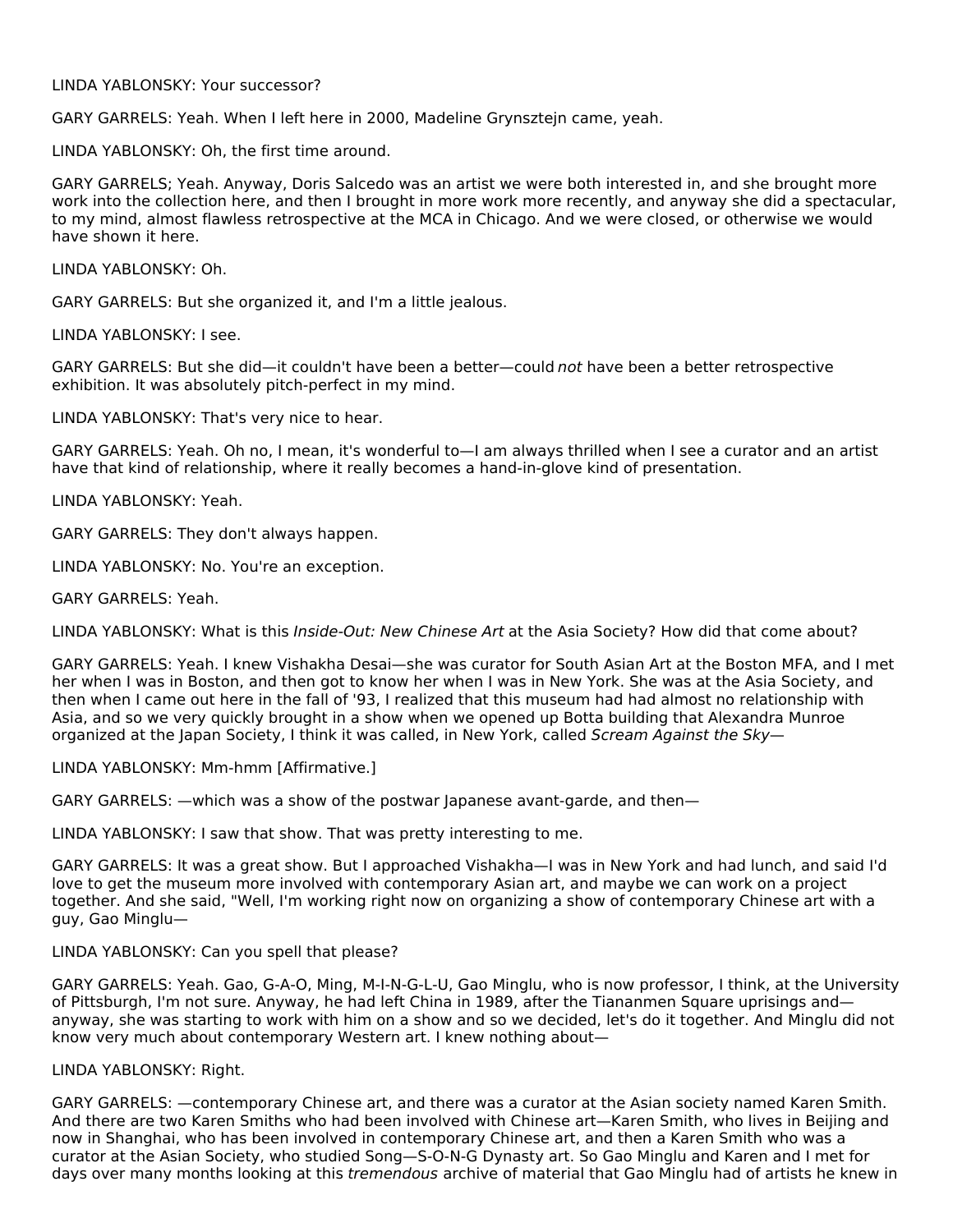China and either worked with, our Knew or whatever, and we would discuss it, and if we all three agreed that the art was interesting we knew we had something.

Because Minglu often was very excited about work that looked totally derivative to me, because it was just too close to some Western precedent. Karen would sometimes see artists that still had a toehold in something of the history of Chinese art. And Gao knew all the circumstances of why this art, what it meant to the artists who were making it at the time. So when all three of us said this is something good and interesting, it came into serious consideration. So I think it was the bringing all three of us together that I think we got actually a very, very strong overview of contemporary Chinese art at the time.

LINDA YABLONSKY: Yes. But do you think—I mean, that sounds like a really copacetic situation.

GARY GARRELS: Yeah. It was.

LINDA YABLONSKY: But often group-curated exhibitions are both difficult and not successful..

GARY GARRELS: That was, I felt, a very successful and very collegial thing. I mean, recently, there's the Bruce Conner retrospective that's at MoMA New York. And that was my colleague here, Rudolf Frieling, who is head of our media arts, and then at New York MoMA, Stuart Comer, who is the chief curator for media arts there, and Laura Hoptman, who is a curator in the painting and sculpture department. And Laura and I had worked together when I was head of the drawing department. She was a junior assistant curator in the department, and we developed a very good working relationship then, and I think the four of us worked on this Bruce Conner retrospective, and I think because the four of us were involved we each brought some different strengths to it. And I think it is definitely a stronger exhibition because all four of us worked on it together.

LINDA YABLONSKY: I think it's one of the most successful exhibitions that MoMA has had in its current building

GARY GARRELS: Yeah.

LINDA YABLONSKY: Which is not an easy building—

GARY GARRELS: No.

LINDA YABLONSKY: —to make shows for.

GARY GARRELS: And Laura and Stuart really oversaw the plan and the installation at MoMA in New York. And Rudolf and I are going to do a very different installation here. It's going to be denser, more theatrical, more experiential.

LINDA YABLONSKY: More theatrical in what way? So you can entertain?

GARY GARRELS: No. Theatrical in the sense that it's going to be a very immersive experience. It's going to be less—it's going to be—like, each gallery is going to have a different paint color.

LINDA YABLONSKY: I see.

GARY GARRELS: And it's going to be —like, you're going to walk into a gallery and it will be very intense and immersive as an experience.

LINDA YABLONSKY: You can change and make it more immersive as you say, or change one's experience through color and lighting?

GARY GARRELS: And density and installation, and each group of works will have—in New York, MoMA the show has—it has a very nice flow.

LINDA YABLONSKY: Yes, it does. I agree.

GARY GARRELS: It kind of keeps it all very even keel.

LINDA YABLONSKY: That is true except for the interruptions of the films.

GARY GARRELS: Of the films. Yes.

LINDA YABLONSKY: Yeah.

GARY GARRELS: Well, I want the non-film works here to have the same kind of intensity as the films.

LINDA YABLONSKY: Yeah. They are pretty intense, I have to say.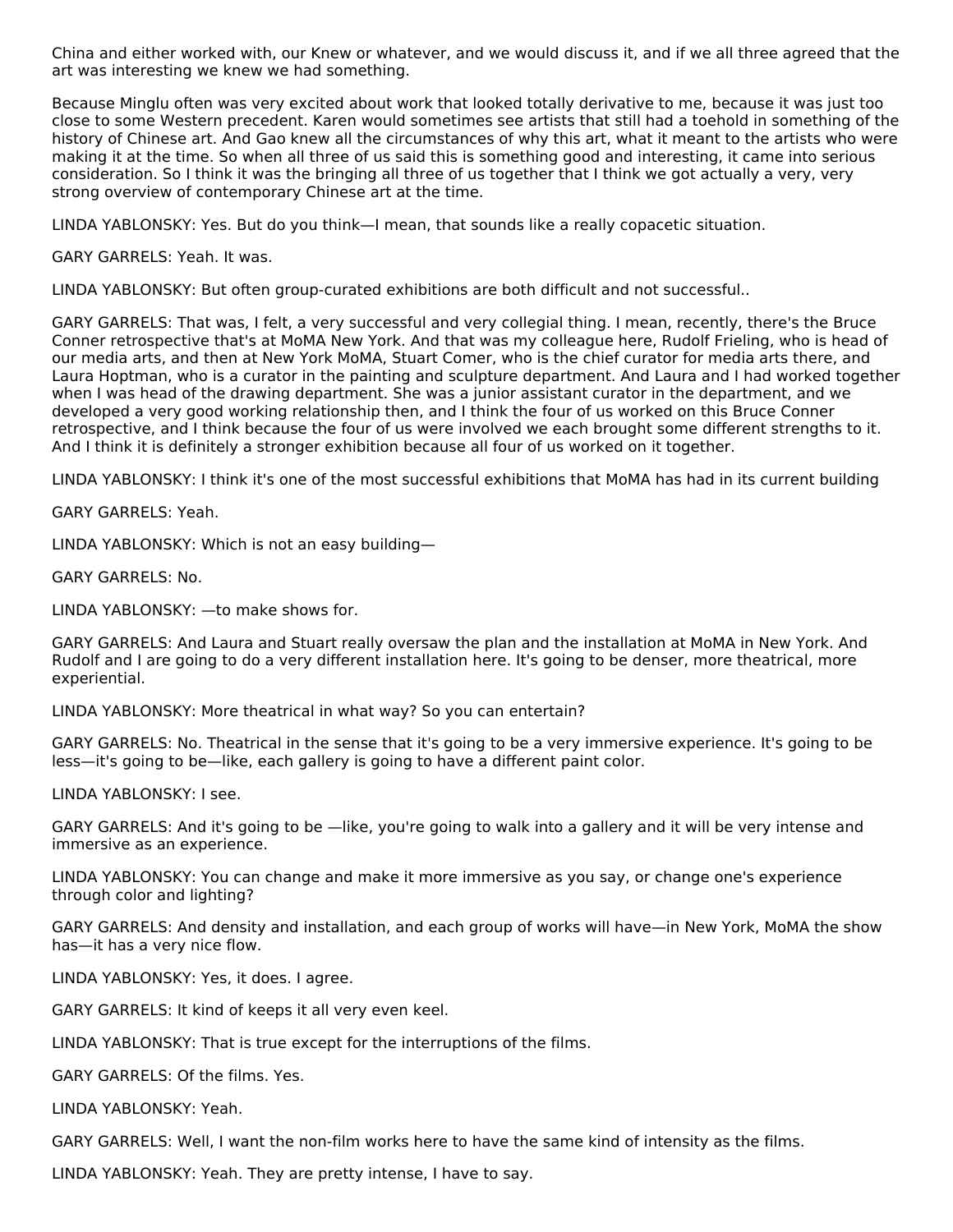GARY GARRELS: So like—I'm going to make a gallery of just black wax-related work and it's going to be painted black, which is the way Bruce originally installed those works in the early 60s.

LINDA YABLONSKY: I see.

GARY GARRELS: So the—

LINDA YABLONSKY: Now, I kind of wish they would've done that in New York.

GARY GARRELS: No, no. I think it's great for New York, and it's and very MoMA. And I think the work is so diverse and demanding that it's a lot to take in for someone who is not familiar with the work. Anyway, It's just gonna be a different thing. I mean, MoMA New York always has a more intellectual attitude towards the presentation of work, and I think here in San Francisco I think there's a little more emphasis on the experiential character of the work. Not always, but I think—at least that's—again, I want the person who doesn't know anything about this work to walk in and feel something.

LINDA YABLONSKY: Mm-hmm [Affirmative.]

GARY GARRELS: And then they can dig in deeper if they want.

LINDA YABLONSKY: Another technical question—

GARY GARRELS: Yeah.

LINDA YABLONSKY: —for curatorial students or people who are interested. What goes on—when you have a big show like this, with a lot of objects and you have media like film to be projected, in different—some of them are projected from projectors and others are digital—

GARY GARRELS: Mm-hmm [Affirmative.]

LINDA YABLONSKY: —projections, and very delicate, hard-to-travel sculpture and drawings—

GARY GARRELS: —yeah—

LINDA YABLONSKY: —what's involved in traveling? Tremendous care and shipping and insurance and how do you get the lenders to agree to let this go? This is all the curator's responsibility.

GARY GARRELS: Yes, and no. We have a wonderful team here of registrars who oversee how the work is handled and installed and, you know, have very, sometimes very detailed instructions on how the work should be handled and installed. We have amazing conservators who deal with the materials and, again, how they should be treated or handled or so on, and if things need to be repaired and restored or so on, and we have an amazing crew of what we call preparators, who are people who actually handle the work and get it into the gallery and up on the wall. And those people—the registrars, the conservators, the preparators—are the people who make a curator dreams turn into reality. And you've got—

LINDA YABLONSKY: I like the way you put that.

GARY GARRELS: —you've got to have that team of people. And I have to say, I love—part of the reasons why I was interested in coming back to SFMOMA is because most of those people who are here when I worked here in the '90s are still here, and they are an amazing group of people and it gives me confidence that I can ask somebody to borrow something that I know is incredibly fragile, and I know it will be handled and treated—

LINDA YABLONSKY: I see.

GARY GARRELS: —with incredible care and respect, and feel very confident that it will return to the lender in the same condition it was when they lent it to us. A very prominent collector I know who says, when you lend a work you know it's not going to come back better. [Laughs.]

LINDA YABLONSKY: I've heard collectors say that as well. Always damaged.

GARY GARRELS: Right. So—

LINDA YABLONSKY: —Something happens.

GARY GARRELS: So it's a huge responsibility for me to take—to bring into our caretaking a work of art that someone has in a collection, whether it's another museum or a private collection or the artist, that it becomes a huge responsibility that we are going to take care of that work and that it will be in the same condition when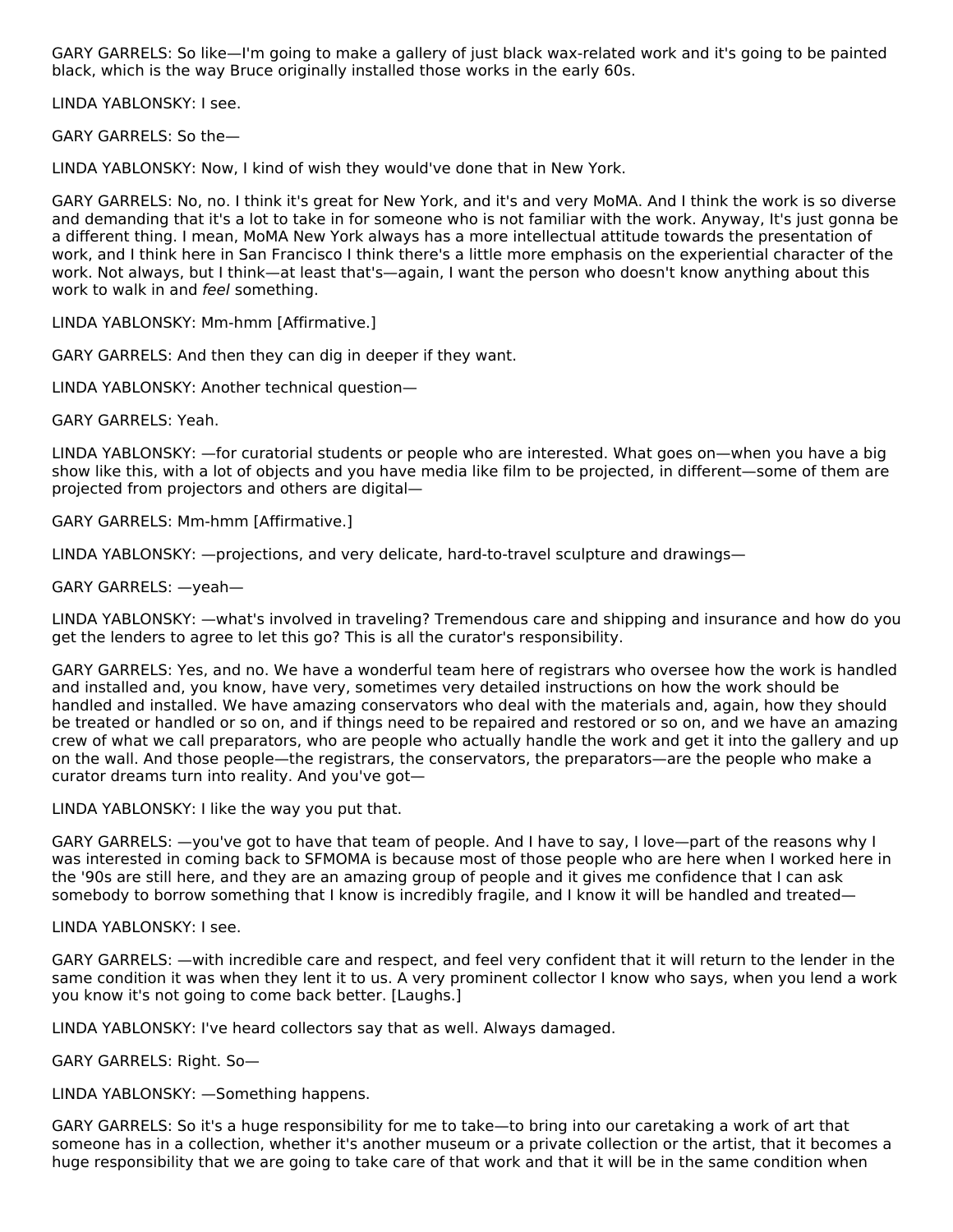leaves our museum as when it came into it.

LINDA YABLONSKY: How would the logistics differ between a show you did at the Hammer—let's name one?

GARY GARRELS: Oranges and Sardines.

LINDA YABLONSKY: Oranges and Sardines, which was an abstract painting show.

GARY GARRELS: Right.

LINDA YABLONSKY: How would that differ in organization, or logistics, or approach, or would it differ, say, from the Richard Serra drawing show you did for the Metropolitan—that appeared at the Metropolitan. It was also here.

GARY GARRELS: Right. And the Menil.

LINDA YABLONSKY: And the Menil, in Houston.

GARY GARRELS: Yeah. That was a much more—you know, it was a subjective and playful exhibition.

LINDA YABLONSKY: Which?

GARY GARRELS: The Oranges and Sardines.

LINDA YABLONSKY: From the title, one can infer that, I guess.

GARY GARRELS: Yeah. And it wasn't about a scholarly rigor—

LINDA YABLONSKY: Mm-hmm [Affirmative.]

GARY GARRELS: —or trying to create a historical understanding. You know, it was, again, very experiential. And it was bringing things together in a way that would give you greater insight about a particular artist work, and also give you a new lens for looking at something that might have been familiar. So putting things together in very unorthodox ways. So, you know you put—like with Mary Heilmann, she wanted a Joseph Beuys felt suit, she wanted a fiberglass Nauman sculpture, she wanted a David Hockney painting—what else? Anyway, it just created a whole different frame to consider any of those works, including Mary's.Beuys felt suit, she wanted a fiberglass Nauman sculpture, she wanted a David Hockney painting—what else? Anyway, it just created a whole different frame to consider any of those works, including Mary's.

LINDA YABLONSKY: Wow. Yes.!

GARY GARRELS: Charline von Heyl wanted a Malcolm Morley painting. She wanted a Rosemarie Trockel ceramic. She wanted Carla Accardi painting. She had a little Paul Thek. You know, it was creating fresh ways to think about works of art that were familiar, but also introducing works by artists that were probably not familiar. And with Richard, it was—it's an attempt to try to create an understanding of the development of work over an entire career, and where there was a continuity and where there were ruptures—where there were new ideas or new ways of working introduced. But seeing the whole arc of a career at the same time, and that's just a very different issue. So the next big project I'm going to work as my own project—

LINDA YABLONSKY: Yes?

GARY GARRELS: Which I'm actually going with Sheena Wagstaff at the MET, is going to be a Vija Celmin's retrospective.

LINDA YABLONSKY: Vija Celmins!

GARY GARRELS: Yeah.

LINDA YABLONSKY: Wow. And that will be the two institutions also collaborating?

GARY GARRELS: Yes, working together. And Sheena and I are doing—

LINDA YABLONSKY: —from the Metropolitan [Museum of Art]—

GARY GARRELS: Yes. It's something I initiated. I actually introduced the idea in 2008, when I came back here, and it's taken a long time—

LINDA YABLONSKY: Wow. Yeah.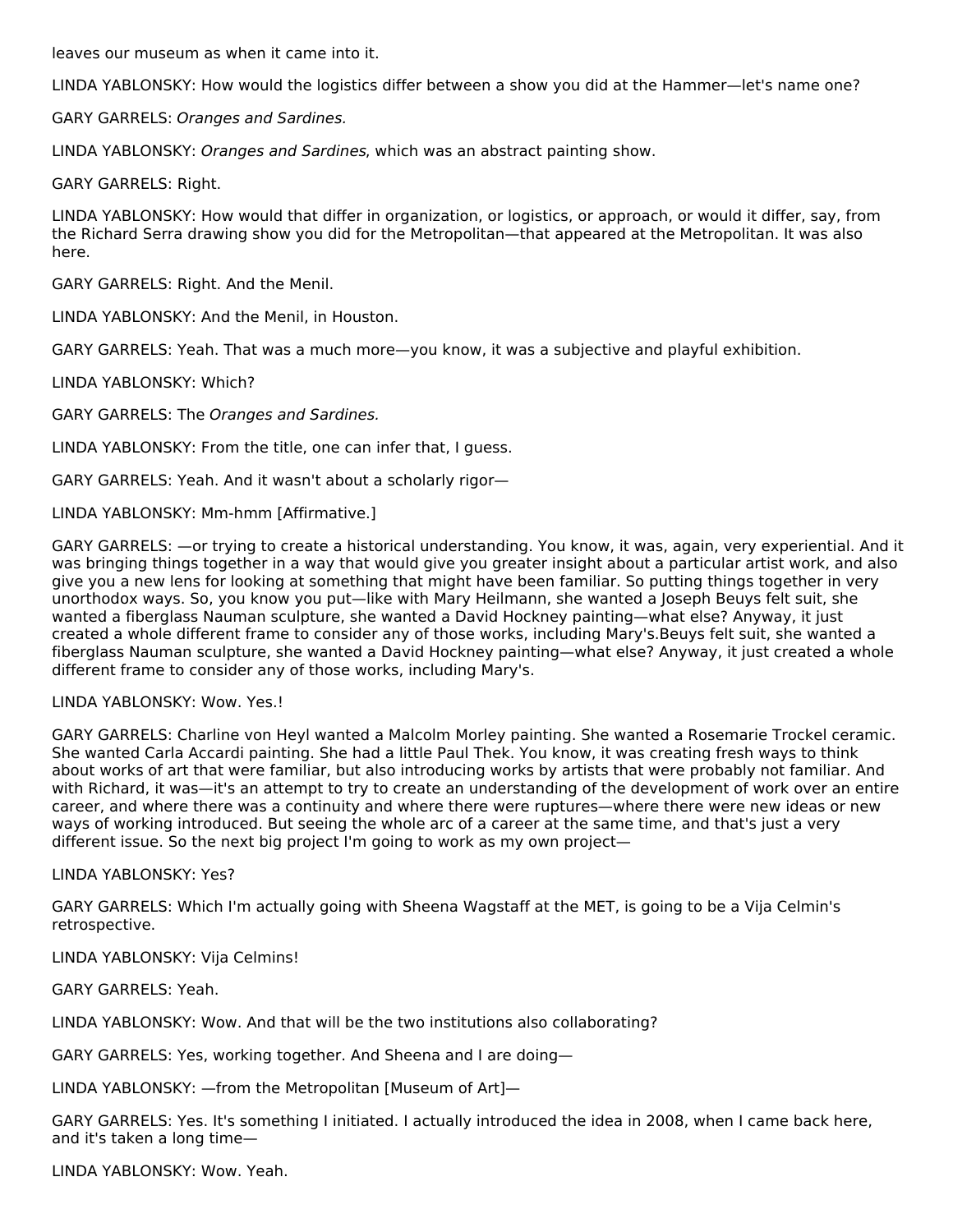GARY GARRELS: —for Vija to feel just sort of totally comfortable with it. She said, "I need time to make some new work also."

LINDA YABLONSKY: She needs a lot of time, as I well know, to make a work. She is so painstakingly slow.

GARY GARRELS: Yes. Anyway, so that will—

LINDA YABLONSKY: So that will be at the [Met] Breuer—

GARY GARRELS: It will open here February 2019 and then I'm hoping go to Europe that summer and then be at the Met Breuer in the fall of 2019.

LINDA YABLONSKY: You mention Europe. Have you made trips to Asia? Art-related trips that weren't a holiday?

GARY GARRELS: Yeah. I just was in China last fall, meeting with the—at the invitation of the Guggenheim. Because we're going to bring the Guggenheim—again, Alexandra Munroe who is now curator of the Guggenheim for Asian art is working with a guy named Phil Tinari, who's an American but is head of the Ullens Center in Beijing, and Hou Hanru, who is a curator/museum director—he's the director of the MAXXI in Rome.

LINDA YABLONSKY: How do you spell—

GARY GARRELS: H-O-U—

LINDA YABLONSKY: H-O-U.

GARY GARRELS: H-A-N-R-U. And Hanru and Alexander and Phil are organizing a big overview of contemporary Chinese art but from 1989 to 2008, and it will be—you know, so I did this show with the Asia Society called Inside-Out: New Chinese Art with Gao Minglu, and that opened here 1998 or '99—I can 't remember. Anyway, this will be sort of being moving that forward, and looking at the work through a different perspective, and I think complementing that first iteration of contemporary Chinese art. Anyway, I'm not involved as curator in that. I will be involved in the installation here and the presentation. But anyway, they put together a two-day conference symposium in Hangzhou in China last fall, which I went to participate in.

LINDA YABLONSKY: How do you spell that?

GARY GARRELS: H-A-N-G-Z-H-O-U, I think. There might be an S in there. That's just where—it's the most important Academy of Art has been—

LINDA YABLONSKY: Oh, I see.

GARY GARRELS: In China for a long time and it's where the G-10 conference was just held.

LINDA YABLONSKY: Oh, where Obama—

GARY GARRELS: Yeah. Obama was just there. Hangzhou is one of those most important cultural cities in China, and they have a very large important art school there.

LINDA YABLONSKY: Do you think you travel more now than you used to, and do you feel—?

GARY GARRELS: No.

LINDA YABLONSKY: There are certainly more biennials around the world now.

GARY GARRELS: I'm actually—

LINDA YABLONSKY: Do you go to many of them?

GARY GARRELS: I don't go to as many as I maybe would like to. I have to say I don't think I'm traveling quite as much. A part of it is San Francisco. It's a long way.

LINDA YABLONSKY: Except to Asia. Or South America?

GARY GARRELS: It's 11 hours to Tokyo. It's 11 hours to Sao Paulo. It's 11 hours to Frankfurt. And it is a long way.

LINDA YABLONSKY: I see.

GARY GARRELS: And I do feel that. When I was in New York, it was so easy to go to New York—I mean, to go Europe and, you know, you can go for three days and it's not that not that big a deal.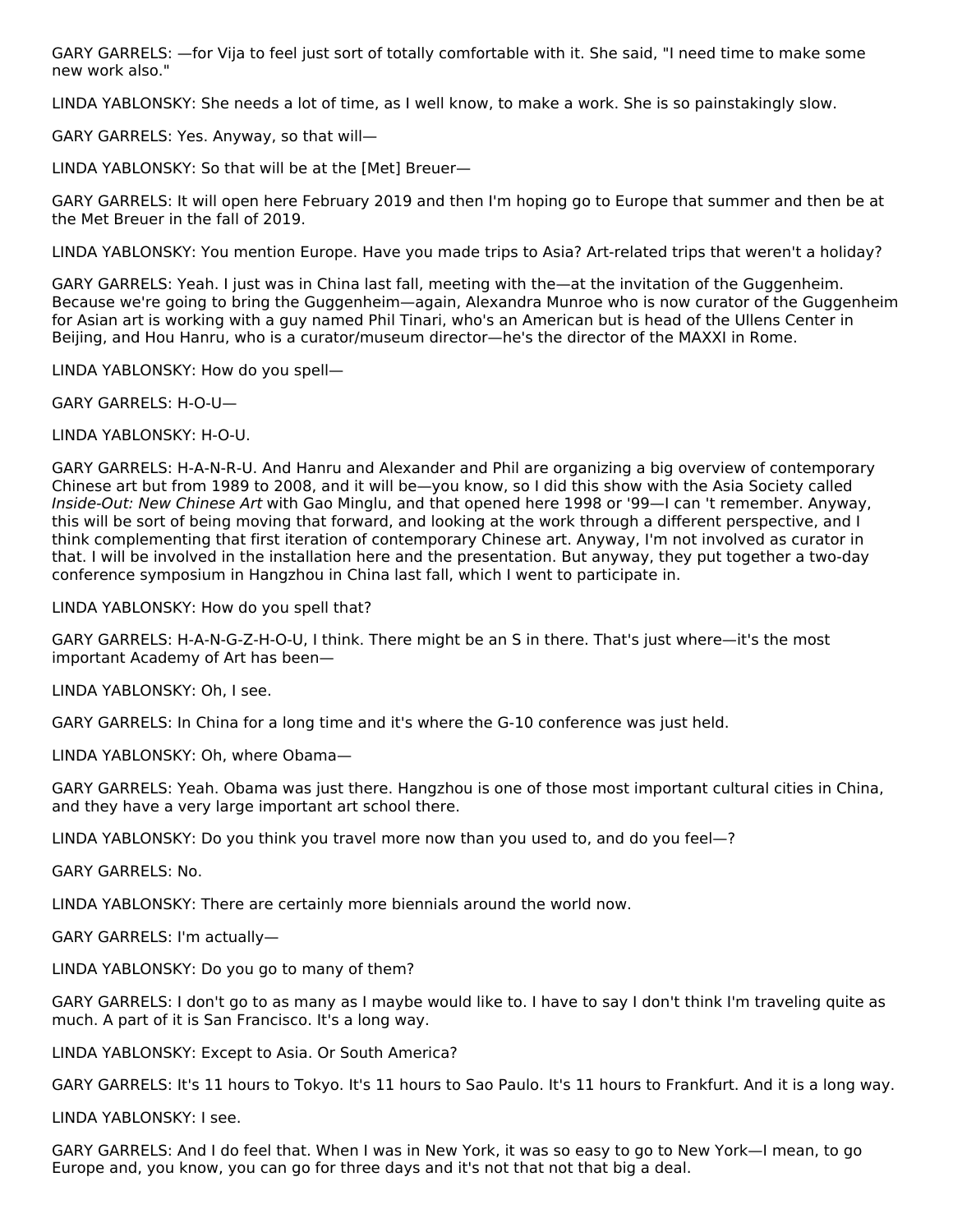LINDA YABLONSKY: If you were asked to the be the—

GARY GARRELS: Sorry. That's my office phone that I can't turn off, because I'm not hooked into the computer. It'll just go away automatically.

LINDA YABLONSKY: We're just about done.

GARY GARRELS: Yeah.

LINDA YABLONSKY: If you were asked to be the director of the next Documenta or Venice Biennale, what would you do? That would be a lot of travel back and forth?

GARY GARRELS: Yeah. I'm not sure at this point is that—

LINDA YABLONSKY: They're curatorial plums.

GARY GARRELS: Yeah. I don't know. I think it takes—I certainly don't think I could do a Documenta. I just turned 65 and I have to say I'm really feeling that difference in my energy level and stamina and, you know, when you're doing overnight trips halfway around the globe, I certainly don't spring back the way I did 15 years ago.

LINDA YABLONSKY: No more dancing all night?

GARY GARRELS: No more dancing all night and then going to see galleries all day, the next day. Right. I definitely found out when I was 28 there was definitely a change. I couldn't stay up all night and then go look at museums or galleries all day the next day.

LINDA YABLONSKY: You and Richard now live here, in the same city?

GARY GARRELS: Yeah.

LINDA YABLONSKY: But you're still—you do travel a lot, even if not to foreign lands.

GARY GARRELS: No, I do. I usually try to go to Europe two or three times a year. You know, I'll occasionally go to South America or occasionally go to Asia. I go to New York almost every month, sometimes three days, sometimes a week.

LINDA YABLONSKY: But here, even—but in San Francisco, I imagine you have a lot of social obligations to lenders, collectors, to artists.

GARY GARRELS: Sure.

LINDA YABLONSKY: When do you have time for a personal life?

GARY GARRELS: Well, it's not as intense here as in New York. I mean, there are certainly lots of things going on, and I certainly do a fair number of things. But it's much easier to have some nights to oneself. New York, that is very difficult. You have to really be rigorous and stringent about creating time and space for yourself apart from your profession.

LINDA YABLONSKY: I have one more question. What—what would you say to a younger person who—I mean, there are a lot of star curators, like star conductors, symphonic conductors who travel the world doing these biennials and seem to hold down institutional jobs and yet—

GARY GARRELS: I know.

LINDA YABLONSKY: —do other shows in other places. And so there is a kind of star system—

GARY GARRELS: Oh yeah.

LINDA YABLONSKY: —now for curators.

GARY GARRELS: Definitely

LINDA YABLONSKY: And so-called advisors—

GARY GARRELS: Right

LINDA YABLONSKY: —to important collectors.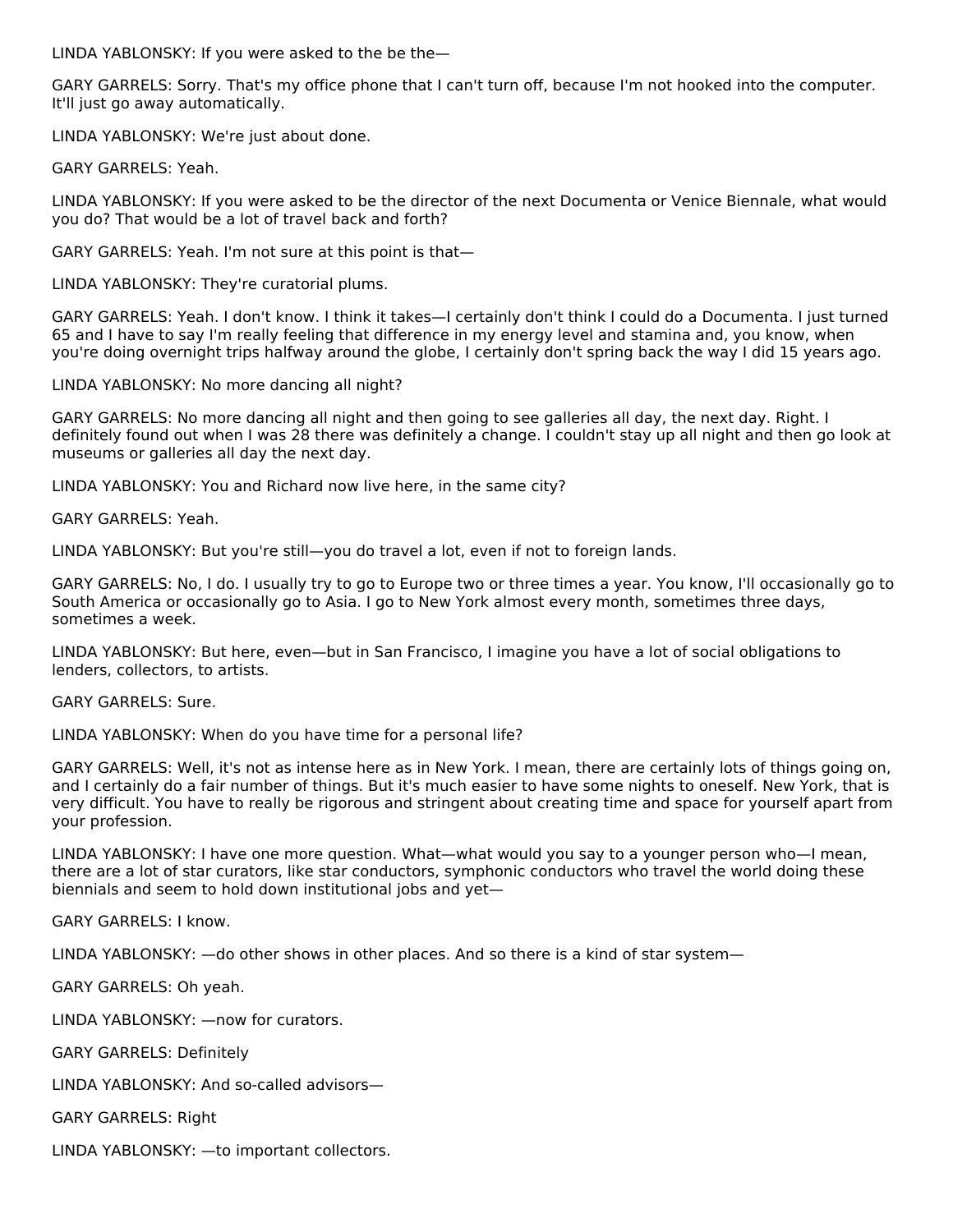GARY GARRELS: Right.

LINDA YABLONSKY: Or people who are judged to be - have some power.

GARY GARRELS: Yeah.

LINDA YABLONSKY: Like the François Pinaults of the world.

GARY GARRELS: Yeah.

LINDA YABLONSKY: What would you say to a person who wants to - who loves art and artists and wants to would you encourage them to work in institutions? You can function perfectly independently now as a curator without that affiliation.

GARY GARRELS: You can. But I think it's still—I think it's, you know, it's—you know, you have to build up that career slowly and, you know, to gain that recognition and to be attractive—to have the next invitation. I don't know why, but I have been very interested in continuity of relationships with artists. I guess a lot of curators who do these—who are kind of on the biannual circuit, have a group of artists they tend to work with over and over again. I'm very interested in history and memory. And museums are places that are locations for history and memory. And building a collection, to me, has been as important as organizing exhibitions. And that's a very different thing.

And having a relationship with an artist over a long period of time like with a Bob Gober or a Doris Salcedo where they feel like there is a real commitment to them and to their artwork and a lot of the artwork is sort of in your care and it's going to be part of a discourse with part of a historical continuum rather than being—again it's the question of whether these exhibitions have much—to what extent they have an historical grounding and to what extent are they just purely contemporary and that's—again, there is a shifting in balance between us sometimes. I don't know. I think each person has to find where they feel they most comfortable and where they are most excited and satisfied. I love organizing exhibitions, but there's something deeply gratifying about the long-term relationship with the objects and with the artists so—

LINDA YABLONSKY: Do trustees or patrons of this museum who give generously—do they try to pressure you into helping them buy artwork?

GARY GARRELS: I give a lot of advice.

LINDA YABLONSKY: You do?

GARY GARRELS: Oh, absolutely.

LINDA YABLONSKY: So you don't feel that's a conflict of interest?

GARY GARRELS: Nope. Not at all. You know

LINDA YABLONSKY: Unpaid advice?

GARY GARRELS: Yeah. Absolutely.

LINDA YABLONSKY: I see.

GARY GARRELS: And you hope then that there will be collections built where those works may end up in the museum and they say we focus on the reopening here we've done this thing called "The Campaign for Art," where we've asked supporters and trustees other patrons and collectors and artists to commit works either as gifts are promise gifts to the institution, and I've spent the last three or four years with a lot of attention to that.

LINDA YABLONSKY: I saw some of the results of that upstairs.

GARY GARRELS: And some of it has been longer. Some of that are things that I started working and putting in place back in the '90s when I was here.

LINDA YABLONSKY: I see. That must be very satisfying.

GARY GARRELS: Yeah. No, it was. It's coming back as part of—we have a very exceptional community here. It's a very old-fashioned city in some ways where people—where the institutions of the city have great meaning and significance for the people who live here, and they're supportive and generous to those institutions. And there's a sense of—it's a small enough city that I think people feel a sense of community.